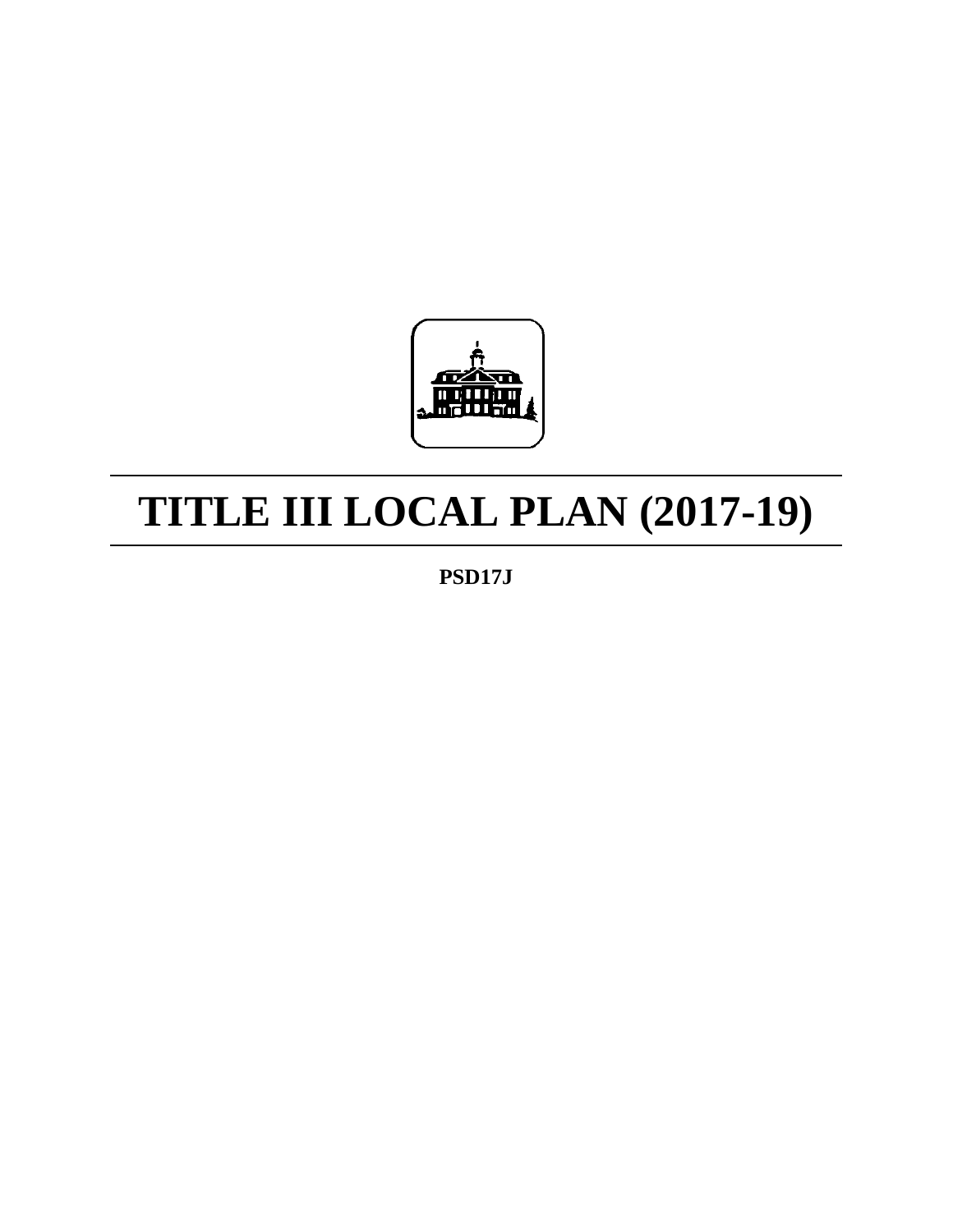

# **PSD17J Title III Local Plan (2017-19)**

# **TABLE OF CONTENTS**

| Section 3: Identification of Potential English Learners (OCR Steps 2 and 3) 16  |  |
|---------------------------------------------------------------------------------|--|
|                                                                                 |  |
|                                                                                 |  |
| Section 6: Transition from English Language Development Program (OCR Step 6) 44 |  |
|                                                                                 |  |
|                                                                                 |  |
|                                                                                 |  |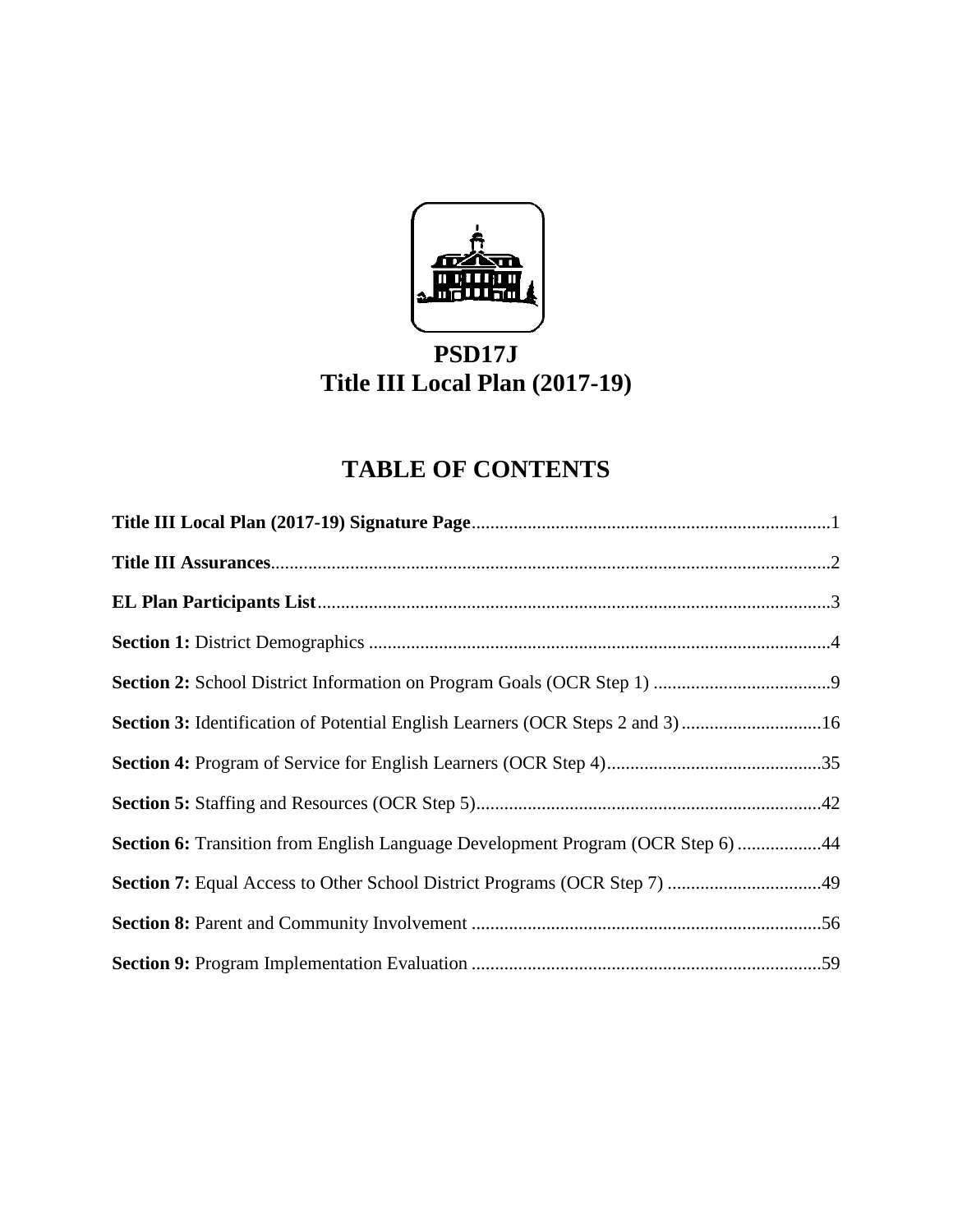

# **OREGON DEPARTMENT OF EDUCATION**

Title III Local Plan (2017-19)

Signature Page

| <b>Submission Date:</b>         |                                                                                                                       |
|---------------------------------|-----------------------------------------------------------------------------------------------------------------------|
|                                 |                                                                                                                       |
| <b>District Name:</b>           |                                                                                                                       |
| <b>District Address:</b>        |                                                                                                                       |
| City, State and Zip code:       |                                                                                                                       |
| <b>District Phone Number:</b>   | <u> 1989 - Johann John Harry, mars eta bat eta bat eta bat eta bat ez arteko harta zen bat ez arteko harta zen</u>    |
|                                 |                                                                                                                       |
| <b>District Superintendent:</b> |                                                                                                                       |
|                                 | (Printed Name)                                                                                                        |
| Signature:                      | <u> 1989 - Johann John Harry Barbara, mars a bhaile an t-Iomraidh an t-Iomraidh an t-Iomraidh an t-Iomraidh an t-</u> |
| Date:                           |                                                                                                                       |
|                                 |                                                                                                                       |
| <b>EL Coordinator Director:</b> |                                                                                                                       |
|                                 | (Printed Name)                                                                                                        |
| Signature:                      |                                                                                                                       |
| Date:                           |                                                                                                                       |
|                                 |                                                                                                                       |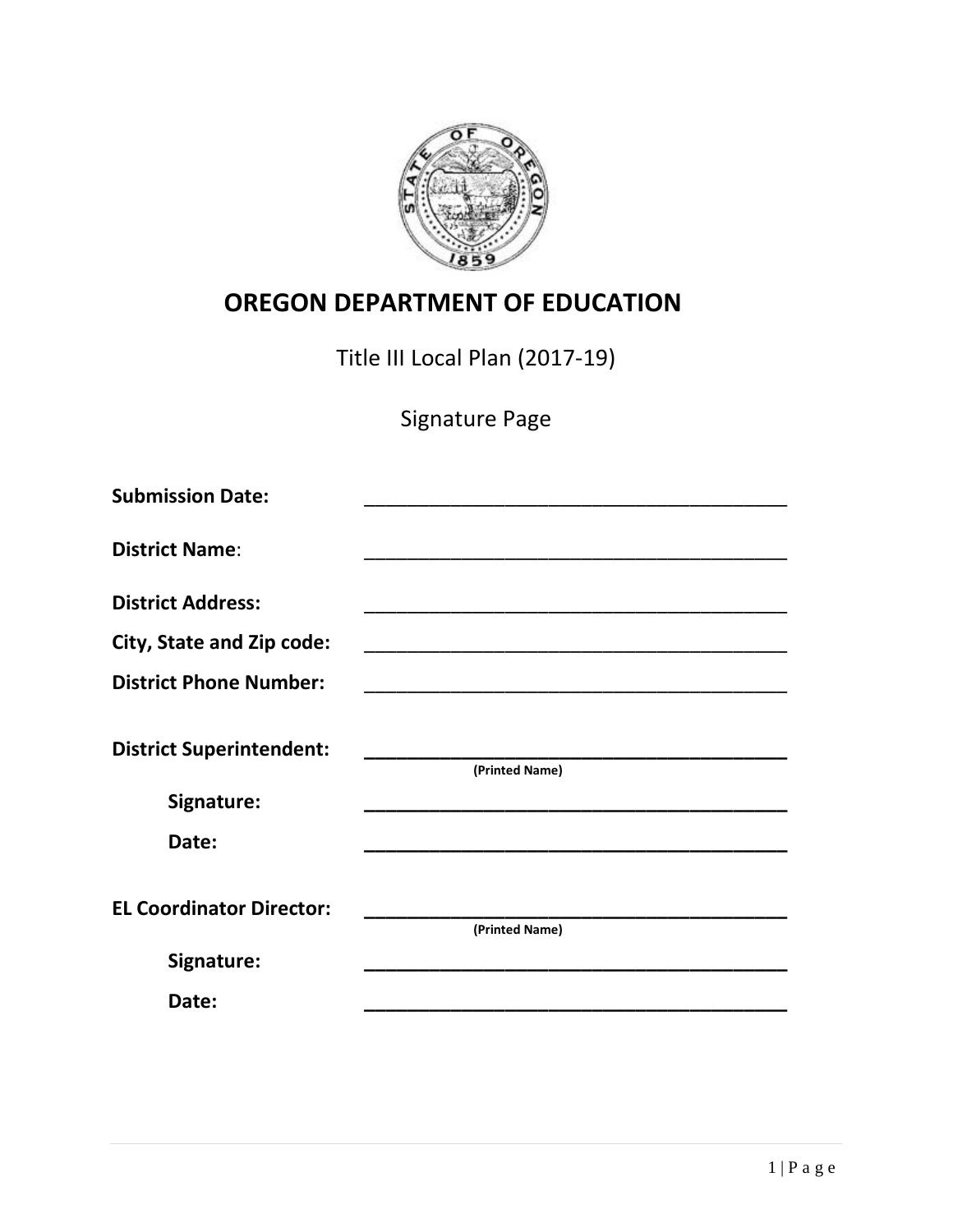#### TITLE III ASSURANCES

Districts receiving Title III funds, either directly or through a Title III Consortium, must agree to spend Title III funds on three required activities: (1) provide supplemental activities to support ELs (English learners) language development in English; (2) provide supplemental professional development to support ELs access to core content (ELA, Math, Science) to classroom teachers, principal, administrators; and (3) provide supplemental activities for district outreach for parents, families, and community members.

All Title III must be linked to the Title III purposes in Sec. 3102. [20 U.S.C. 6812] Purposes. [\(ESSA law link\)](https://www2.ed.gov/documents/essa-act-of-1965.pdf) The purposes of this part are—

(1) to help ensure that English learners, including immigrant children and youth, attain English proficiency and develop high levels of academic achievement in English;

(2) to assist all English learners, including immigrant children and youth, to achieve at high levels in academic subjects so that all English learners can meet the same challenging State academic standards that all children are expected to meet;

(3) to assist teachers (including preschool teachers), principals and other school leaders, State educational agencies, local educational agencies, and schools in establishing, implementing, and sustaining effective language instruction educational programs designed to assist in teaching English learners including immigrant children and youth;

(4) to assist teachers (including preschool teachers), principals and other school leaders, State educational agencies, and local educational agencies to develop and enhance their capacity to provide effective instructional programs designed to prepare English learners, including immigrant children and youth, to enter all-English instructional settings; and

(5) to promote parental, family, and community participation in language instructional educational programs for the parents, families, and communities of English learners.

In accordance with the provisions of Title III, the signature below assures the Oregon Department of Education (ODE) that the district or consortium lead agency will submit a sub-grant application that addresses Title III requirements. The district, or the consortium lead agency on behalf of its Title III consortium members, further assures the ODE that the applying district or each consortium district member is in compliance with the following Title III provisions:

- 1. Parental notification relating to EL identification, placement decisions including parental rights regarding placement decisions. (Sec. 1112)
- 2. Annual assessment of English proficiency of ELs in grades K-12. (Sec. 1111)
- 3. Each district is complying with section 1112(e) prior to, and throughout, each school year as of the date of the application.
- 4. The district has consulted with teachers, researchers, school administrators, parents and family members, community members, public or private entities and institutions of higher education, in developing this subgrant application. (Sec. 3116)
- 5. The district is not in violation of any State law, including State constitutional law, regarding the education of ELs, consistent with sections 3125 and 3126.
- 6. The district will, if applicable, coordinate activities and share relevant data under the plan with local Head Start and Early Head Start agencies, include migrant and seasonal Head Start agencies, and other early childhood education providers.

**\_\_\_\_\_\_\_\_\_\_\_\_\_\_\_\_\_\_\_\_\_\_\_\_\_\_\_\_\_\_\_\_\_\_\_\_\_\_\_\_\_\_\_\_\_\_\_\_ Date:\_\_\_\_\_\_\_\_\_\_\_\_\_\_\_\_\_\_\_\_\_\_\_\_\_\_\_\_**

**Printed Name of Superintendent** 

**Signature of Superintendent**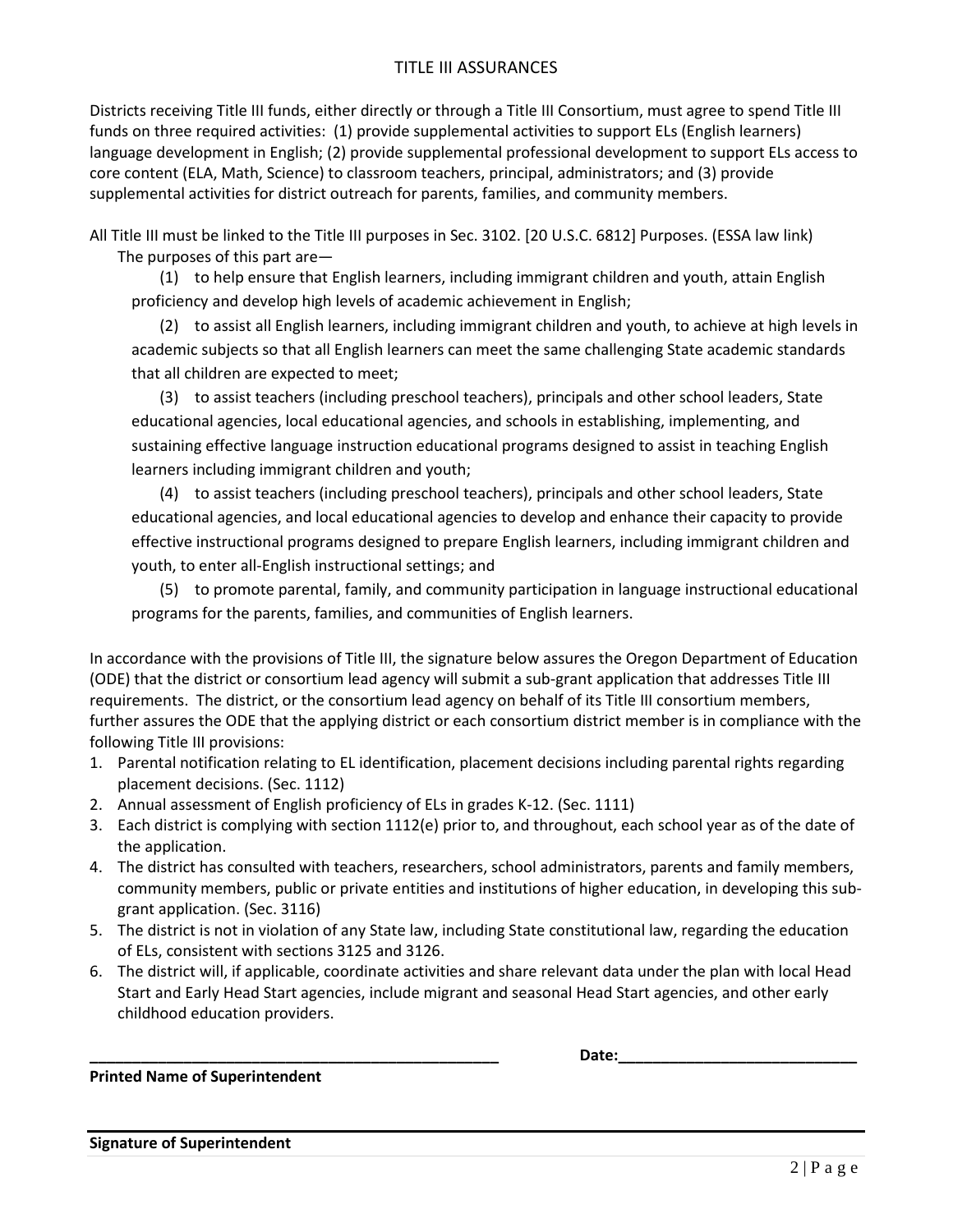#### **EL Plan Participants List**

Please include the list of participants in the planning of this district EL plan. The following list is provided to assist the district in ensuring a broad representation of EL Plan participants:

EL teachers **Charter school staff** EL program coordinators TAG staff Building-level administrators and instructional assistants Content teachers **Bilingual educators Bilingual educators** District-level administrators Title I-A staff Special Education staff **Parents** Fiscal staff **Community members** 

Etc., as appropriate for your districts

Add rows if needed.

| <b>Name</b>            | <b>Title/Position</b>                       |
|------------------------|---------------------------------------------|
| Krista McGuyer         | ELD Coordinator/TAG Coordinator/Director of |
|                        | <b>Special Programs</b>                     |
| Melissa Goff           | Superintendent                              |
| <b>Ruth Reyes</b>      | Parent                                      |
| Marina Castilla-Morser | <b>Bilingual Instructional Assistant</b>    |
| Nancy Thompson         | ELD Teacher/ Classroom Teacher              |
| <b>Steve Bell</b>      | Principal                                   |
| Susan Halliday         | Principal/Title 1 Coordinator               |
| <b>Shelly Gruver</b>   | <b>Special Education Teacher</b>            |
|                        |                                             |
|                        |                                             |
|                        |                                             |
|                        |                                             |
|                        |                                             |
|                        |                                             |
|                        |                                             |
|                        |                                             |
|                        |                                             |
|                        |                                             |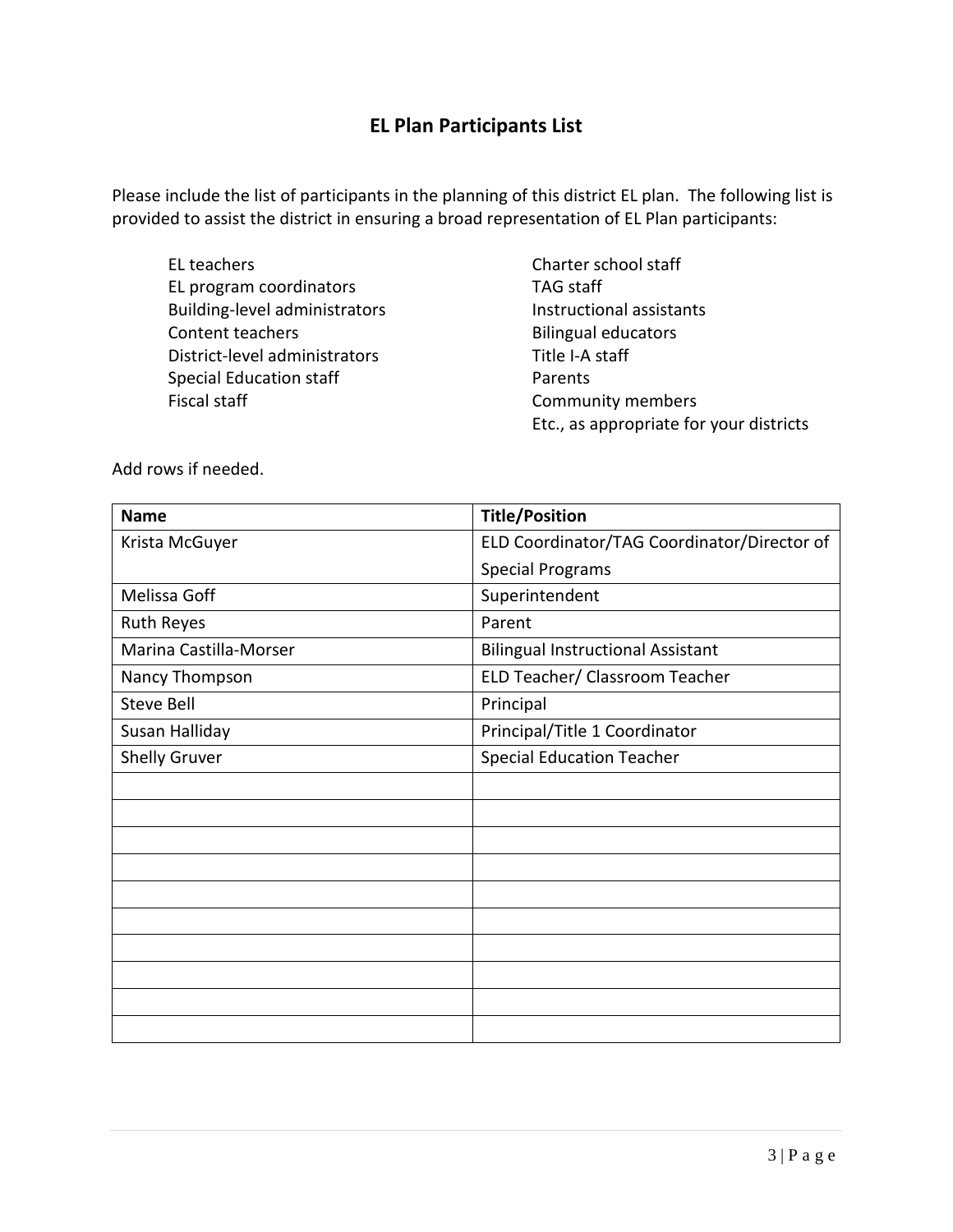### **Section 1: District Demographics**

**1.** The size of the district, including number of schools

Number of schools: 5 public and 1 charter school

- Clemens Primary School (Kindergarten and  $1<sup>st</sup>$  grade)
- Blodgett Elementary School  $(K 4<sup>th</sup>)$
- Philomath Elementary School  $(2<sup>nd</sup> 5<sup>th</sup>)$
- Philomath Middle School  $(6^{th} 8^{th})$
- Philomath High School  $(9<sup>th</sup> 12<sup>th</sup>)$
- Kings Valley Charter School  $(K 12<sup>th</sup>)$

**2.** The enrollment of the district, please include the date (i.e., spring membership)

| <b>ODE Fall Membership - October 2017</b> |       |  |  |  |
|-------------------------------------------|-------|--|--|--|
| District                                  | 1,613 |  |  |  |
| <b>Blodgett Elementary</b>                | 28    |  |  |  |
| <b>Clemens Primary School</b>             | 177   |  |  |  |
| <b>Philomath Elementary</b>               | 376   |  |  |  |
| Philomath Middle School                   | 353   |  |  |  |
| Philomath High School                     | 472   |  |  |  |
| <b>Kings Valley Charter</b>               | 207   |  |  |  |
| School                                    |       |  |  |  |

**3.** The district's ethnic diversity (could be percent or number).

| <b>ODE Fall Membership - October 2017</b> |                |            |                |                |            |                |                                 |
|-------------------------------------------|----------------|------------|----------------|----------------|------------|----------------|---------------------------------|
|                                           | <b>BES</b>     | <b>CPS</b> | <b>PES</b>     | <b>PMS</b>     | <b>PHS</b> | <b>KVCS</b>    | Total                           |
| American                                  |                |            |                |                |            |                |                                 |
| Indian/Alaskan                            |                |            | $\overline{2}$ | 7              | 4          | $\overline{2}$ | $15 \left( \frac{1}{6} \right)$ |
| Native                                    |                |            |                |                |            |                |                                 |
| Asian (Non-Hispanic)                      |                |            | 4              | $\overline{2}$ | 7          | 3              | $16 \left( \frac{1}{6} \right)$ |
| Native                                    |                |            |                |                |            |                |                                 |
| Hawaiian/Pacific                          |                | 1          |                |                | 1          |                | $2 (< 1\%)$                     |
| Islander (Non-                            |                |            |                |                |            |                |                                 |
| Hispanic)                                 |                |            |                |                |            |                |                                 |
| Black/African                             |                |            |                |                |            |                |                                 |
| American (Non-                            | 1              | 1          |                |                |            | $\overline{2}$ | $4 (< 1\%)$                     |
| Hispanic)                                 |                |            |                |                |            |                |                                 |
| Hispanic/Latino                           | 1              | 14         | 28             | 21             | 43         | 13             | 120 (7%)                        |
| White (Non-Hispanic)                      | 24             | 150        | 320            | 306            | 404        | 171            | 1375 (85%)                      |
| Multiracial (Non-                         | $\overline{2}$ | 11         | 22             | 17             | 13         |                |                                 |
| Hispanic)                                 |                |            |                |                |            | 16             | 81 (5%)                         |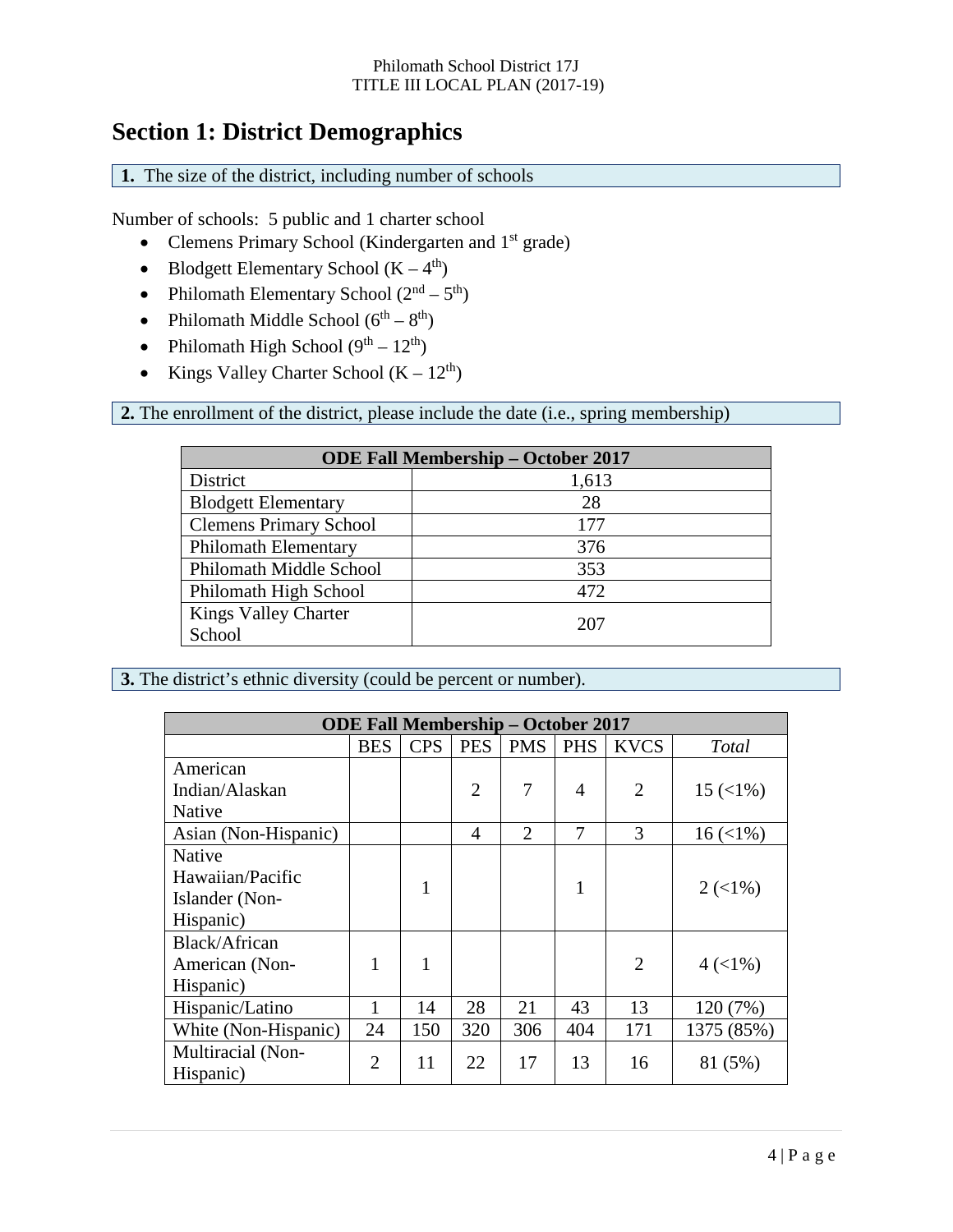**4.** The number of different languages represent in your EL population (a chart by language and number of speakers is recommended).

| Language | # of Speakers |
|----------|---------------|
| Spanish  |               |

**5.** The number and percentage of EL students enrolled in district (could include number per school).

| <b>School</b>                  | Grade<br><b>Level</b> | # Active | % Active | #<br><b>Monitored</b> | # Former         | #Waived<br><b>Services</b> |
|--------------------------------|-----------------------|----------|----------|-----------------------|------------------|----------------------------|
| Blodgett<br>Elementary         | $K-4$                 | 0        | 0%       |                       | $\boldsymbol{0}$ | 0                          |
| <b>Kings Valley</b><br>Charter | $K-12$                | 2        | ${<}1\%$ | 0                     | $\theta$         | $\theta$                   |
| <b>Clemens Primary</b>         | $K-1$                 |          | $<$ 1%   |                       | $\theta$         | $\theta$                   |
| Philomath<br>Elementary        | $2 - 5$               | $\Omega$ | 0%       | 7                     | $\theta$         | 0                          |
| <b>Philomath Middle</b>        | $6 - 8$               | 2        | $<$ 1%   | 5                     | $\Omega$         | $_{0}$                     |
| Philomath High                 | $9 - 12$              | 6        | $<$ 1%   | 2                     | 17               |                            |
| Total                          | $K-12$                |          | ${<}1\%$ | 14                    | 17               |                            |

**6.** The number of ELSWDs (have an IEP) – provide this information by primary disability. Include number of ELs with a 504 Plan.

| <b>Primary Disability</b>       | School(s)           | # Students    |
|---------------------------------|---------------------|---------------|
| <b>Communication Disability</b> | <b>Kings Valley</b> |               |
| <b>Intellectual Disability</b>  | <b>PHS</b>          |               |
| Specific Learning               | <b>PHS</b>          |               |
| Disability                      |                     |               |
| 504 Plan                        | <b>PHS</b>          | 1 (Former EL) |
| <b>TAG</b>                      | <b>PHS</b>          | 1 (Former EL) |

**7.** The number of ELs enrolled in the Talented and Gifted program.

One Former EL in Talented and Gifted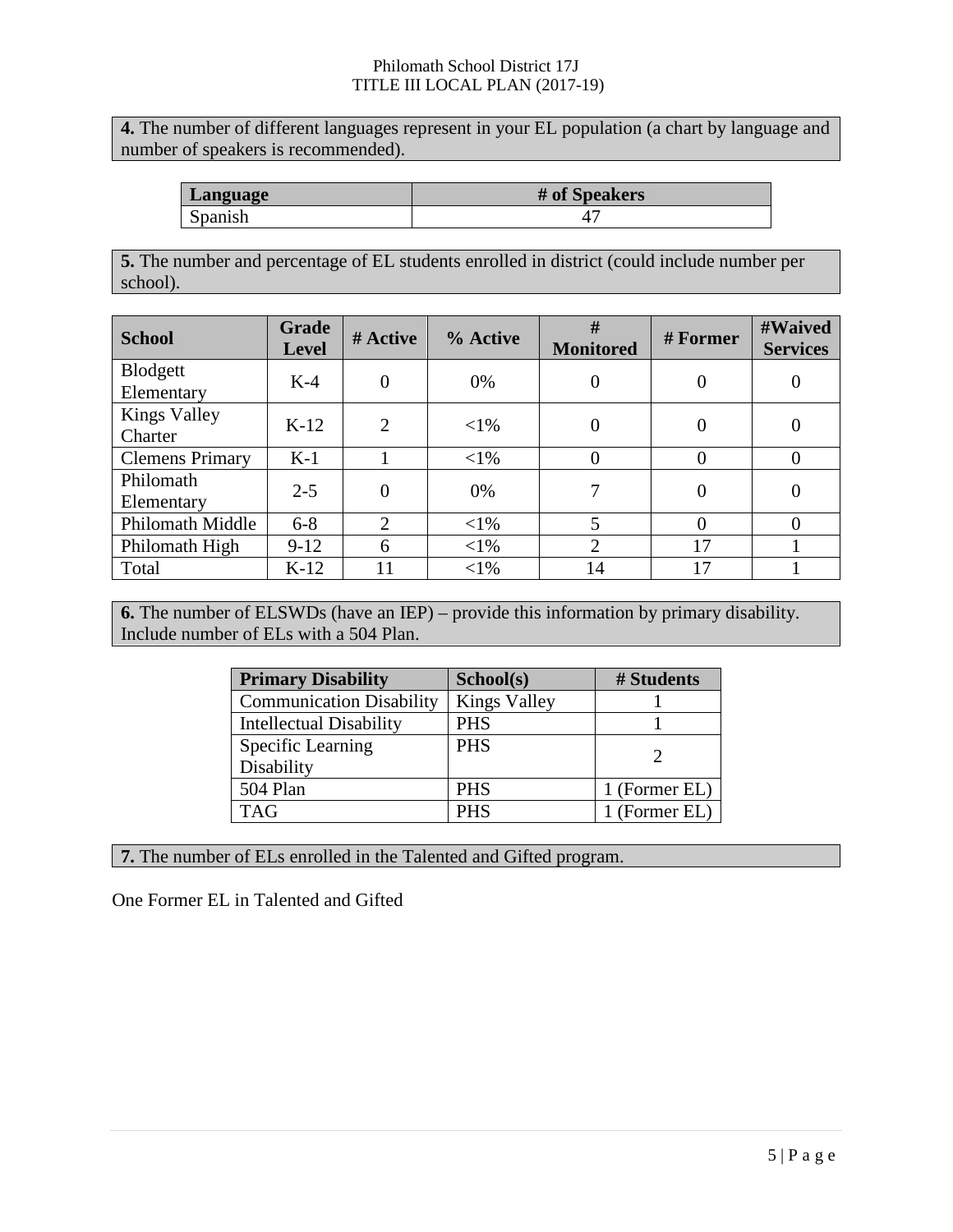**8.** A list of the schools, identified by Title I-A Targeted Assisted, Title I School-Wide, **Alternative Programs, Charter schools, CTE, etc.** (districts could choose buildings with specific programs for ELs (i.e., bilingual, two-way, etc.).

| <b>School Name</b>                 | <b>Designation</b>           |
|------------------------------------|------------------------------|
| <b>Blodgett Elementary School</b>  | Title 1A Targeted Assistance |
| Kings Valley Charter School        | Charter                      |
| <b>Clemens Primary School</b>      | Title 1A Targeted Assistance |
| <b>Philomath Elementary School</b> | Title 1ATargeted Assistance  |
| Philomath Middle School            | N/A                          |
| Philomath High School              | N/A                          |

### *District progress for ELs (Districts can choose to put this information in a table)*

**9.** The number and percentage of ELs showing growth on ELPA21 from 2015-16 to 2016-17 (disaggregate by all ELs, ELSWD, and ELs identified for 5 or more years).

|                                   | <b>Number</b> | <b>Percentage</b> |
|-----------------------------------|---------------|-------------------|
| All ELs                           |               | 65%               |
| <b>ELs with Disabilities</b>      |               | 75%               |
| ELs identified $5 + \text{years}$ |               | 46%               |

**10.** The number and percentage of ELs exiting as proficient in 2016-17 (disaggregate by all ELs, ELSWD).

|                              | <b>Number</b> | <b>Percentage</b> |
|------------------------------|---------------|-------------------|
| All ELs                      |               | 43%               |
| <b>ELs with Disabilities</b> |               | 4%                |

**11.-14.** The number of students in monitoring year 1 status through year 4 status.

| <b>Monitoring Year</b> | <b>Number</b> |
|------------------------|---------------|
|                        |               |
|                        |               |
|                        |               |
|                        |               |

**15.** The number of former ELs (not in current EL or monitoring status).

14 Former ELs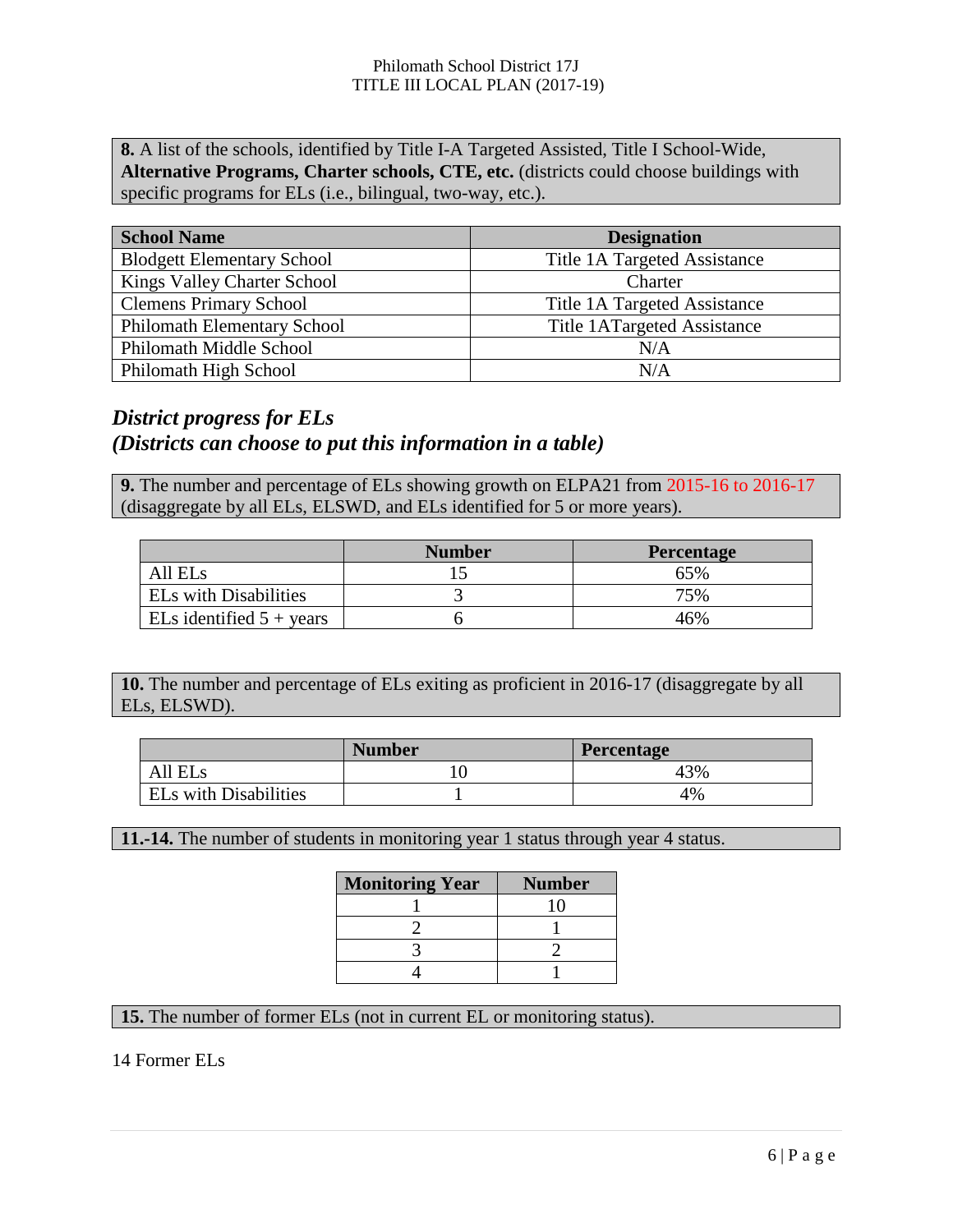**16.** The number of students who have re-entered the ELD program after exiting for proficiency.

One student

**17.** The number and percentage of monitored students meeting/ exceeding state academic assessments for each of the four years of monitoring (disaggregated by each year of monitoring for all monitored students and for ELSWDs in monitor status).

| <b>Years of Monitoring</b> |             | <b>English Language</b> | <b>Math</b> |
|----------------------------|-------------|-------------------------|-------------|
|                            |             | <b>Arts</b>             |             |
|                            | EL          | 2(15%)                  | 3(23%)      |
|                            | <b>ELWD</b> | $(100\%)$               |             |
| $\overline{2}$             | EL          | $2(50\%)$               |             |
|                            | <b>ELWD</b> | na                      | na          |
| 3                          | EL          | $1(50\%)$               |             |
|                            | <b>ELWD</b> | na                      | na          |
|                            | EL          |                         |             |
| 4                          | <b>ELWD</b> | na                      | na          |

18. The number and percentage of ELs who have not reached English proficiency having been identified for 5 years or more year (disaggregated by all ELs and ELSWD for each year 5, 6, 7, 8, 9, etc.).

| <b>Number of</b><br><b>Years in EL</b> |             | <b>Number</b>    | Percentage     |
|----------------------------------------|-------------|------------------|----------------|
|                                        | <b>ELs</b>  | $\boldsymbol{0}$ | $\overline{0}$ |
| 5                                      | <b>ELWD</b> | $\theta$         | 0              |
| 6                                      | EL          | $\overline{2}$   | 16%            |
|                                        | <b>ELWD</b> | $\theta$         | 0              |
| 7                                      | EL          | $\overline{2}$   | 16%            |
|                                        | <b>ELWD</b> | $\overline{0}$   | $\theta$       |
| 8                                      | EL          | $\theta$         | 0              |
|                                        | <b>ELWD</b> | 0                | $\overline{0}$ |
| 9                                      | EL          |                  | 8%             |
|                                        | <b>ELWD</b> |                  | 8%             |
| 10                                     | EL          |                  | 8%             |
|                                        | <b>ELWD</b> |                  | 8%             |
| 11                                     | EL          | 3                | 25%            |
|                                        | <b>ELWD</b> |                  | 8%             |
| Total # ELs not reaching proficiency   |             | 9                | 75%            |
| in $5+$ years                          |             |                  |                |
| Total # ELSWD not reaching             |             | 3                | 25%            |
| proficiency in $5+$ years              |             |                  |                |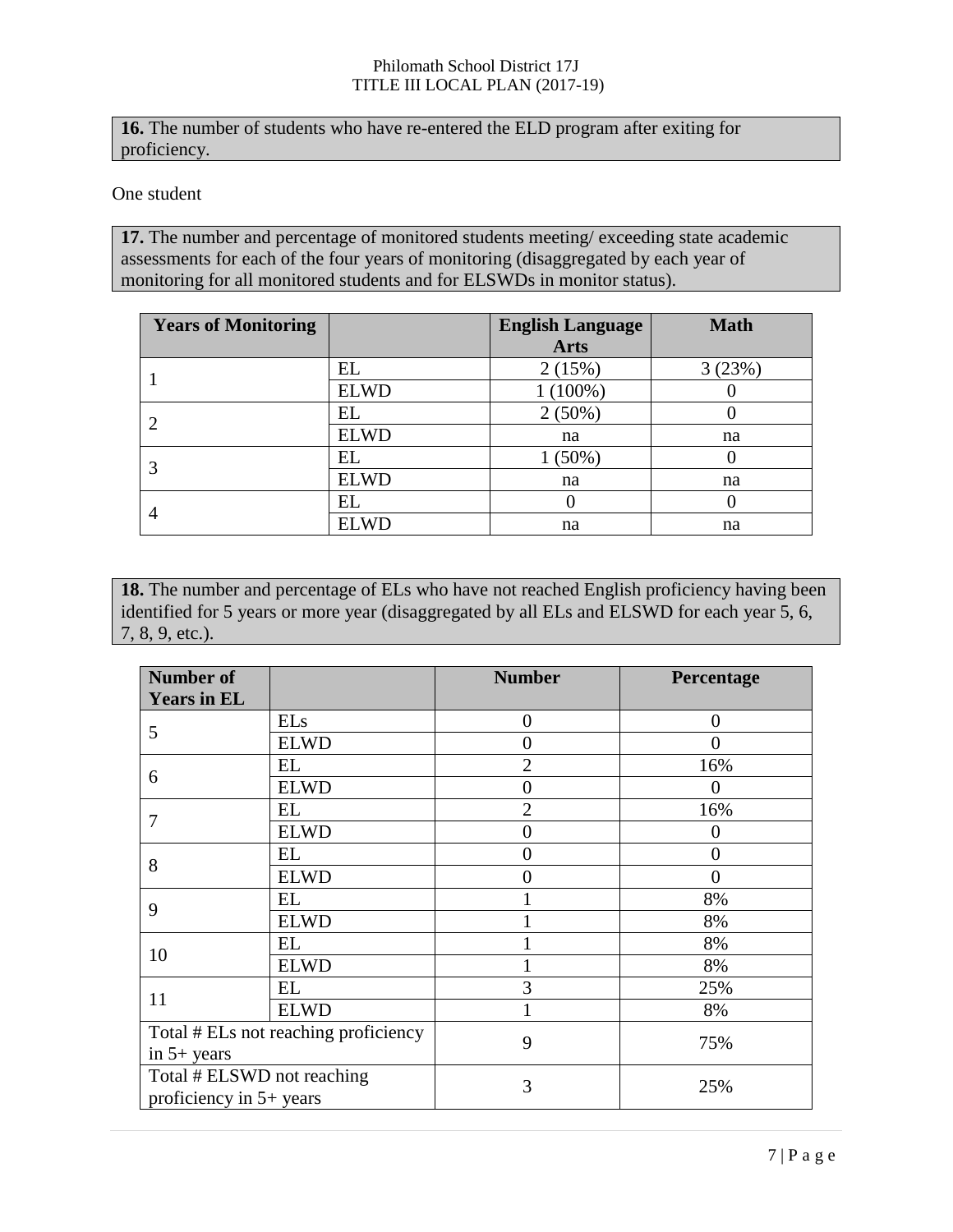#### 19. The number and percentage of the district ELs who have a waiver for ELD services.

One waiver (8%)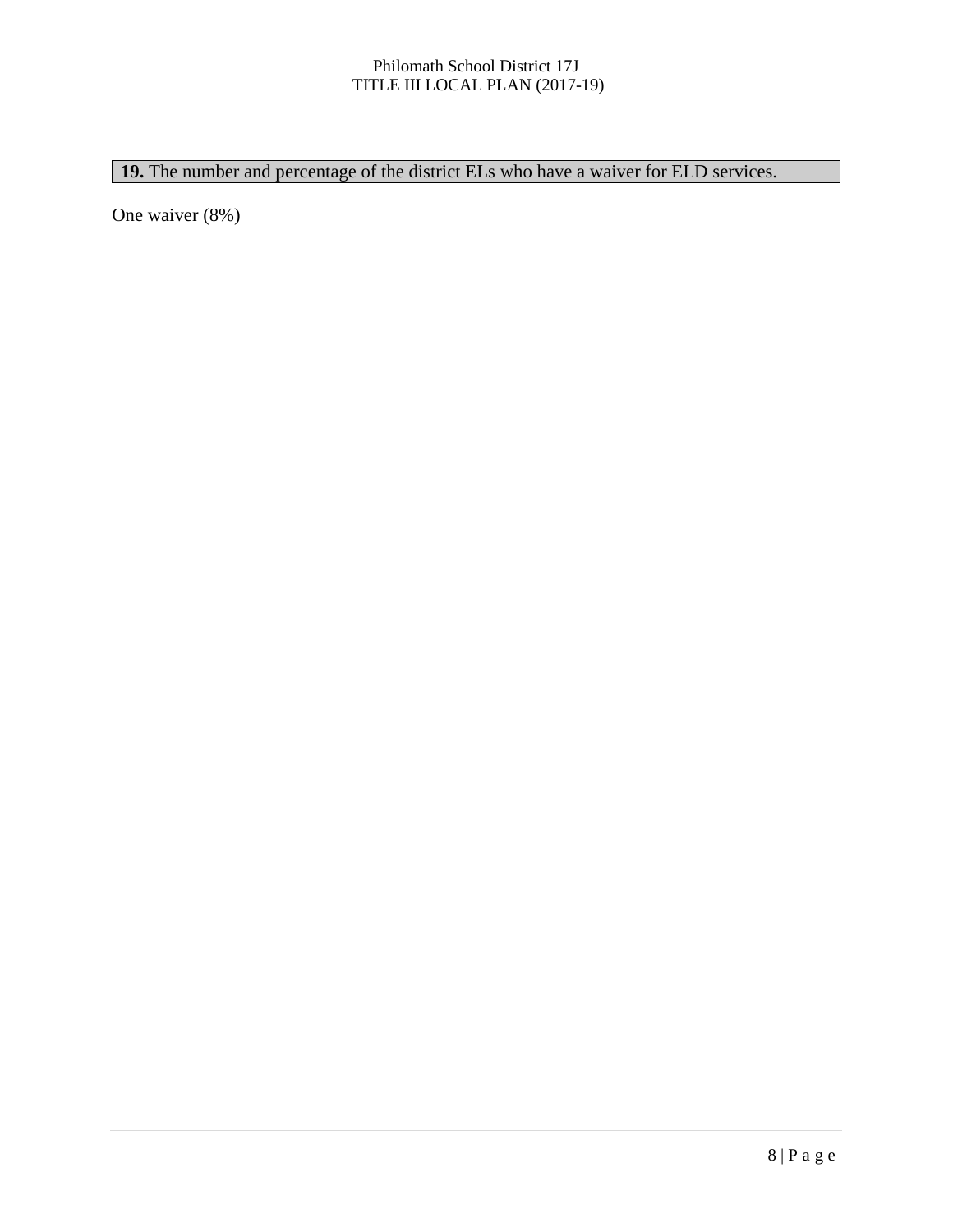# **Section 2: School District Information on Program Goals (OCR Step 1)**

**20.** Describe the district's educational approach(es) (ELD, Bilingual, etc.) for educating ELs. Include a description for each educational approach used within the district. **This information could be placed in a chart listing each school and the educational approach(es) for English language acquisition and core content.**

The Philomath School District utilizes an ELD pullout instructional approach to address the language acquisition needs of English Language Learners. Based on low numbers of students at each grade level, this model meets the needs for our English Language Development (ELD) program. In the regular classroom, trained classroom teachers use Sheltered Instruction Observation Protocol (SIOP) to support language development in regular content areas.

|  | <b>Program Model Description:</b> |
|--|-----------------------------------|
|  |                                   |

| <b>Grade</b>       | <b>Approach for English Language</b>  | <b>Approach for acquiring Core Content</b> |
|--------------------|---------------------------------------|--------------------------------------------|
| <b>Level</b>       | <b>Acquisition</b>                    |                                            |
| <b>Grades:</b>     | <b>Goal:</b>                          | Goal:                                      |
| $K-5^{th}$         | Increase students' English language   | Increase students' academic achievement    |
|                    | proficiency.                          | in core academic subjects and increase     |
|                    |                                       | meaningful access and participation in     |
|                    | Description:                          | academic and special programs.             |
|                    | ELD pullout with English Language     |                                            |
|                    | Development curriculum focusing on    | <b>Description:</b>                        |
|                    | developing English grammar,           | Sheltered grade-level content-area         |
|                    | vocabulary, and oral and written      | instruction using SIOP and AVID            |
|                    | communication skills.                 | strategies                                 |
|                    |                                       |                                            |
|                    | How:                                  | How:                                       |
|                    | National Geographic REACH curriculum  | Whole class instruction and targeted small |
|                    | Supplemental: Moby Max                | group interventions using research based   |
|                    |                                       | core curriculum and instructional          |
|                    |                                       | strategies                                 |
|                    | By Whom:                              |                                            |
|                    | Certified ESOL endorsed teacher       | By Whom:                                   |
|                    |                                       | ESOL-endorsed classroom teacher            |
|                    | <b>Duration:</b>                      | whenever possible and/or teachers trained  |
|                    | 30-40 minutes daily                   | in appropriate strategies. Instructional   |
|                    | ** An additional 30 minutes classroom | Asst. support in regular classes.          |
|                    | support may be provided for recent    |                                            |
|                    | arrivers, SIFE, and ELSWD.            |                                            |
| <b>Grades:</b>     | <b>Goal:</b>                          | <b>Goal:</b>                               |
| $6^{th} - 12^{th}$ | Increase students' English language   | Increase students' academic achievement    |
|                    | proficiency.                          | in core academic subjects and increase     |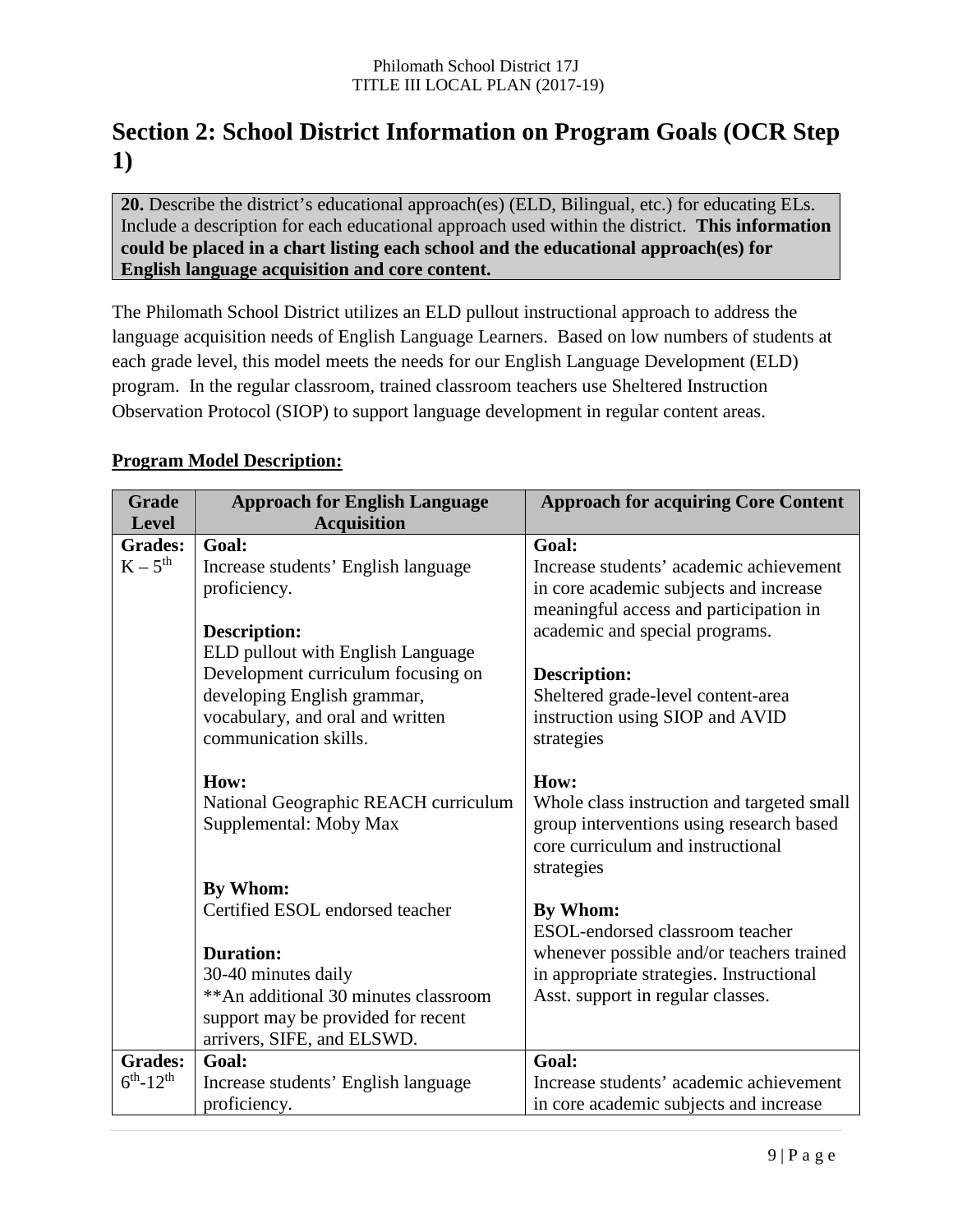| <b>Description:</b>                    | meaningful access and participation in    |
|----------------------------------------|-------------------------------------------|
| ELD pullout with English Language      | academic and special programs.            |
| Development curriculum focusing on     |                                           |
| developing English grammar,            | Description:                              |
| vocabulary, and oral and written       | Sheltered grade-level content-area        |
| communication skills.                  | instruction using SIOP and AVID           |
|                                        | strategies                                |
| How:                                   |                                           |
| National Geographic Edge curriculum    | How:                                      |
| Supplemental: Moby Max                 | Whole class instruction using research    |
|                                        | based core curriculum and instructional   |
|                                        | strategies. Targeted grade level reading  |
| By Whom:                               | and writing instruction with high         |
| Certified ESOL endorsed teacher        | expectations.                             |
|                                        |                                           |
| <b>Duration:</b>                       | By Whom:                                  |
| 1 class period daily                   | Certified teachers trained in appropriate |
| (could be 2 out of 3 trimesters at HS) | strategies.                               |
| ** An additional Newcomer Class period |                                           |
| support may be provided for recent     |                                           |
| arrivers, SIFE, and ELSWD.             |                                           |

**21.** Include the relevant research that supports **each of the** district's educational approach(es) for educating ELs. (NOTE: only citation for research is needed).

#### **Research regarding ELD:**

According to English Language Learners: A Policy Brief. (2008). Retrieved from http://www.ncte.org/library/NCTEFiles/Resources/PolicyResearch/ELLResearchBrief.pdf

- "Present ELLs with challenging curricular content. Curricula should be organized around "big questions," involve authentic reading and writing experiences, and provide textual choices as well as meaningful content for students."
- "Set high expectations for ELLs. ELLs will perform much better if placed according to academic achievement rather than language proficiency; placement in challenging classes with quality instruction will enable them to learn more."
- "Teach ELLs in grades K–8 the basics of academic literacy. Focusing on content-specific and academic vocabulary, engaging students with class objectives, and encouraging them to write summaries of their learning, as recommended by models like Five Standards for Effective Pedagogy, Cognitive Academic Language Learning Approach (CALLA), and Sheltered Instruction Observation Protocol (SIOP), gives ELLs skills they can use in many academic subjects. In addition, helping ELLs make connections between academic content and their own funds of knowledge about home and community literacies can help students see these as resources for building academic literacy."
- "Teach ELLs in secondary school, like their K–8 peers, to simultaneously develop their skill with academic English and learn content in a variety of disciplines. Contexts of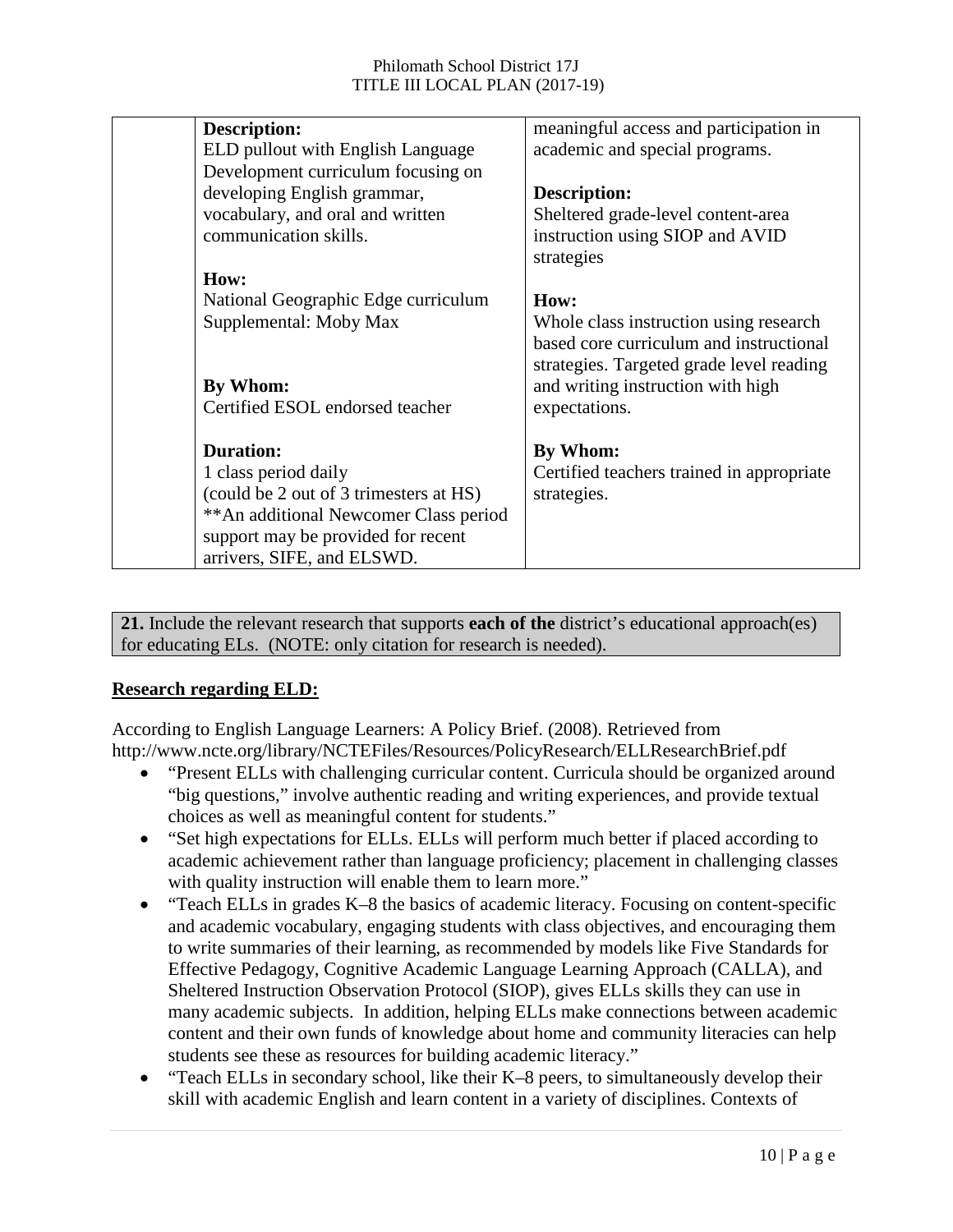learning shift rapidly for ELLs in secondary school; on a daily basis, they encounter several different teaching styles, varying tasks, multiple expectations, and a range of interaction styles. ELLs' own socio-economic status, prior schooling, content knowledge, and immigration status also contribute to this variety."

- "Delineate explicit expectations for ELLs. Successful programs require an explicit delineation of what students should be able to know and do in order to succeed at a given level. This means that state curriculum frameworks and/or content area standards need to address ELLs specifically so that their literacy strengths and challenges can be addressed."
- "Provide research-based professional development for teachers of ELLs. Less than 13 percent of teachers have received professional development on teaching ELLs, and despite the growing numbers of ELLs, only three states have policies that require all teachers to have some expertise in teaching ELLs effectively. As a result, most ELLs find themselves in mainstream classrooms taught by teachers with little or no formal preparation for working with a linguistically diverse student population. Well-meaning teachers with inadequate training can sabotage their own efforts to create positive learning environments through hypercriticism of errors; not seeing native language usage as an appropriate scaffold; and/or ignoring language errors."

Language Instruction Education Programs (LIEPs): A Review of the Foundational Literature. (2012, May).

The Office of English Language Acquisition, Language Enhancement, and Academic Achievement for Limited English Proficient Students (OELA), U.S. Department of Education.

#### **Research regarding grade-level content area instruction:**

Hamayan, E. (2006). How Should English Language Learners Be Grouped for Instruction? In *English language learners at school: A guide for administrators*. Philadelphia, PA: Caslon Pub.

- "As a general rule, districts should strive to group English language learners (ELLs) ageappropriately by grade level and organize their services in such a way that ELLs will have access to grade-appropriate content and language instruction."
- "It is important that ELLs be placed with students who are academically and socially their peers. ELLs should never be placed in a lower grade simply because their English is limited."

#### **Research regarding sheltered instruction:**

From the Education Alliance at Brown University:

"The success of sheltered English instruction depends largely on two integrated factors. First, the teacher must provide modified instruction in English without oversimplifying the content. All students, including ELLs, are held to the same high expectations of achievement and must demonstrate that they meet content standards. Second, to avoid fossilization of language skills at the conversation level, the teacher must engage the student in a constant, concerted effort to develop and enhance academic language. In other words, teachers must first simplify their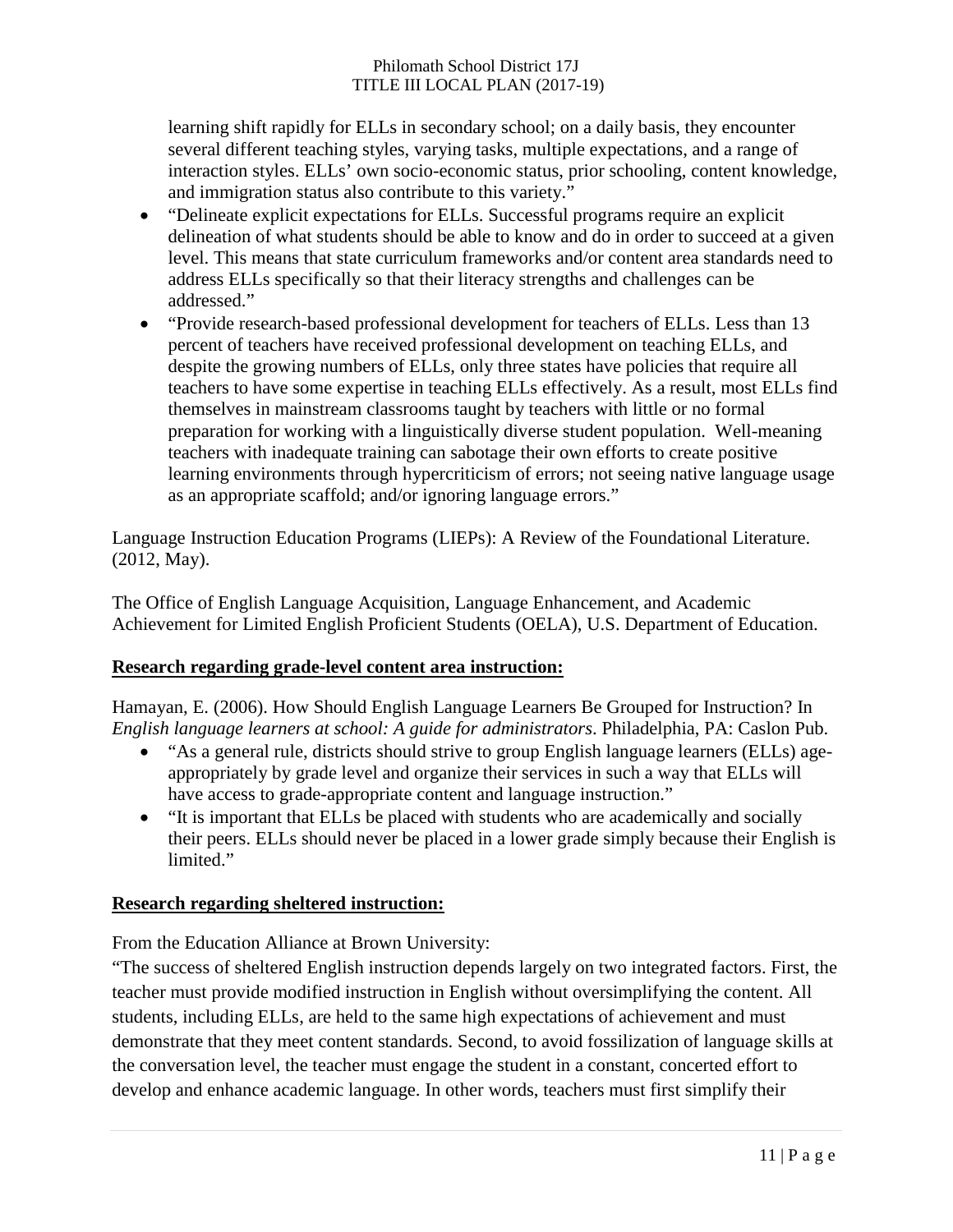discourse to make class content comprehensible and then gradually make their language more complex, without sacrificing the quality of instruction or depth of comprehension in the process.

Research conducted in 1997-98 and again in 1998-99 showed that English language learners in classes with teachers who had been trained in sheltered instruction under the SIOP model outperformed similar students in control classes [\(Echevarria, Vogt, & Short, 2004\)."](http://www.brown.edu/academics/education-alliance/teaching-diverse-learners/sheltered-instruction-effective#echevarria)

Echevarria, J., Vogt, M., & Short, D.J. (2004). *Making content comprehensible for English learners: The SIOP model* (2nd ed.). Boston: Pearson.

Echevarria, J., Richards-Tutor, C., & Short, D. (2011). Research on academic literacy development in sheltered instruction classrooms. Language Teaching Research, 15(3), 363-380.

Echevarria, J., Richards-Tutor, C., Chinn, V., & Ratleff, P. (2011). Did they get it? the role of fidelity in teaching English language learners. Journal of Adolescent and Adult Literacy 54(6), 425-434.

Echevarria, J. & Short, D. (2011). The SIOP model: A professional development framework for a comprehensive school-wide intervention.

Echevarria, J., Short, D., & Vogt M. (2004). Making content comprehensible for English learners: The SIOP model (2nd ed.). Boston, MA: Pearson Education, Inc.

#### **Research regarding English language development targeted instruction:**

From Language and the Common Core State Standards. Leo van Lier and Aída Walqui "In a classroom context, an action-based perspective means that ELs engage in meaningful activities (projects, presentations, investigations) that engage their interest and that encourage language growth through perception, interaction, planning, research, discussion, and construction of academic products of various kinds. During such action-based work, language development occurs when it is carefully scaffolded by the teacher, as well as by the students working together. The goals and outcomes specify academic and linguistic criteria for success, and the road to success requires a range of focused cognitive and linguistic work, while at the same time allowing for individual and group choices and creativity (van Lier, 2007) . . . Looking at learning from a language-based perspective requires an active learner in an action based environment, in which challenging puzzles, explorations and projects are supported by carefully scaffolded activities and autonomy-supporting interactions (Allwright & Hanks, 2009; Deci & Flaste, 1995; Walqui & van Lier, 2010)."

Allwright, D. & Hanks, J. (2009). The developing language learner: An introduction to exploratory practice. London: Pagrave Macmillan Press.

Deci, E. & Flaste, (1995). Why we do what we do: Understanding self-motivation. New York: Putnam's Sons Press.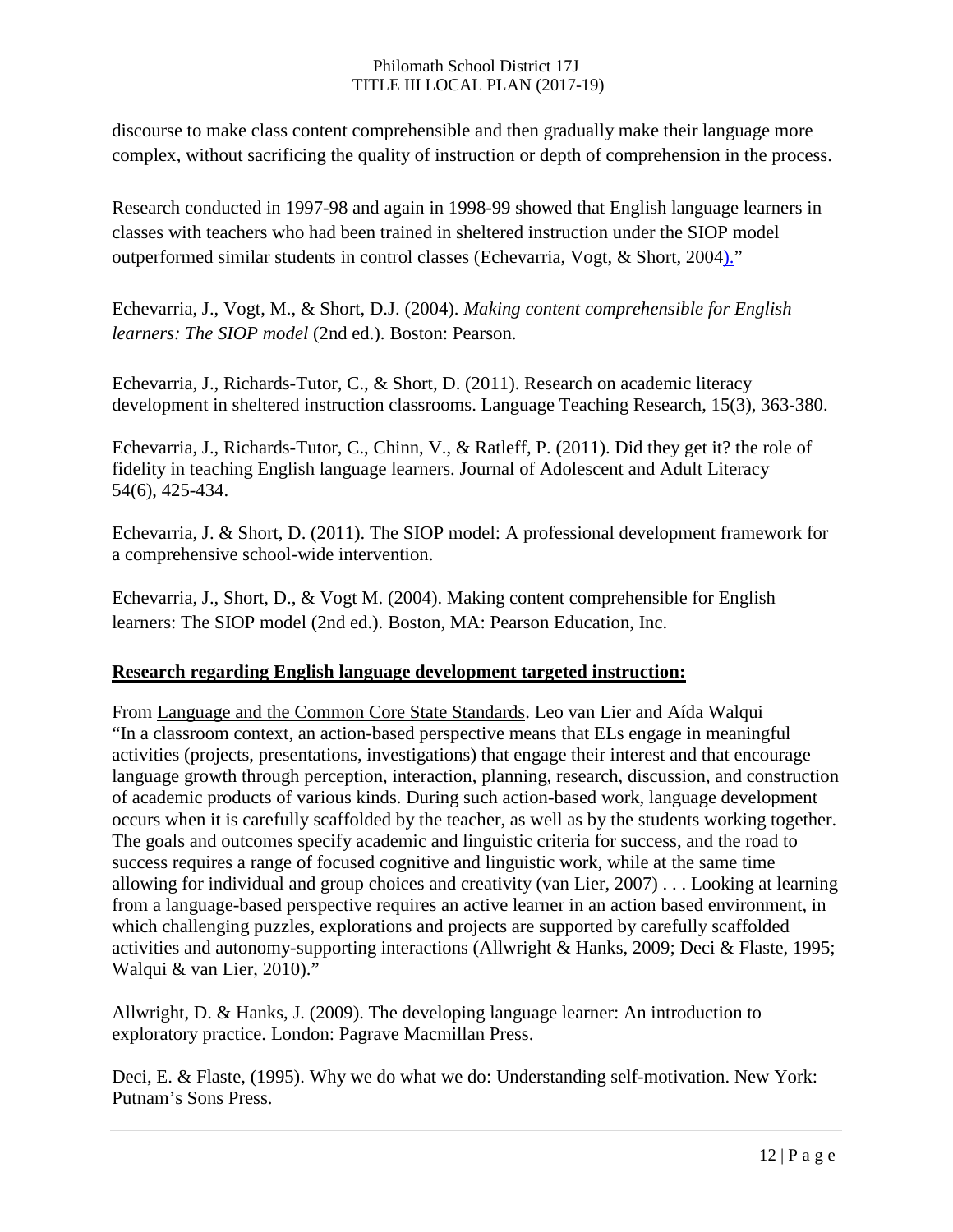Van Lier, L. (2007). Action-based teaching, autonomy and identity. Innovation in Language Learning and Teaching, 1(1), 46-65.

Walqui, A. & van Lier, L. (2010). Scaffolding the academic success of adolescent English language learners: A pedagogy of promise. San Francisco: WestEd.

**22.** Describe the district's educational goal for English language proficiency. **Please ensure this is a SMART goal that it includes annual language proficiency expectations for each specific EL group of students enrolled in the school (elementary, secondary, SIFE, ELSWD, Recent Arrivers – elementary, Recent Arrivers – secondary).**

#### **Program Goals Overall:**

- 1. Increase acquisition of language to support EL student success in rigorous core content.
- 2. Increase students' academic achievement in core academic subjects.
- 3. Ensure that ELs graduate high school with a regular diploma at a rate equal to non-ELs.
- 4. Ensure ELs have equal access to research based grade level instruction in all academic programs.
- 5. Increase meaningful participation of ELs in all district programs.
- 6. Increase depth of knowledge, academic language, and vocabulary in core content.
- 7. Provide ongoing staff development and coaching designed to enhance teachers' understanding of language acquisition and cultural sensitivity.
- 8. Facilitate parent involvement and meaningful voice in the schools, community, and education of their children.
- 9. Honor the native language of our students through offering the Seal of Biliteracy.

#### **Educational Smart Goals for English Language Proficiency:**

- 1. Using ELD pull out and SIOP strategies, PSD will increase median reading growth percentile for current ELs from 48.0 to 55.0.
- 2. Using ELD pull out and SIOP strategies, PSD will increase median listening growth percentile for current ELs from 46.0 to 50.0.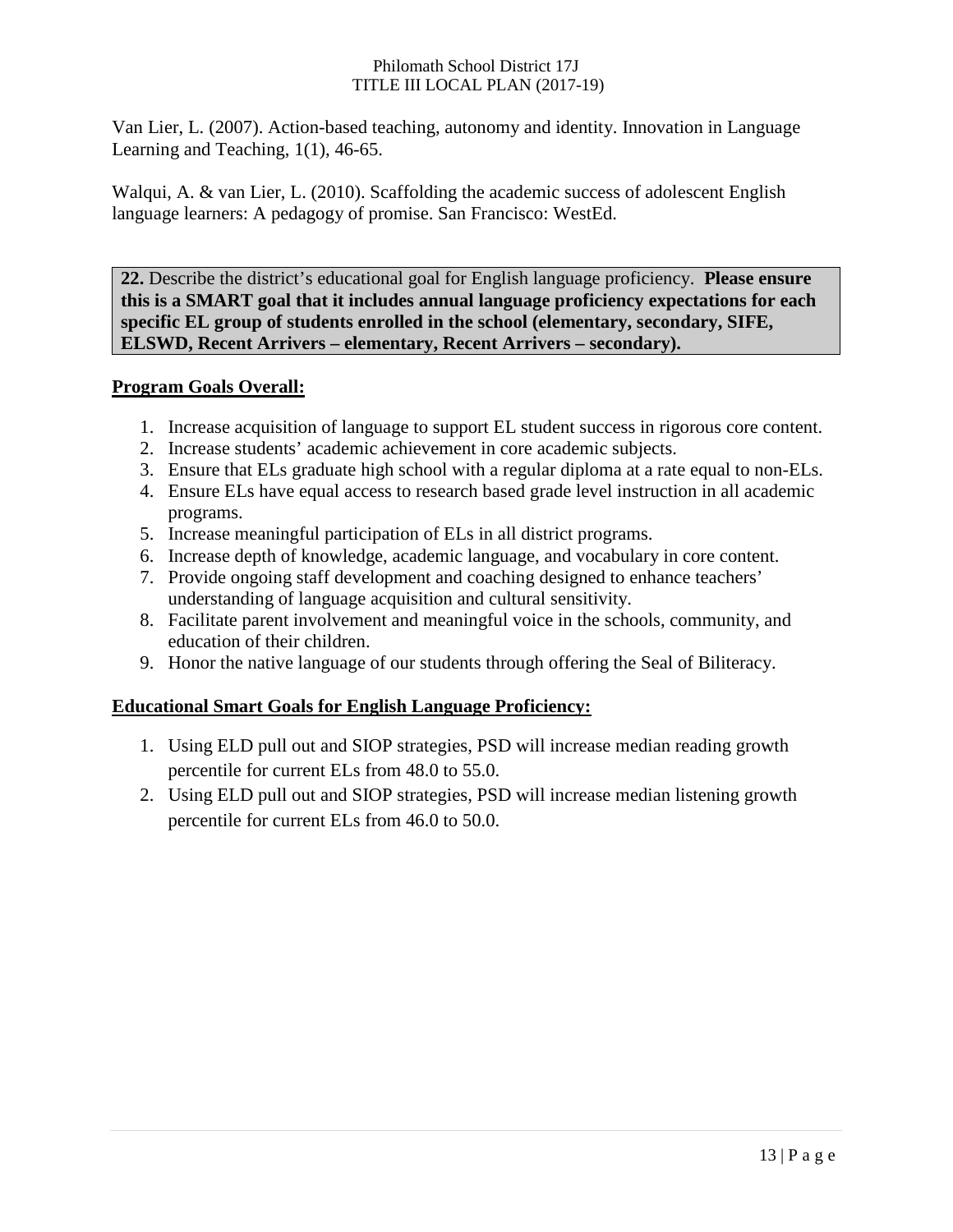**23.** Describe the district's educational goal for core content knowledge. **Please break this down into elementary and secondary SMART goals specific to ELs enrolled in the district.**

#### **Math Achievement:**

- PSD will increase the percent of current ELs who meet the math achievement standards from  $\leq 5\%$  to 11%.
- PSD will increase the percent of former ELs who meet the math achievement standard from 27% to 34%.

#### **Reading Achievement:**

- PSD will increase the percent of current ELs who meet the ELA achievement standards from  $\leq 5\%$  to 12%.
- PSD will increase the percent of former ELs who meet the ELA achievement standard from 36% to 55%.

**24.** Describe how the district will measure the effectiveness of the program based on the goals stated in 22. What specific measure(s) will be used to determine the effectiveness of English language proficiency? **This could include district formative assessments.**

PSD will use the ELPA 21 to measure English Language Proficiency. The growth percentiles are available on the ODE website in the Achievement Data Insight. District administrators, building principals, and ELD teachers will evaluate this data annually to determine if we have met the goal or if adjustments to the program are necessary. The ELD teacher will use the ADEPT, Gap Finder and REACH as progress monitoring tools for interim measures to determine progress toward language proficiency. These interim measures are used to assess growth and identify gaps in language skills to help guide ELD instruction. PSD will also use The ELPA 21 screener once it is available and after appropriate training.

**25.** Describe how the district will measure the effectiveness of the program based on the goals stated in 23. What measure(s) will be used to determine the effectiveness of the core content knowledge goal? **This could include district progress monitoring assessments.**

PSD will use SBA scores to measure growth in core content knowledge. The district will utilize EasyCBM data as an interim measure of general outcome toward grade level proficiency. Grade level teams use EasyCBM benchmark data to make adjustments to core curriculum and to identify the need for additional interventions. Students scoring below the 25% receive additional targeted interventions and more frequent progress monitoring. Grade level and ESL teacher teams will analyze the data three times a year to adjust sheltered instruction and scaffolding.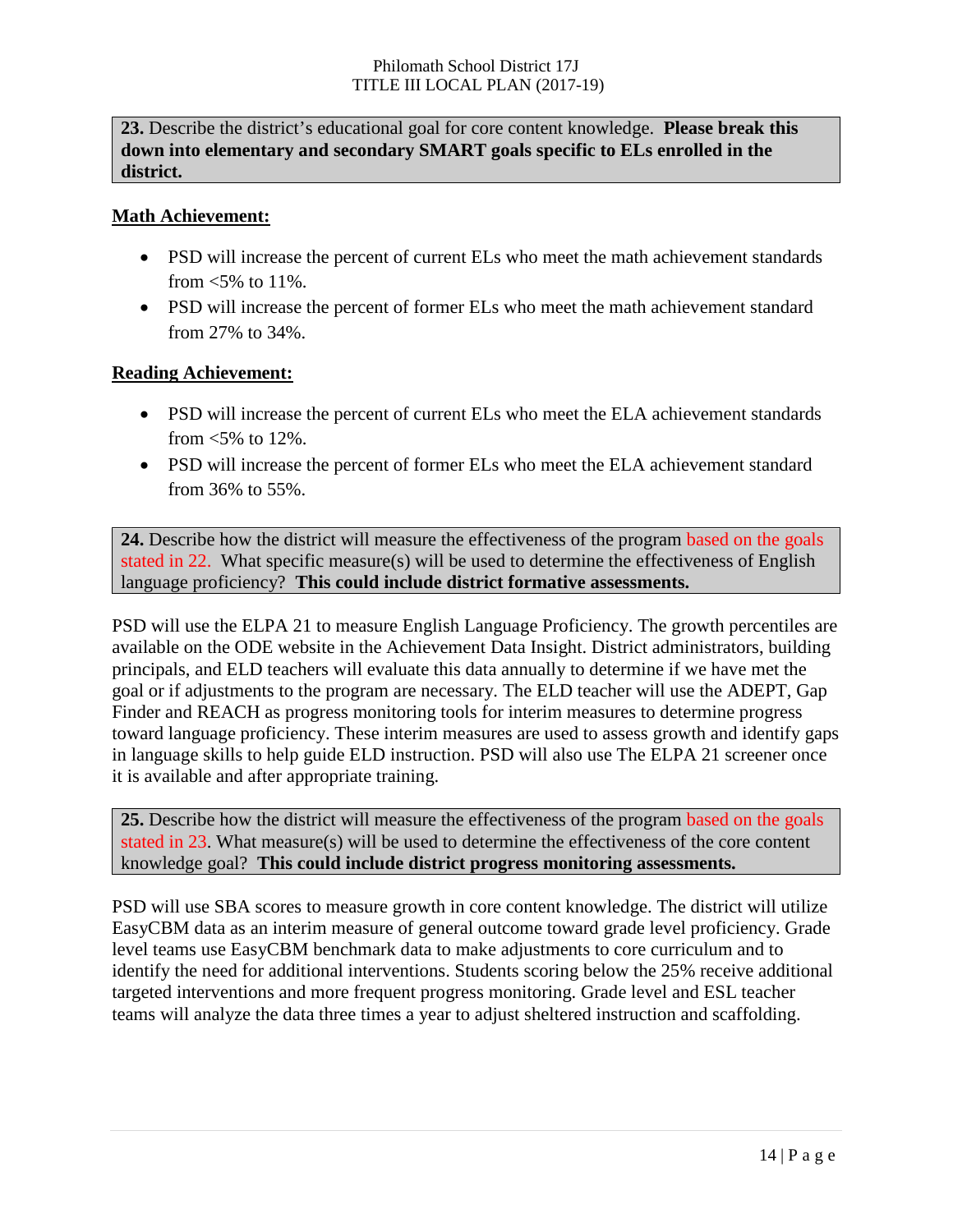#### **26.** Describe the frequency the district will progress monitor the established goals.

The ELD teacher and coordinator will analyze data from SBAs and ELPA 21 once per year after results are released. The ELD teacher, content teachers, and building administrators will analyze CBM and common assessment data 3 times per year as an interim measure of growth. A district level administrative team will review a summary of this data two times per year.

**27.** Describe how these goals compare to the district's educational goals for non-EL students. Be specific to include all EL groups of students enrolled in the district.

The goal for the Philomath School District is to graduate every student and transition each of them into a job, training, or college. The same rigorous goal applies to our EL students. However, our data reveals that our EL students still are not meeting grade level achievement standards at the same rate as non-EL peers. We need to intensify our language support for ELs in core content classes through embedding SIOP strategies, high expectations, and positive adult relationships into every learning environment.

**28.** Describe how these goals will prepare ELs to meet the district goals for its overall educational program, graduation, and the college/career ready standards.

By increasing the percent of current and former ELs that meet both the language proficiency standards and the academic standards, our EL students will be better prepared as they transition to job, training or college. Our EL graduation rate is very high, nearly 100% consistently. However, the data suggests that our ELs are not achieving the same levels of academic proficiency, thus are likely not college/career ready when they exit.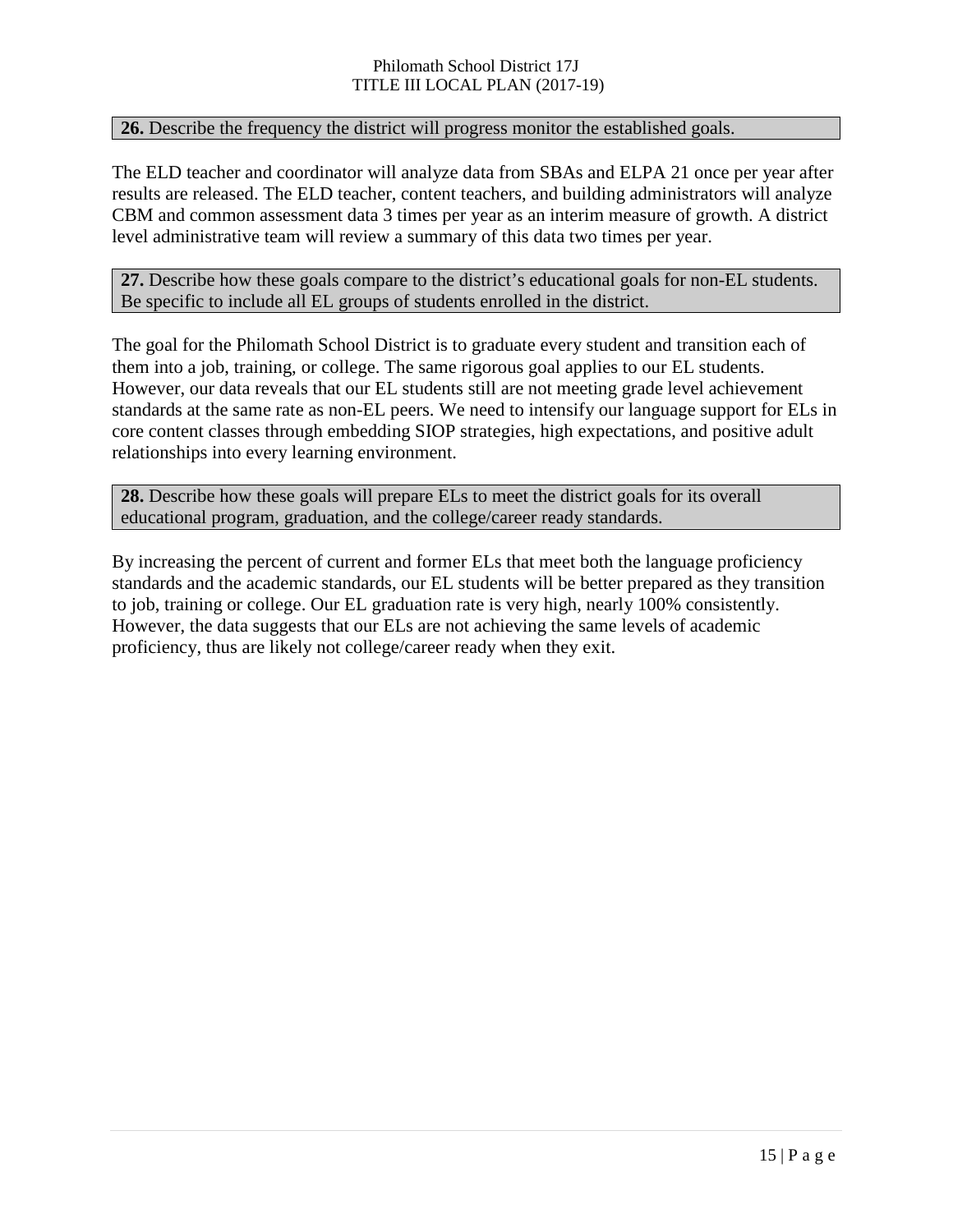# **Section 3: Identification of Potential English Learners (OCR Steps 2 and 3)**

**29.** Describe the district's procedure which includes a step to administer the Language Use Survey to all students. **Include the school year the district will begin using the stateapproved Language Use Survey.**

**30.** Describe the district's procedure to include a timeline for each step or the identification process and the name/title of the person responsible for each step.

As stated in ESSA, the U.S. Department of Education defines "Limited English Proficient" as an individual:

- who is aged 3 through 21;
- who is enrolled or preparing to enroll in an elementary or secondary school;
- who was not born in the United States or whose native language is a language other than English;
	- o who is a Native American or Alaska Native, or a native resident of the outlying areas; and
	- o who comes from an environment where a language other than English has had a significant impact on the individual's level of English language proficiency; or
	- o who is migratory, whose native language is a language other than English, and who comes from an environment where a language other than English is dominant; and
- whose difficulties in speaking, reading, writing or understanding the English language may be sufficient to deny the individual –
	- o the ability to meet the State's proficient level of achievement on State assessments
	- o the ability to successfully achieve in classrooms where the language of instruction is English; or
	- o the opportunity to participate fully in society.

The Philomath School District uses this definition to identify EL students in the district. Students are identified for the program within 30 days at the beginning of the school year or within 10 days during the school year. The steps for identification are described below:

#### **Initial Placement Process - LUS**

- Beginning in fall of 2018 Philomath Schools will use the new Language Use Survey (LUS), developed collaboratively with multiple districts, stakeholders, and ODE.
- The Language Use Survey is included in enrollment materials provided by the school registrar as part of the district's enrollment process. The LUS, is available through TransACT, and will be provided in the family's native language whenever possible.
	- o **Timeline:** Within 30 days at the beginning of the school year or within 10 days during the school year.
	- o **Person Responsible:** School registrar.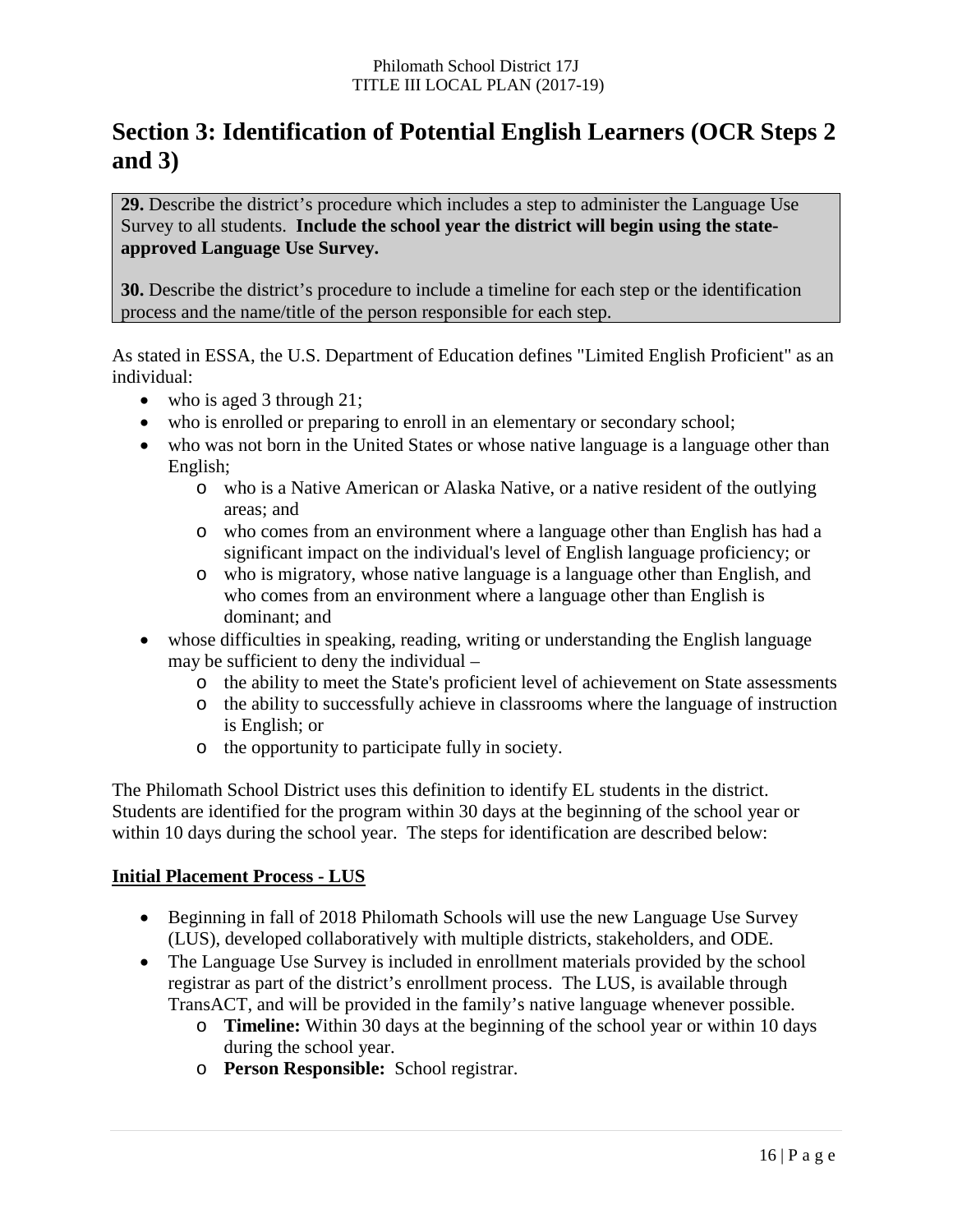#### **LUS indicates Potential EL**

- All Language Use Surveys with a language other than English, or indicate that the student is American Indian/Alaska Native, will be copied and given to the ELD teacher. The LUS is used to initiate the process for potential ELD eligibility.
	- o **Timeline:** Within 30 days at the beginning of the school year or within 10 days during the school year.
	- o **Person Responsible:** School registrar and ELD teacher.

#### **Potential EL Cum File Review**

- Upon receiving the LUS, indicating the student as a potential EL, the ELD teacher will review the cum file to check for previous ELD screening and/or identification from the student's former district(s). If former cum file is not available the  $ELD$  Specialist will contact the previous district and/or ODE to gather ELD history.
	- o **Timeline:** Within 30 days at the beginning of the school year or within 10 days during the school year.
	- o **Person Responsible:** ELD teacher

#### **ELPA 21 Screening**

Based on the LUS, students are given an initial identification assessment. Beginning in Fall 2018, PSD will use the ELPA 21 to screen students.

- Any students found to meet the criteria above, new to the US, new to Oregon, have a language other than English, or whom have not previously been assessed for ELD, will be given the ELPA21 screener to determine program eligibility.
	- o **Timeline:** Immediately following file review, within 30 days at the beginning of the school year or within 10 days during the school year.
	- o **Person Responsible:** ELD teacher

#### **Newly Qualified Students**

- ELPA21 Screener fluency scores will be required once they become available.
- Upon completion of the ELPA21 screener, students who qualify will:
	- o Begin ELD services,
	- o Parent notification letter indicating initial placement of ELD services is sent home in the parent's home language, when available.
	- o A copy of the letter kept in the student's permanent cum file.
	- o Notification of the student's EL status will be disseminated to district personnel including the: ELD office, building administrator, school staff, and classroom teacher(s). In addition, the ELL flag will be activated in SIS, the district's Student Information System.
		- **Timeline:** Immediately following receipt of the ELPA21 screener results.
		- **Person Responsible:** ELD teacher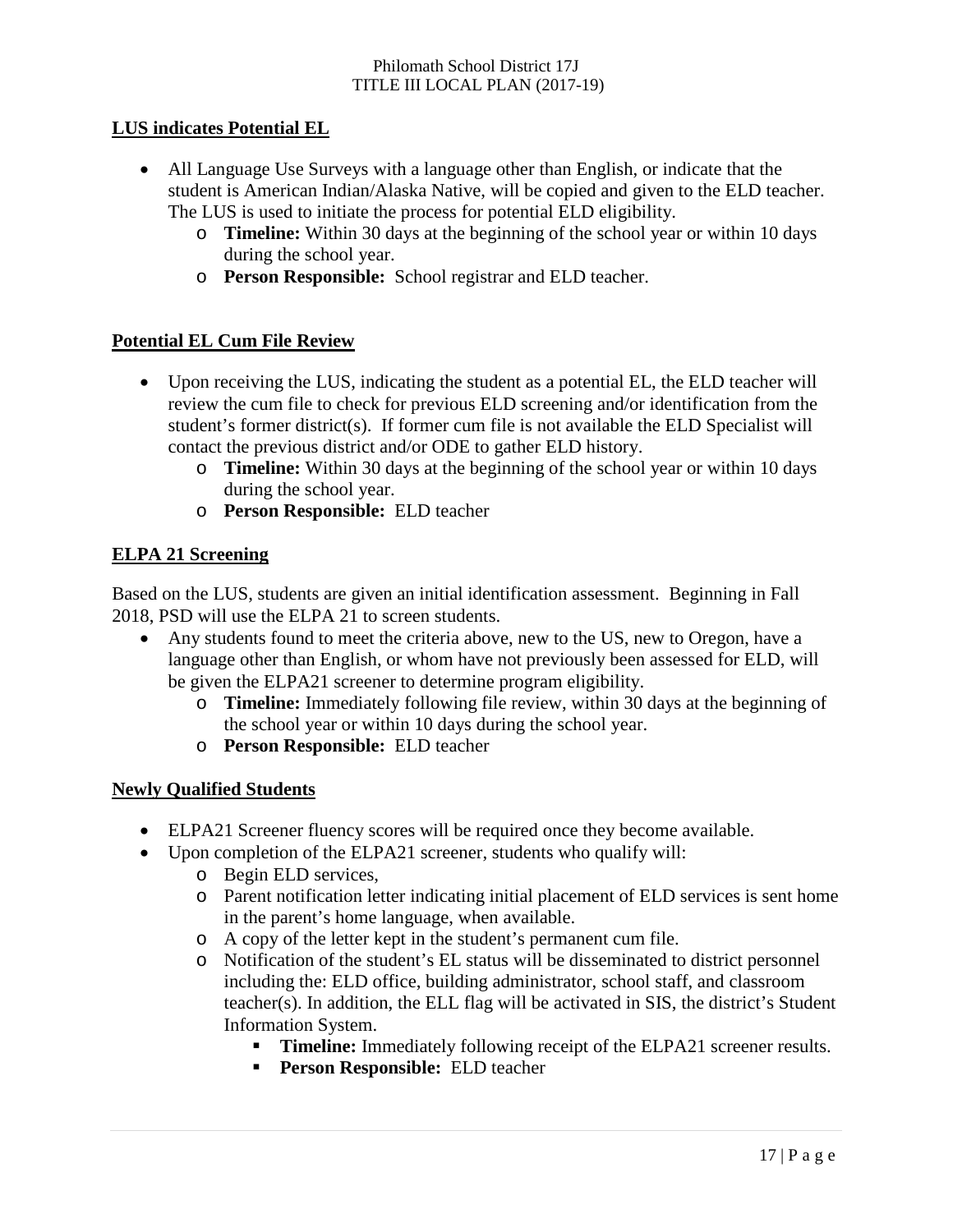#### **Initially Fluent Students**

- Documentation of ELPA21 screener results for all students who are initially fluent, "Too High to Qualify," for ELD services will be kept in the student's permanent cum file.
- Parent notification will be sent home in the parent's home language, when available.
	- o **Timeline:** Immediately following receipt of the ELPA21 screener results.
		- o **Person Responsible:** ELD teacher

#### **Returning EL Students**

- Any student served by the district's ELD Program during the previous school year, or enrolled with an active LEP flag from another Oregon district, will begin ELD services.
- A parent letter, indicating continuation of ELD services, will be sent home in the parent's home language, when available, and kept in the student's permanent cum file.
- Notification of the student's EL status will be disseminated to district personnel including: ELD office, building administrator, school staff, and classroom teacher(s).
- In addition, the ELL flag will be activated in SIS.
- Students continue to be served until they meet exit requirements.
	- o **Timeline:** Immediately following file review, within 30 days at the beginning of the school year or within 10 days during the school year.
	- o **Person Responsible:** ELD teacher

#### **Misidentified Students**

- Schools, parents and students (age 18+) who believe a student may have been misidentified as an EL or non-EL may request that the EL identification process be reviewed.
- This process may be utilized for students who:
	- o Have a language use survey with a language other than English or
	- o Have a language use survey with English and are Native American/Alaska Native and
	- o Are ELs or Non-Els
		- **Timeline:** Parents, schools and adult students have 45 calendar days to submit a written request to review the results of the EL identification determination.
		- **Person Responsible:** A student's parent/guardian, teacher (if the teacher's request includes written consent from the parent or guardian), or a student of 18 years of age.
- Review of written request
	- o **Timeline:** Within 10 school days, unless the student has IEP/504 in which case the special education team must be consulted and review completed within 20 school days.
	- o **Person Responsible:** ELD specialist, ELD teacher and special education team, if applicable.
	- o **Documents:** will be kept in the student's permanent cum folder.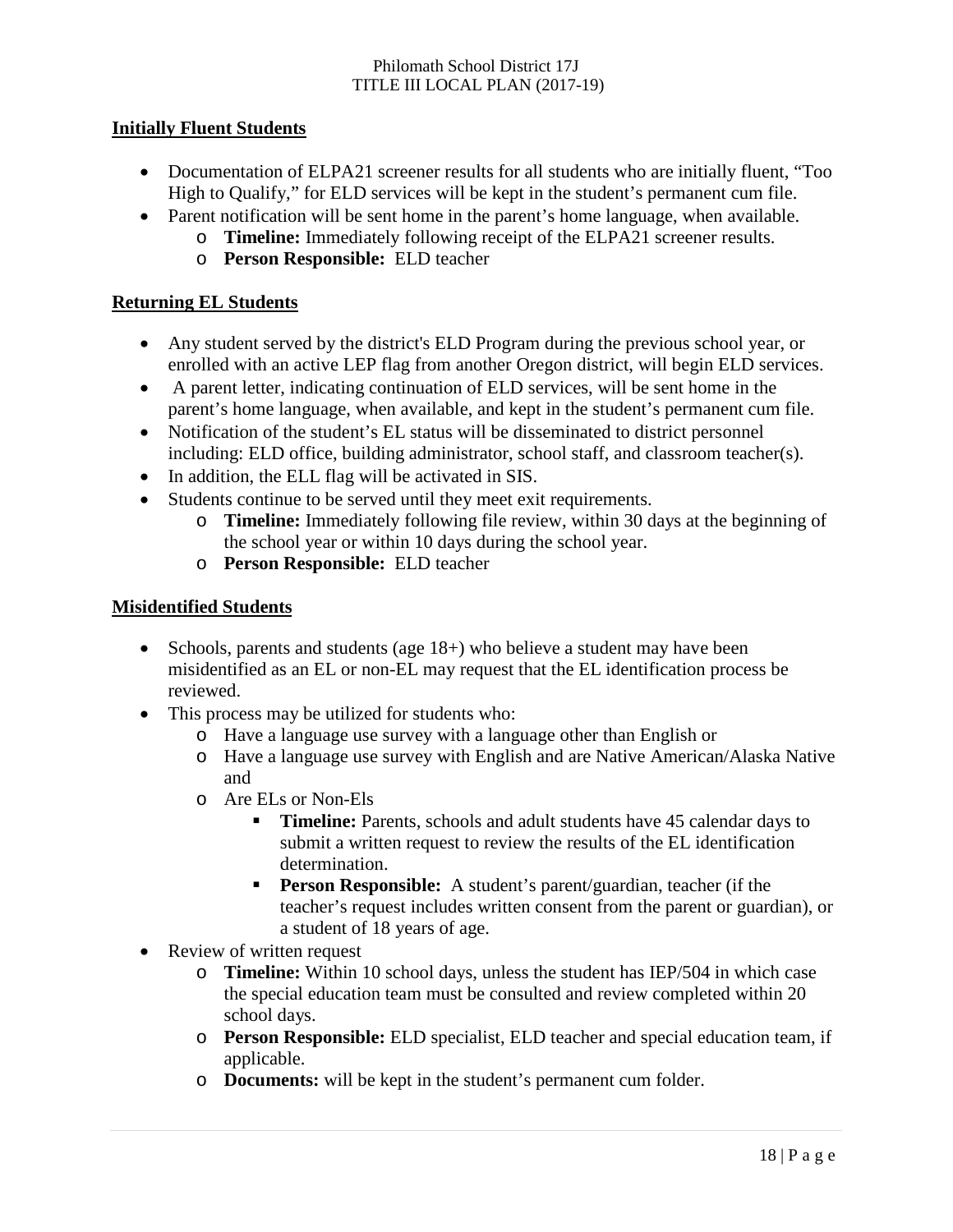- Process for reviewing initial identification:
	- o School receives letter requesting review
	- o School contacts ELD teacher, who notifies the district ELD specialist
	- o ELD specialist reviews all documents:
		- **Language Use Survey**
		- Cum folder
		- $\blacksquare$  Initial identification assessment if given
		- **Student work-samples in English**
		- Student work-samples in home language, if appropriate

#### **Students** *not on IEP/504* **the ELD Coordinator will decide**

- Was the student a potential EL and given the screener appropriately?
	- o Yes, but the student was initially fluent.
		- If student work-samples and cum folder provide additional information that the student needs support in learning English then the student status is changed in Synergy and parents are notified.
	- o Yes, student is initially an EL.
		- If student work-samples and cum folder provide additional information that the student demonstrates English proficiency the student status is changed in Synergy to 3-H initially fluent.
- If the student is a potential EL that was not given the EL screener, then the ELPA21 screener is administered and EL status follows screener results.
	- o **Timeline:** Within 10 school days from receipt of written request.
	- o **Person Responsible:** ELD coordinator, ELD teacher and ELD office assistant
	- o **Documents:** will be kept in the student's permanent cum folder.

#### **Students** *with an IEP/504*

- ELD teacher consults with special education team regarding whether the student has a disability or is suspected of having a disability that may affect his/her ability to read, write, speak or listen to English.
- A records review of the same documents is conducted.
	- o **Timeline:** Within 20 school days from receipt of written request.
	- o **Person Responsible:** The team of special education and EL staff decides how to proceed forward with the student.
	- o **Documents:** will be kept in the student's permanent cum folder.
- Monitoring
- Any student initially identified as an EL, but then determined to be fluent through final identification will be included in the district monitoring process.
- Follow-Up Check In
- Within 3-6 months following each initial-final identification process a review of the steps taken and the student's current academic/linguistic progress will be conducted.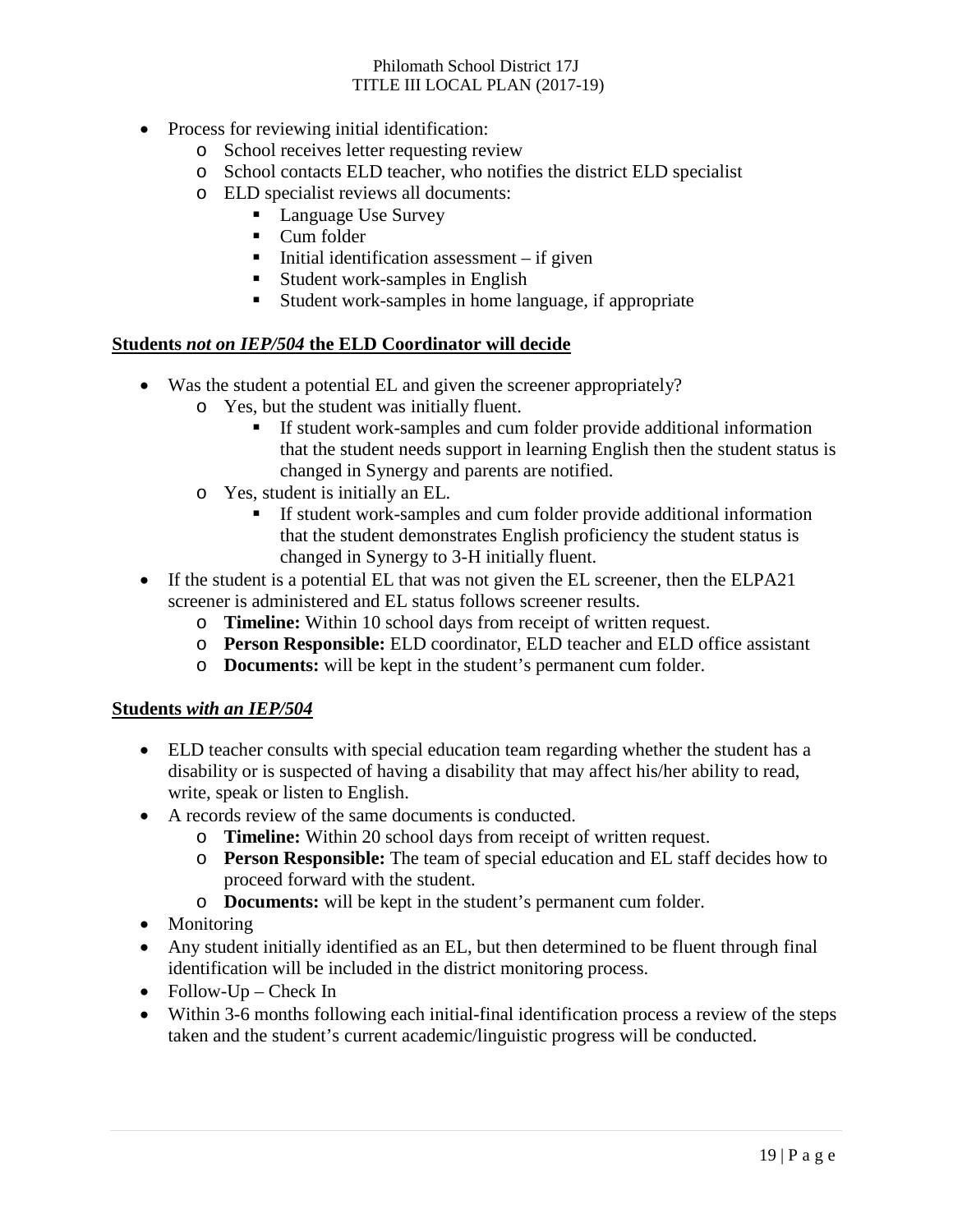#### **Refusal of Services**

- Every effort is made to ensure that parents have the information they need to make a well-informed educational decision about the participation of their children in the district's ELD Program and other service options that may be available.
- Information is available for parents through:
	- o A phone call or in-person meeting with the school's ELD teacher or ELD coordinator.
	- o Interpreter in parent's home language will be provided, whenever available.
- Should parents decline ELD services for their child:
	- o The ELD teacher notifies the ELD Coordinator of the parents' wishes.
	- o The ELD teacher asks the parents to fill out a "Refusal of English Language Development Services" form.
	- o Parents are informed that:
		- Their student will be given the ELPA21 each year, with scores sent home, until English proficiency is reached.
		- **ELD** services may be resumed at any time, per parent request.
- Process
	- o **Timeline:** Immediately following receipt of the signed "Refusal of English Language Development Services" form.
	- o **Person Responsible:** Parent, ELD teacher and ELD coordinator.
	- o **Documents:** will be kept in the student's permanent cum folder.

Students not served by district programs *are required* to participate in all state-required assessments, including ELPA21, and are counted in the district's accountability requirements.

Students with a waiver for services are reported annually to the district's LEP Collection, and they are coded 4-N (waiver and participated in ELPA21); 4-O (waiver and not enrolled during the ELPA21 testing window); 4-P (waiver returned to EL status after exiting for proficiency). The State uses these codes to review trend data for ELs regardless of participation in a district's EL program.

**31.** Describe the district's procedure to include a process to identify Native American students who may be ELs.

Native American or Alaska Native students may have unique linguistic and cultural challenges and needs that can be supported or met through enrollment in the EL program. Additionally, a student who is of Native American or Alaskan Native heritage may qualify for services based on a historical influence of another language if the student appears to struggle with English in reading, writing, speaking or listening. According to federal law, these students are automatically considered for the EL program (NCLB, Title III, Subpart 1, Section 3112). If a student's Home Language Survey identifies him/her as Native American or Alaska Native, the EL teacher will inform the student's classroom teacher of their potential eligibility and discuss whether he/she has been making adequate academic progress. If the answer is yes and the student's academic records do not indicate any cause for concern, the student will be deemed "not eligible" for EL services. It may be necessary to review the student's academic records to determine eligibility. If the student is struggling academically, the RTI team will meet to determine whether there is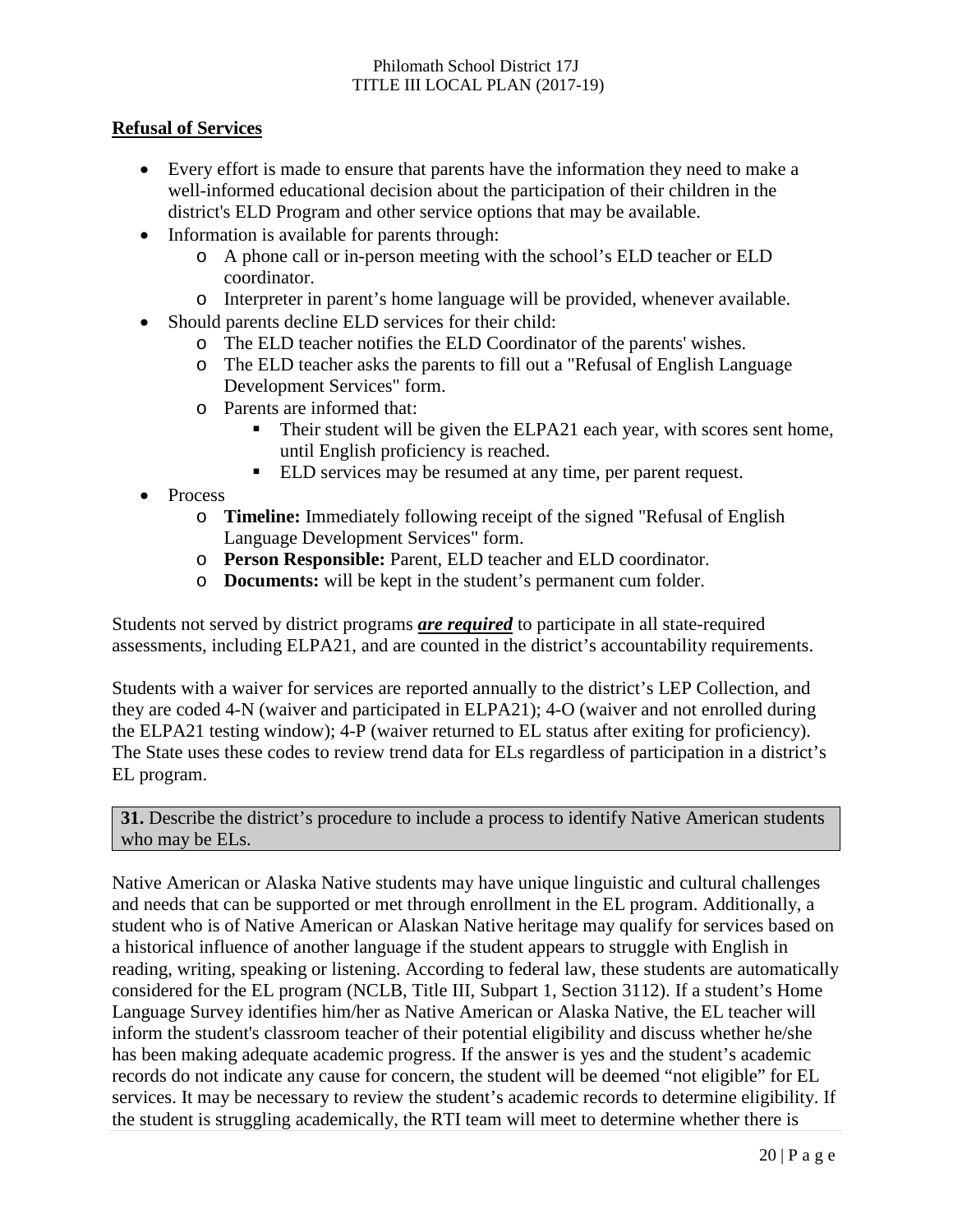reason to believe that this is due to a linguistic or cultural challenge. At minimum, the RTI team must include a content-area teacher, an ELD teacher familiar with the student's language ability, and a school-level administrator. Additionally, parents may be contacted to go over aspects of the EL program and discuss whether a formal assessment for English language proficiency would be appropriate. To qualify for the program, Native American students must meet the same criteria as others. Native American and Alaska Native students can be considered for the program at any time if academic concerns arise beyond the initial ineligibility determination.

**32.** Describe the district's procedure for identifying potential ELs with a disability (i.e., interpreter, special education, refugee, etc.).

#### **PSD Guide to Evaluating English Language Learners for Special Education**

Evaluating an English Language Learner (ELL) student for a disability can be quite complicated. Currently, there is no ideal testing procedure to distinguish between learning problems associated with learning to speak, read, and write in English; and an actual learning disability. Researchers and educators have come up with some evaluation practices they believe are effective in getting ELL students the academic help they need. The purpose of this technical assistance guide is to provide PSD school personnel with best practices for identifying and assessing ELL students suspected of having disabilities.

The dropout rate for ELLs is 15-20% higher than the overall rate for non-English language learners. This lack of academic success is also the cause for referrals of ELLs to special education. Research shows that ELLs are typically either over-represented or under-represented in district special education programs across the United States [P.L. 108-446 §601(c)(11)(B)]. Research demonstrates that ELLs with the least amount of language support are most likely to be referred to special education. ELLs receiving all of their instruction in English were almost three times as likely to be in special education as those receiving some native language support.

IDEA specifies that ELLs must not be placed in special education if their learning problems are primarily the result of language acquisition or environmental, cultural, or economic disadvantage [P.L. 108-446 §614(b)(5)(C)]. However, ELL students are not required to be in the United States for a set period of time, nor are they required to receive English-language instruction, before special education assessments can be provided. Interdisciplinary partnerships and classroombased interventions using a multi-tiered system of supports can reduce inappropriate referrals for special education. However, if there is a clear suspicion of a disability, there must be no unnecessary delay in making the referral or providing appropriate services.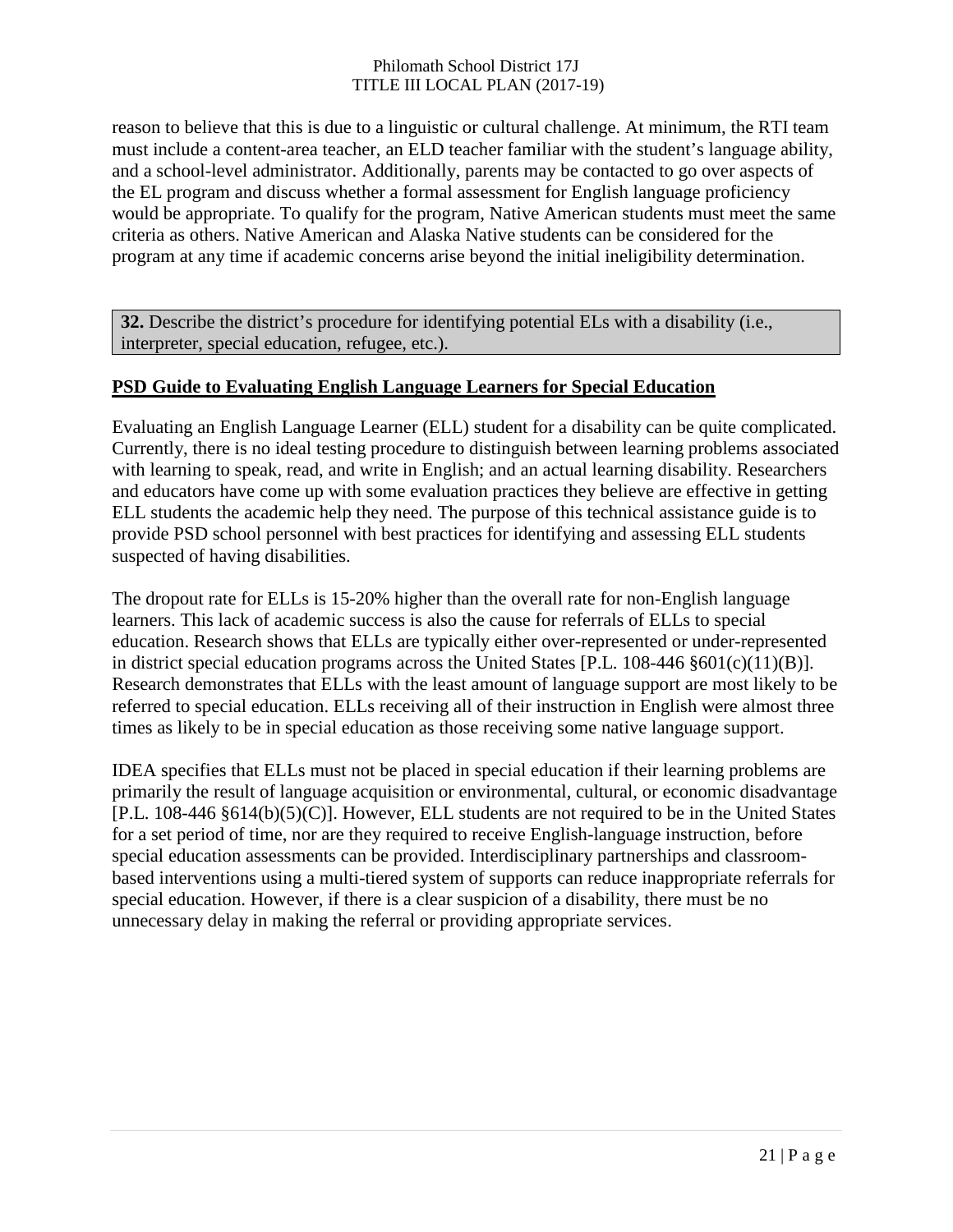#### **Three Categories of ELLs who Experience Academic Difficulty**

There are three categories of ELL students who are typically referred for special education:

- 1. Those with deficiencies in their learning-teaching environment (lack of effective ELD support or tier 1 instruction and interventions)
- 2. Those experiencing academic difficulties not related to a disability (interrupted schooling, limited formal education, medical problems, low attendance, high transiency, etc)
- 3. True ELLs in need of special education due to a disability

#### **Important Considerations about Language Acquisition**

If a child's first language is adequately developed and there is no indication of developmental delays, the primary language can provide the basis for the transfer of what has been mastered in the first language (phonological rules, language structures, and vocabulary) to the second language. If the first language is not developed to the level of proficiency, it cannot support the second language. As a result, negative consequences in both cognitive and educational domains could occur.

If second language learners have few opportunities to use their first language, they may experience a loss in the proficiency of their first language. Children may then score low on formal tests in either language. The possibility of language loss should be considered when observing children who are having problems communicating in their native language.

Research suggests that it takes an individual student an average of two to three years to acquire what is referred to as social language, known as Basic Interpersonal Communication Skills (BICS). It takes an average of five to seven years for an individual to acquire language skills needed for academic success known as Cognitive Academic Language Proficiency (CALP). Educators often think that because the student is communicating with others, but does not experience academic success, the student may have a disability, and the child is often referred for testing. Students at greatest risk for being misdiagnosed are those who have received ELD instruction long enough to learn BICS but who need more time to develop CALPs.

#### **General Principles for Teaching ELL Students**

Four key principles for language acquisition can be applied to the regular education classroom and should be part of pre-referral strategies used prior to a special education referral.

#### *Increase Comprehensibility*

It is important to provide many nonverbal clues such as pictures, objects, demonstration, gestures, and intonation cues to early or intermediate language learners. As competency develops, other instructional strategies include building from language that is already understood, using graphic organizers, hands-on learning opportunities, and cooperative or peer tutoring techniques.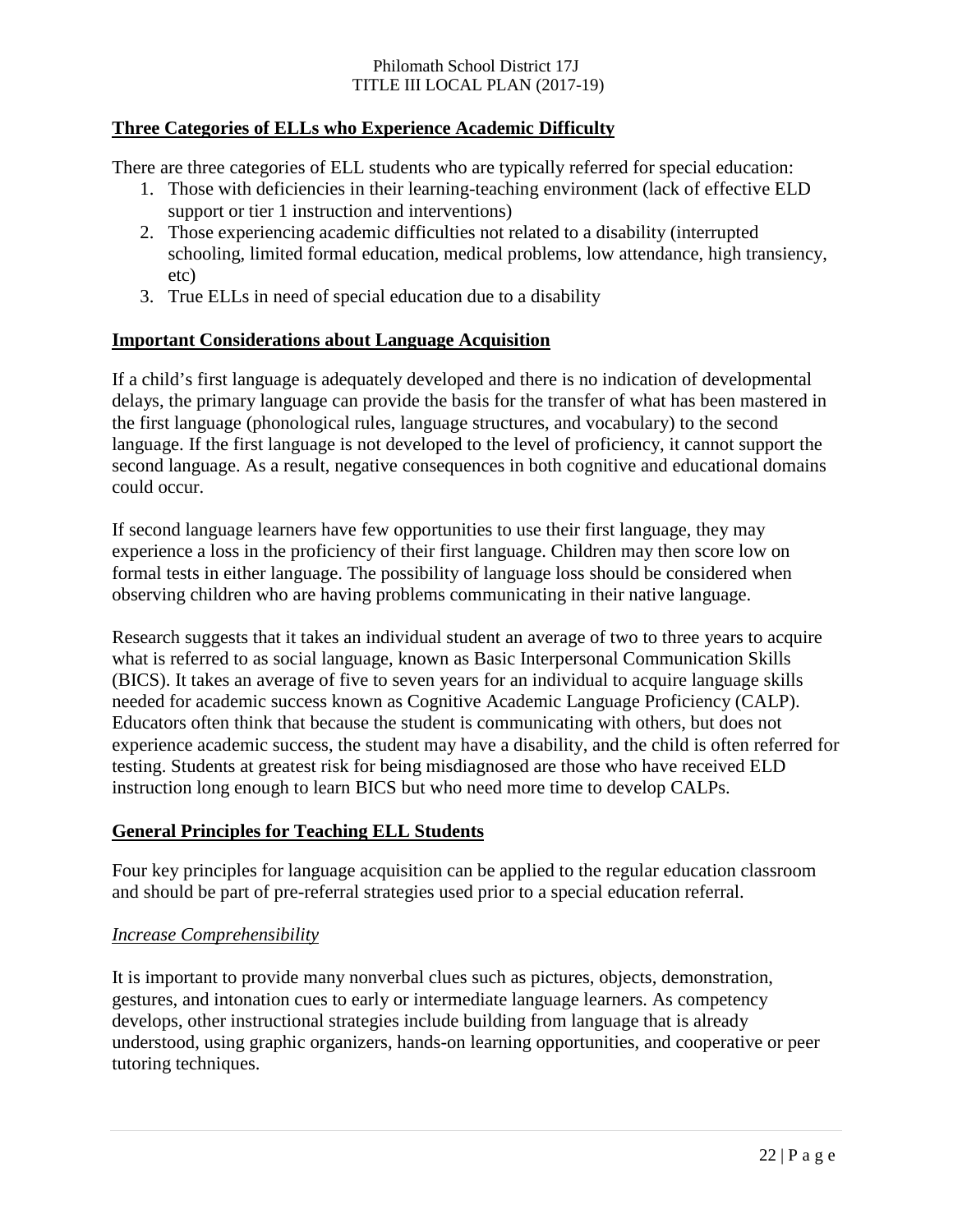#### *Increase Interaction*

It is important to provide opportunities for students to use their language skills in direct communication in real-life situations. Strategies such as cooperative learning, study buddies, project-based learning, and one-to-one teacher/student interactions can offer ELL students opportunities to use their new language.

#### *Increase Thinking/Study Skills*

Strategies to develop more advanced higher order thinking skills include explicitly teaching and reinforcing study skills and test-taking skills, modeling problem-solving strategies aloud, and asking higher order thinking questions. It is important that educators have high expectations for all students.

#### *Use Native Language*

It is important to remember that incorporating a student's native language into their instruction can be a successful teaching strategy. Use of the student's native language can provide a valuable support as well as giving validity to a minority language. Unless children with disabilities develop native language competence, they will most likely have problems learning a second language and will have trouble with cognitive development as well. ELLs learn best when learning activities that build on their home language and culture.

#### **Pre-referral Strategies/Response to Intervention (RTI)**

Most ELL students are successful in learning when provided with research based instruction and interventions. PSD uses a multi-tiered system of supports to address the needs of all students by providing varying degrees of intervention and progress monitoring. ELL students should receive interventions through the RtI process at the first sign of difficulty in the classroom.

#### *Tier 1—General Screening and Instruction*

All students are screened for English language proficiency if the home language survey indicates that English is not the primary language of the home. Instruction in the regular education classroom and/or the English Language Development (ELD) class begins. Data is collected by the regular education/ELL teacher when the ELL student's progress begins to lag behind his/her peer group. By putting high-quality instruction in place with frequent student progress monitoring, students' instructional needs are usually met.

The regular education classroom is usually the first setting in which students with academic and behavior problems are observed. When identifying ELL students with potential problems, the ELD teacher should monitor the student's progress in English and in their primary language and determine whether students are performing according to their appropriate language developmental levels. With appropriate instruction and/or intervention, students without disabilities will demonstrate increased English language proficiency. Students with disabilities will struggle despite the interventions.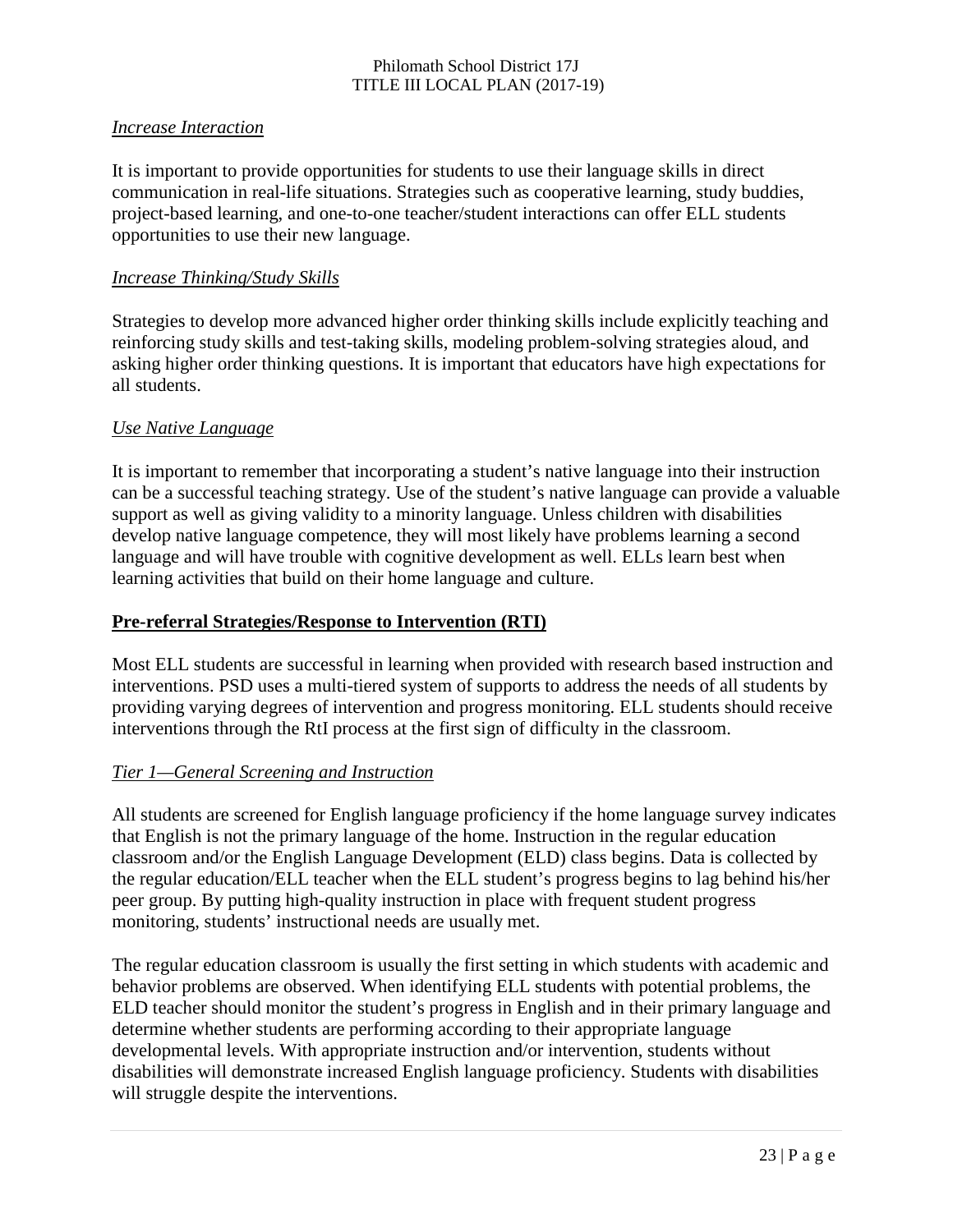#### *Tier 2—Early Intervention*

Before considering a student who is an ELL for special education, teachers should consult with other professionals and document the strategies used. Intervention strategies can include working with ELL students in smaller groups, providing tutoring, shortening assignments, peer tutoring, reading interventions, extended school day opportunities, and increased English language instruction. Observations of the ELL student's behavior and functioning should occur in multiple contexts. The teacher contacts the student's parents, using interpreters if needed.

Progress monitoring data is collected throughout the intervention process. If students are unresponsive to strategies and interventions, this data will be valuable to the evaluation team. There is no predetermined length of time for interventions to show significant improvement. Interventions must be provided on a consistent schedule for an adequate length of time with an appropriate data collection to determine if the student is responsive to the strategy. Consultation with an ELD professional is highly recommended throughout this process.

#### *Tier 3—Increased Intensity Intervention*

The purpose of a multi-tiered system of intervention is to eliminate factors such as teaching methodologies, class size, rate of instruction, and lack of previous instruction as being the reason a child is not progressing. Pre-referral activities could include one-on-one teaching, small group instruction, tutoring, and hands-on activities.

As teachers document that interventions have become more intensive, and the student is lagging further behind his/her peer group, a referral for special education testing may be initiated. After implementing appropriate interventions, if the student does not show progress, the classroom teacher may refer the student to the building RtI team, which includes an ELD teacher. The role of this team is to explore the possible causes and nature of a student's academic and/or behavioral problems and to recommend ways to resolve them. This team will examine differences in language, culture or experience that could affect learning. The RtI team must consider the student's family background, culture and language, acculturation level, sociolinguistic development, response to the school and classroom environment, and the English language development and primary language services, which have been provided. At this point, the RtI team may consider referring the student for a special education evaluation.

#### **Referral for Special Education Evaluation**

The RtI team will monitor the interventions for a designated period of time. If the student does not begin to show academic improvement, the RtI team may decide that the student should be referred for a special education evaluation. Teams can use a process based on the child's response to scientific, research-based intervention to determine the need for a special education evaluation. After determining that a child's disability is not a result of limited English proficiency, this RtI model will also assist assessment and identification for ELL students. To the extent possible, cultural and linguistic differences should be ruled out as primary causes prior to making a special education referral. In general, a referral to special education should take place only after the team has determined that regular education interventions have been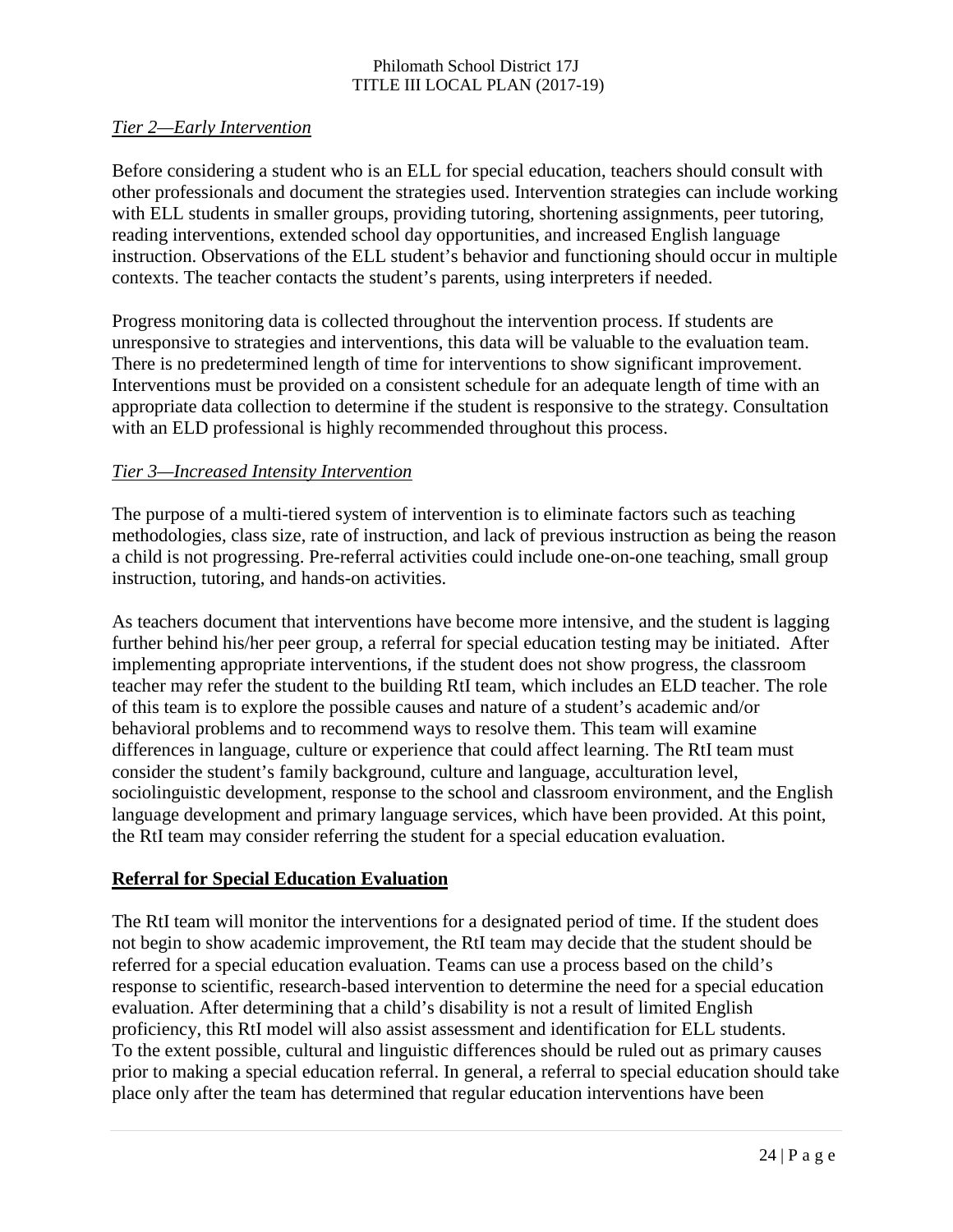exhausted and proven ineffective. As the team reviews an ELL student's academic progress the following factors will be considered when making a referral:

- Amount of formal education;
- If no previous formal education, sufficient academic instruction time to demonstrate progress;
- Whether a language other than English is used in the home;
- The student's language proficiency;
- Are the problems evident in the primary language;
- Education and life experience prior to his/her residence in the United States;
- Adequate length of time in the United States and the United States school system to allow the student to adjust to the new surroundings and culture;
- Academic history of placement and consistent attendance in an appropriate ELAP program provided by qualified staff;
- Progress in reading and math instruction in the primary language according to his/her normal age range and previous school history;
- Progress in academic areas that are less dependent on linguistic skills such as math computation;
- Progress in reading, math, and ELAP in relation to his/her siblings and other ELL peers who started at about the same level of English proficiency and have had comparable instruction;
- Strength of student's primary language skills and prior background knowledge;
- Interaction and communication with peers in informal settings, communication at home, and with school personnel (either in the primary language or English using verbal or nonverbal skills);
- Strengths, interests, and learning motivations, including family, cultural, or environmental factors that may affect learning.
- Does the data show that the student did not respond well to interventions;

This information, along with a description of the interventions and the progress monitoring data will be included with the formal referral paperwork. The referral must include specific information regarding the student's language proficiency.

After the building principal signs the referral, the referral and supporting documentation will be sent to the Director of Special Services. If the Director of Special Services agrees with the appropriateness of the referral, he/she will sign the referral and a special education case manager will be assigned. The special education case manager will send a Prior Written Notice to the parents, indicating that the student has been referred for a special education evaluation.

Next, the team, including the special education case manager, school psychologist, ELD teacher, and other people as needed, will meet to review the existing data and determine what additional evaluation data is needed to determine whether the student has a disability. If additional evaluations are needed, the case manager will obtain informed consent from the parent for these evaluations. The case manager will complete the Consent for Evaluation form, along with a Prior Written Notice, to obtain parent consent. The team must ensure the parents fully understand the process and what they are consenting to, using interpreters/translators if needed.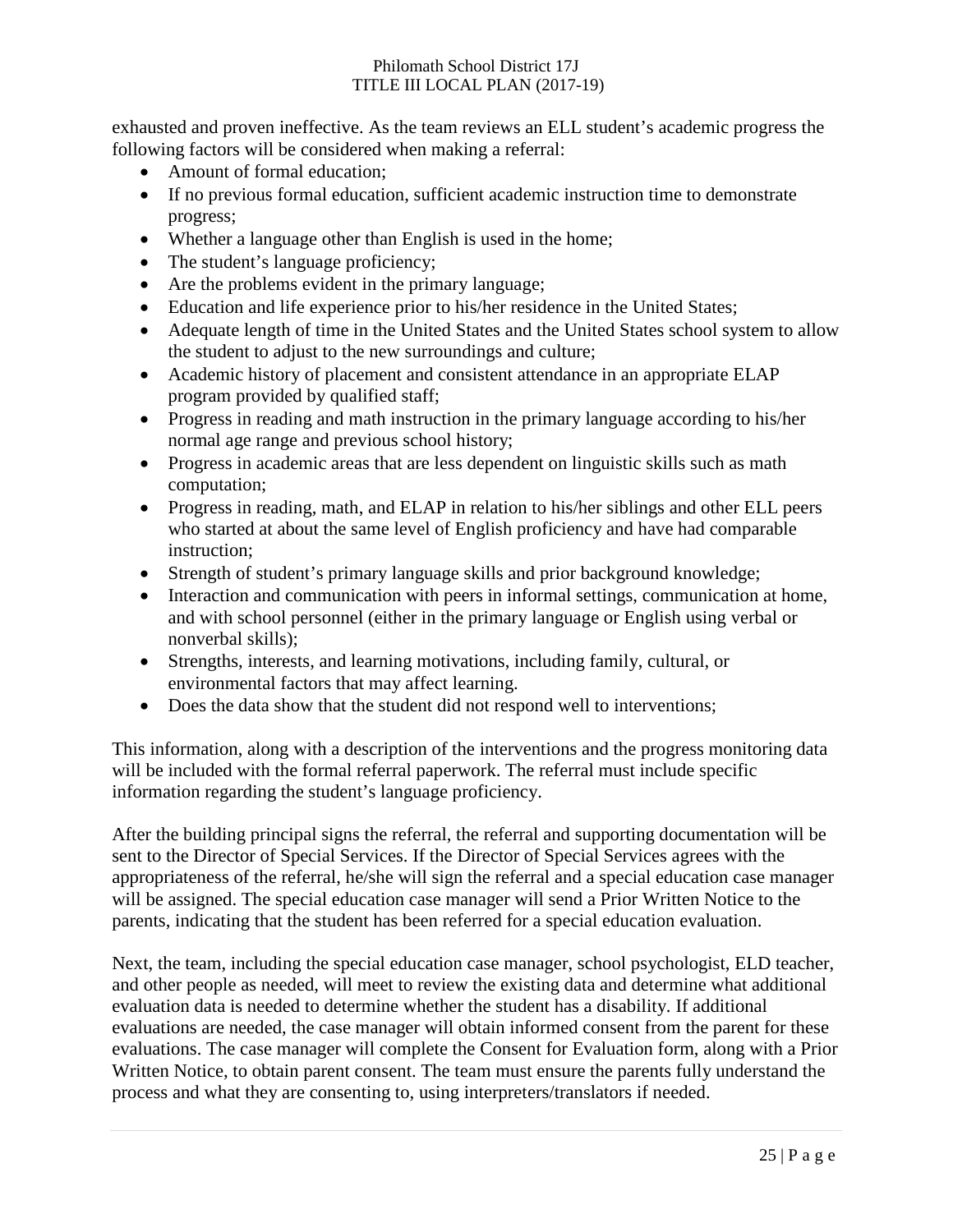#### **Evaluation Procedures**

Once parent consent is obtained, the school has 60 days to complete the entire evaluation, determine eligibility, and develop an Individualized Education Plan (IEP) if needed.

Each child should be assessed as an individual, creating a detailed picture of his/her learning challenges and strengths. Assessment information should be gathered from a variety of sources: regular education teacher, speech therapist, ELD teacher, parents, school psychologist, and others. Information should be collected through formal and informal assessments, school work and structured observations of the child in different settings at school. Assessments must be selected and administered so as not to be discriminatory on a racial or cultural basis.

Parents' knowledge of their child is essential to addressing learning problems. Parents and family should be involved in the referral and assessment process. A parent interview should be used to gain an understanding of

- Language use and development
- Language preference
- The level of proficiency in the primary language
- The student's sociological background
- Developmental and medical history
- Social and emotional functioning

The goal of the evaluation is to distinguish as accurately as possible which of a child's learning difficulties are the result of English-language learning, and which are due to a disability. If the student is suspected of having a disability, the disability must also be present in the student's primary language. The assessment team must include a credentialed person with second language expertise who is knowledgeable about second language acquisition and cultural competence.

Under IDEA, evaluators are required to conduct assessments in the child's native/dominant language [P.L. 108-446 §614(b)(3)(A)(ii)]. It is important to determine the language or languages in which the child is most proficient. It is essential to measure proficiency levels for all languages the student speaks. It is important to know how the student is able to use each language for social and academic purposes. Evaluators should gather evidence through interviews, student observation, and a review of background information in order to support their determination of the language(s) most likely to yield accurate information on what the student knows and can do. The use of an interpreter/translator who speaks the student's native/primary language should be used during all parts of the evaluation, including student testing, collecting communication samples, and communicating with the student's parents.

The use of standardized, norm-referenced tests with ELL students is extremely problematic, and should be avoided. To accurately measure a child's language and literacy skills, assessments should be culturally sensitive, reliable for use with ELL students, and administered by a qualified professional. Nonverbal assessments alone for students who are able to speak are not acceptable. When standardized assessments are used with ELL students, caution should be used in interpreting standard scores and grade level equivalencies. Any type of norm-referenced score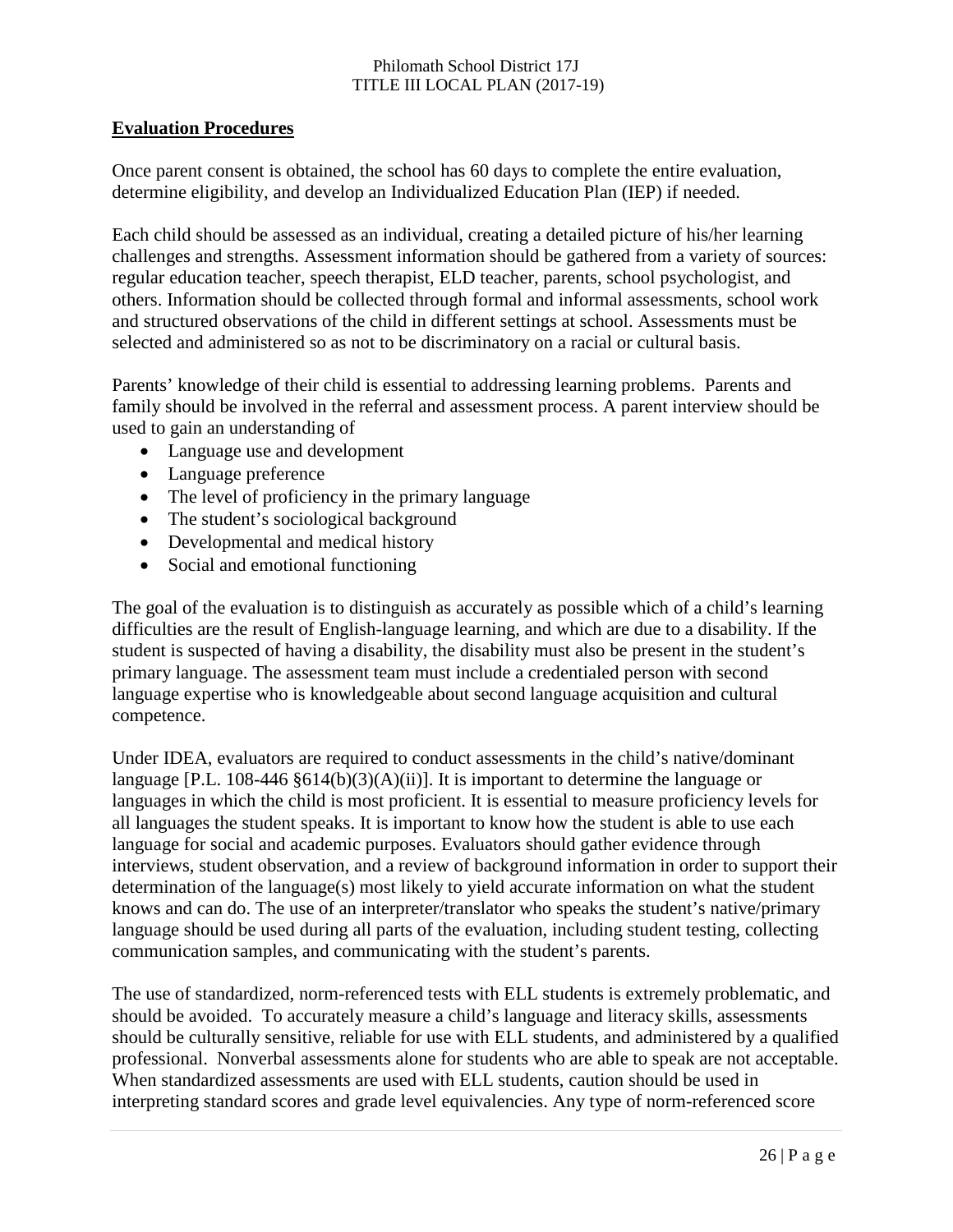must be considered in relation to the amount of time the student has received academic instruction in the language in which he/she is being tested. For example, if a third grade student has received English language academic instruction during all of his/her schooling, it is appropriate to compare that student with other third graders. On the other hand, if a third grade student has received only one year of English language education, a reading score in English at the first-to-second grade level would be expected.

Dynamic assessment is a supplemental approach to traditional standardized assessments for students who are ELLs. Some students who are ELLs may perform poorly on standardized tests due to unfamiliarity with the testing situation, cultural or linguistic differences, or language issues. The types of dynamic assessment techniques are testing limits, graduated prompting, and test-teach-retest. Of these, test-teach-retest is best suited for differentiating language differences from disorders.

#### *Oral Language Assessment*

An oral language assessment (in one or both languages, as appropriate for the student) evaluates skills such as:

- How well the student understands concepts;
- How well the student understands vocabulary;
- How well the student expresses himself in both conversational language and in the more formal language used to discuss school subjects;
- How well the student understands what he/she hears;

Spontaneous conversation samples should be used to determine how well a student understands and speaks the two languages with different people and in different settings and contexts.

#### *Speech and Language Assessment*

The ELL student's speech and language skills will first be tested in English. If difficulties are noted in English, a comprehensive speech and language evaluation is conducted in both English and the primary language. This evaluation is necessary to determine the relative strengths of both languages and to determine whether the existing language difficulties are due to a language learning disorder (present in both languages) or due to a second language acquisition difficulty (present only in English). This comprehensive evaluation should consider semantics, syntax, morphology, phonology, and pragmatics. Information regarding the relative strengths of the two languages is communicated to the other members of the assessment team so that testing may be done in the language most advantageous to the student.

#### *Assessment of Achievement*

Students who have received formal academic instruction in English, but not in their primary language should be assessed in English with a standardized measure using an interpreter/translator. Students who have received formal academic instruction in a language other than English should receive an academic evaluation in English and in their primary language with the use of an interpreter/translator. When students' academic skills are tested in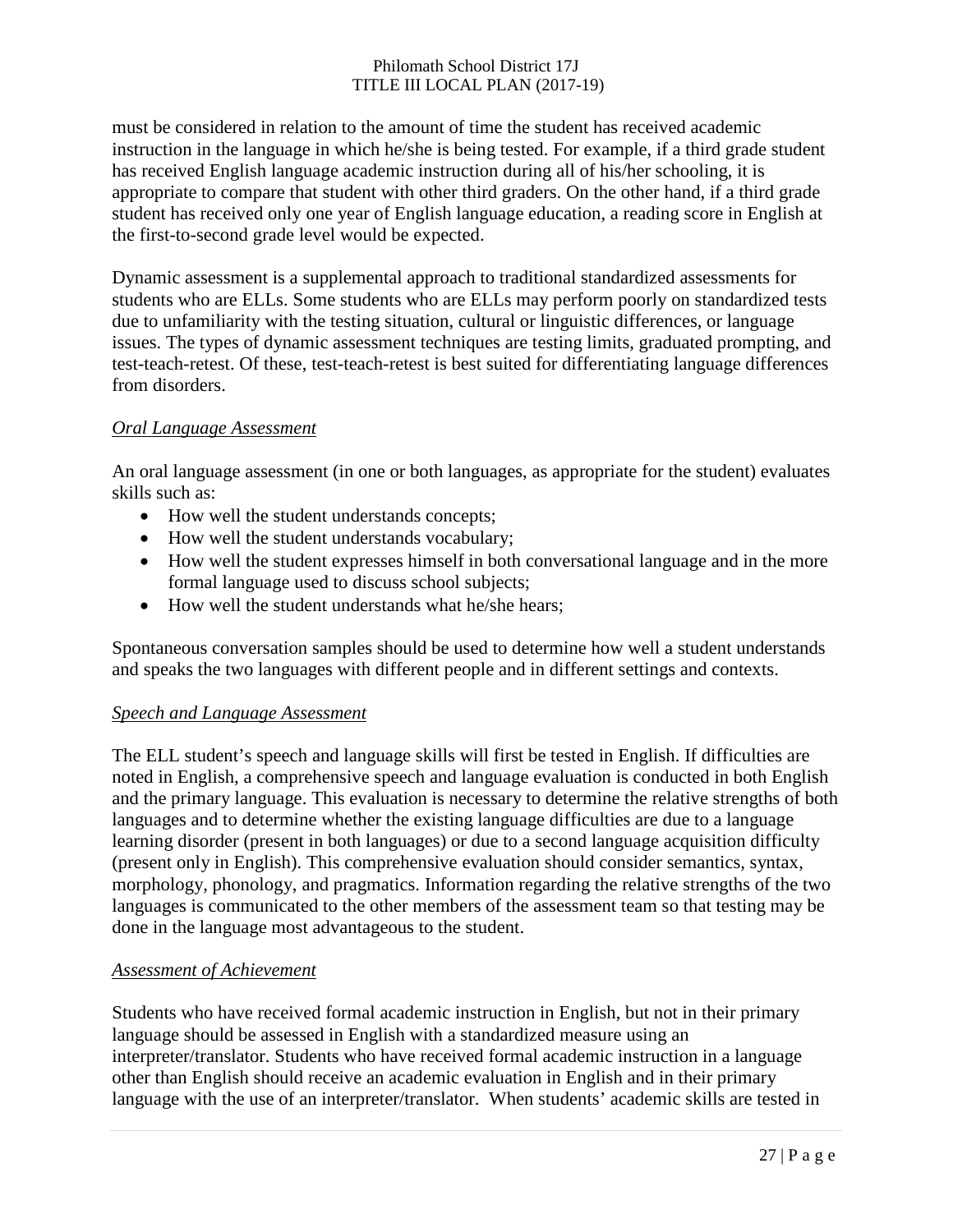both English and their primary language, there is a greater likelihood of fairly estimating the degree of academic knowledge achieved. The results may be effectively compared when two versions of the same test are administered.

It is recommended that results of norm-referenced tests be supplemented with other types of performance-based assessments. When norm-referenced and performance-based assessments are compared, evaluators can more accurately determine a disability. The following types of performance-based assessments can be utilized:

- Informal tests such as criterion-referenced tests. These tests measure a student's skills rather than compare them to other students;
- Curriculum-based assessments (EasyCBM) assess a student's abilities, strengths and weaknesses, using the materials that are used to teach the student. They also measure a student's rate of improvement.
- Portfolios provide samples of a student's achievement and progress in different areas over time.
- Observation is very important during the assessment process. Students should be observed on a continual basis over multiple settings

A reading assessment can evaluate basic skills such as:

- Phonological skills (the ability to connect the sounds of language with letters or letter combinations)
- Phonemic awareness (the ability to identify each individual sound in a word he/she hears, in order)
- Decoding skills (the ability to read unfamiliar words by sounding them out)
- Reading single words (automatically, from memory)

If an ELL student has problems with these types of skills in both languages, evaluation teams will suspect a learning disability.

#### *Assessment of Intelligence*

Verbal measures of ability become measures of a student's proficiency in English. It is preferable to use nonverbal measures of intelligence over verbal measures. However, the nonverbal measures cannot predict how students will perform in the classroom and must be supported with additional information. If the examiner is not proficient in the primary language of the student, it will be necessary to use an interpreter/translator. To reduce the possibility of identifying a student who is an ELL as a child with a disability or determining a student does not have a disability when in reality they do, all correct responses in one or both languages should be accepted. In addition, all assessment results should be used as qualitative measures and interpreted with extreme caution. Standardized test scores may not be used in isolation and must be only one part of a multifaceted evaluation.

In addition, adaptive assessments should be used to augment the findings on the cognitive assessment.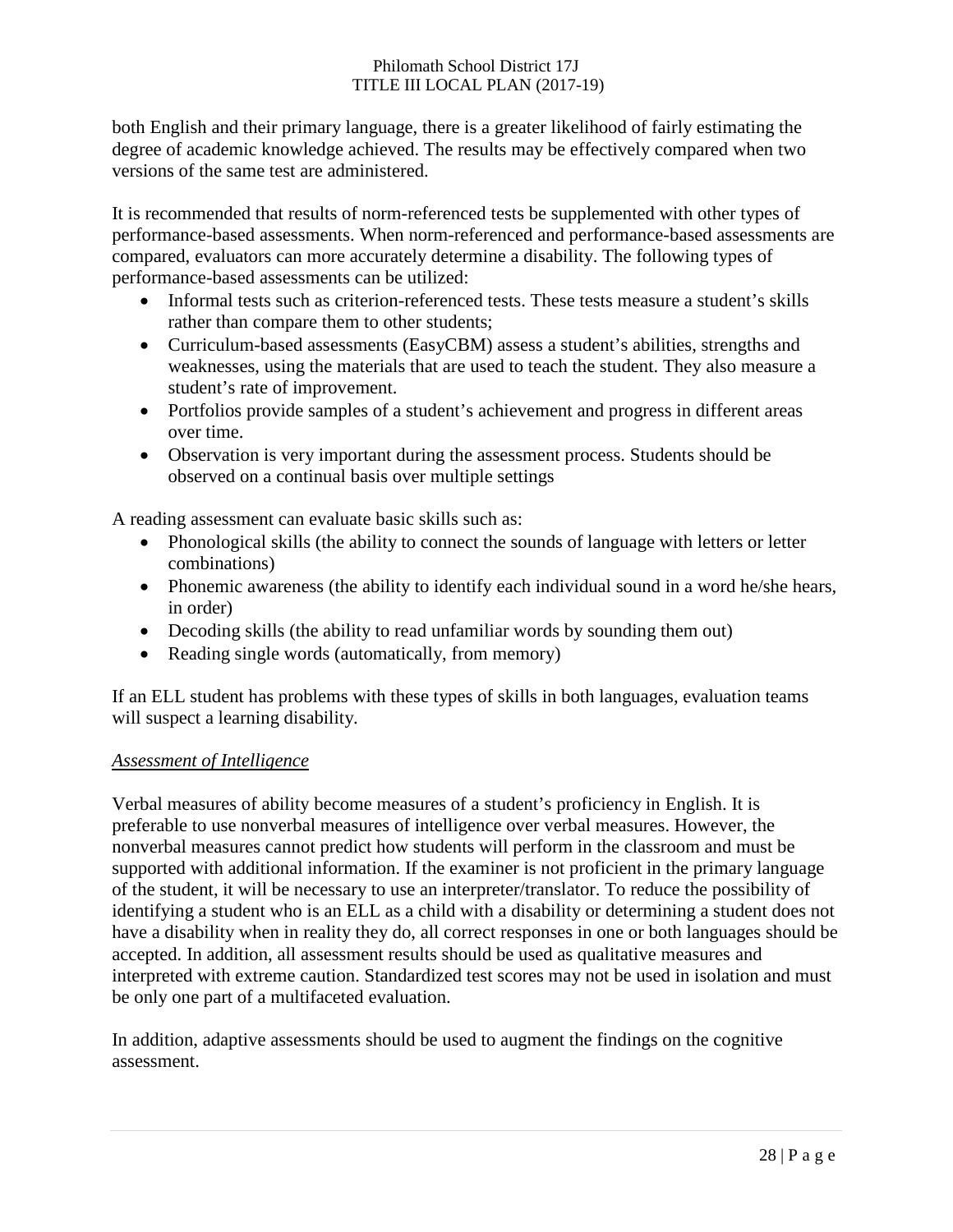#### *Test Modifications*

When administering standardized testing to ELL students, the following modifications can be considered:

- Bilingual administration. The examiner must always be aware of the possibility that the student may not understand the directions given. It is wise to have an interpreter available in case there is any question of the student's ability to understand instructions.
- Use extended instructions on sample items.
- Mediation of concepts to ensure comprehension before testing items.
- Repeating items to facilitate comprehension.
- Extend or eliminate time limits.
- Accept alternate responses (responses in another language, nonverbal gestures).
- Use a querying of responses.

#### *Written Report*

Reporting assessment results through test scores alone may not give a sufficient picture of the student's ability. Because of the lack of reliable and valid testing measures and the lack of standardized tests for ELL students, it is important that the evaluator's written report incorporate the following:

- All adaptions of testing instruments and procedures;
- Primary language spoken in the home;
- Ethnicity;
- Sociological information from family history;
- Health and medical history;
- Education history;
- General observations during testing;
- Any changes in test standardization (use of interpreter/translator, responses in another language/nonverbal responses);
- Language proficiency;
- Student's strengths and weaknesses on test measures;
- Summary and impressions;
- Recommendations:

If an assessment is not conducted under standard conditions, a description to the extent to which it varied from standard conditions (e.g. the qualifications of the person administering the test, or the method of test administration) must be included in the evaluation report [C.F.R. 300.532(c)(2)].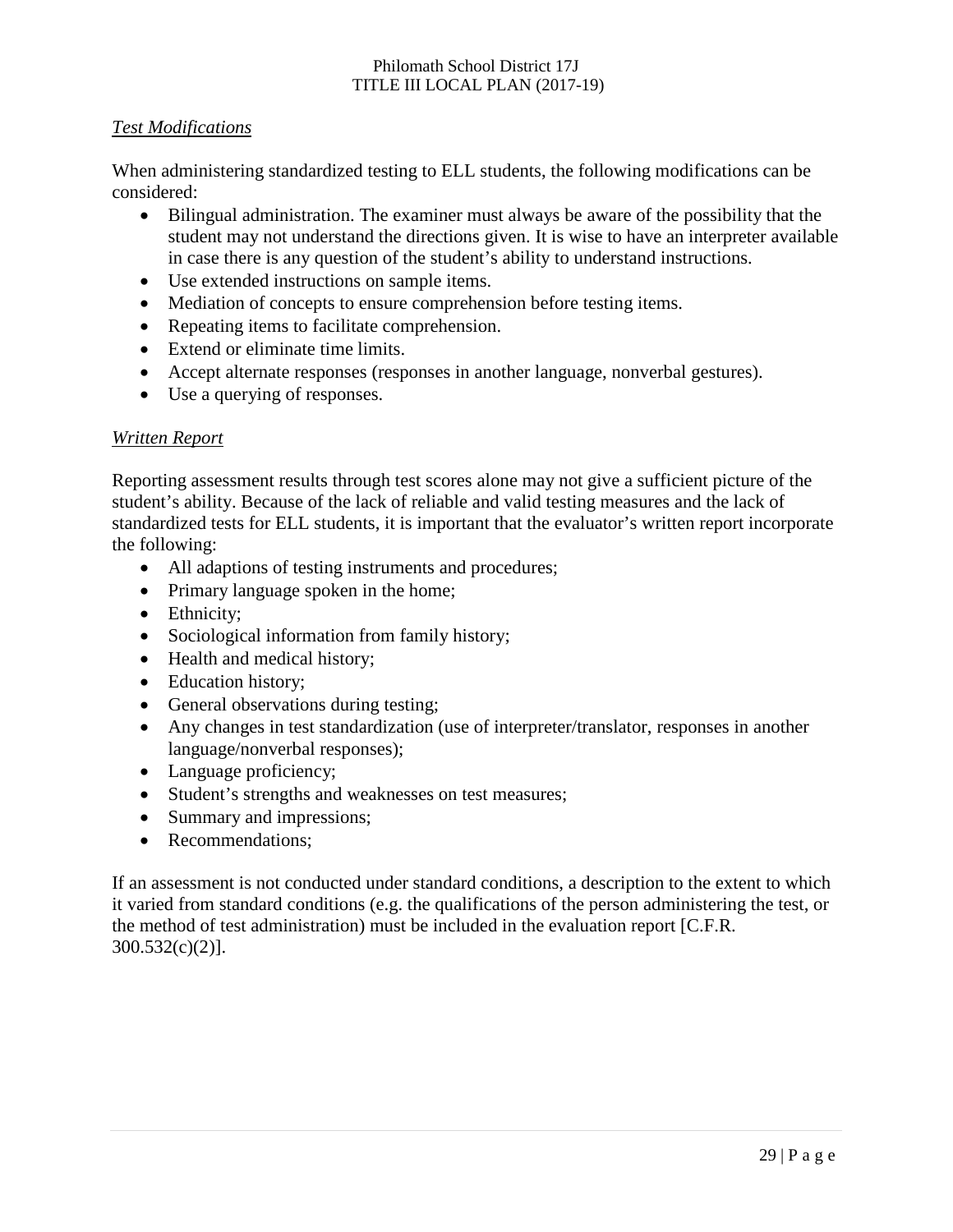#### **Special Education Eligibility Determination**

When meeting as a team to determine eligibility, various factors should be considered. The following questions can help the team in establishing whether a child has a legally defined disability. A discussion of these questions can also assist in ruling out other sources of difficulty.

- Does the problem exist in different settings—regular education, ELD classes, at home?
- Are the problems evident in the student's first language?
- Does the student have trouble following directions in the native language as well as English?
- Has the student learned to read in his native language?
- Is the student progressing in learning English at about the same level as the student's ELL peers?
- Can any difficulties be explained by cross-cultural differences? (For example, lack of eye contact may be appropriate in the child's native culture but be interpreted as defiance by a teacher.)

Eligibility committees should rely on performance-based assessment, observations, careful interpretation of test scores, and the collaborative expertise of ELD teachers, classroom teachers, and test administrators [Section 34 C.F.R. § 300.534(a)(1)]. Input from the ELD teacher or other personnel with expertise in the second language acquisition process at the eligibility meeting is necessary in order to place the student's progress along the second language acquisition continuum. The evaluation process must gather comprehensive information, including functional, developmental, and academic information about the student and may not use any single measure or assessment as the sole criterion for determining whether the student is a child with a disability. The student's response to appropriate and sustained, targeted interventions must be considered along with the results of any assessments administered. The assessments must demonstrate that the disability is evident in the dominant language OR rule out limited English proficiency as the cause of the learning difficulties. Descriptive data, not test scores, should decide if the student qualifies for special education.

#### **Development of the Individualized Education Plan (IEP)**

If the student is found eligible for special education, the IEP team, including an ELD representative, will meet to develop an IEP. IDEA states that schools must ensure that parents understand the proceedings of the IEP meeting by using an interpreter if their native language is not English. IDEA also contains a clause that states that the IEP team must "in the case of a child with limited English proficiency consider the language needs of the child as those needs relate to the child's IEP". [ 34 C.F.R. § 300.346(a)(2)(ii)]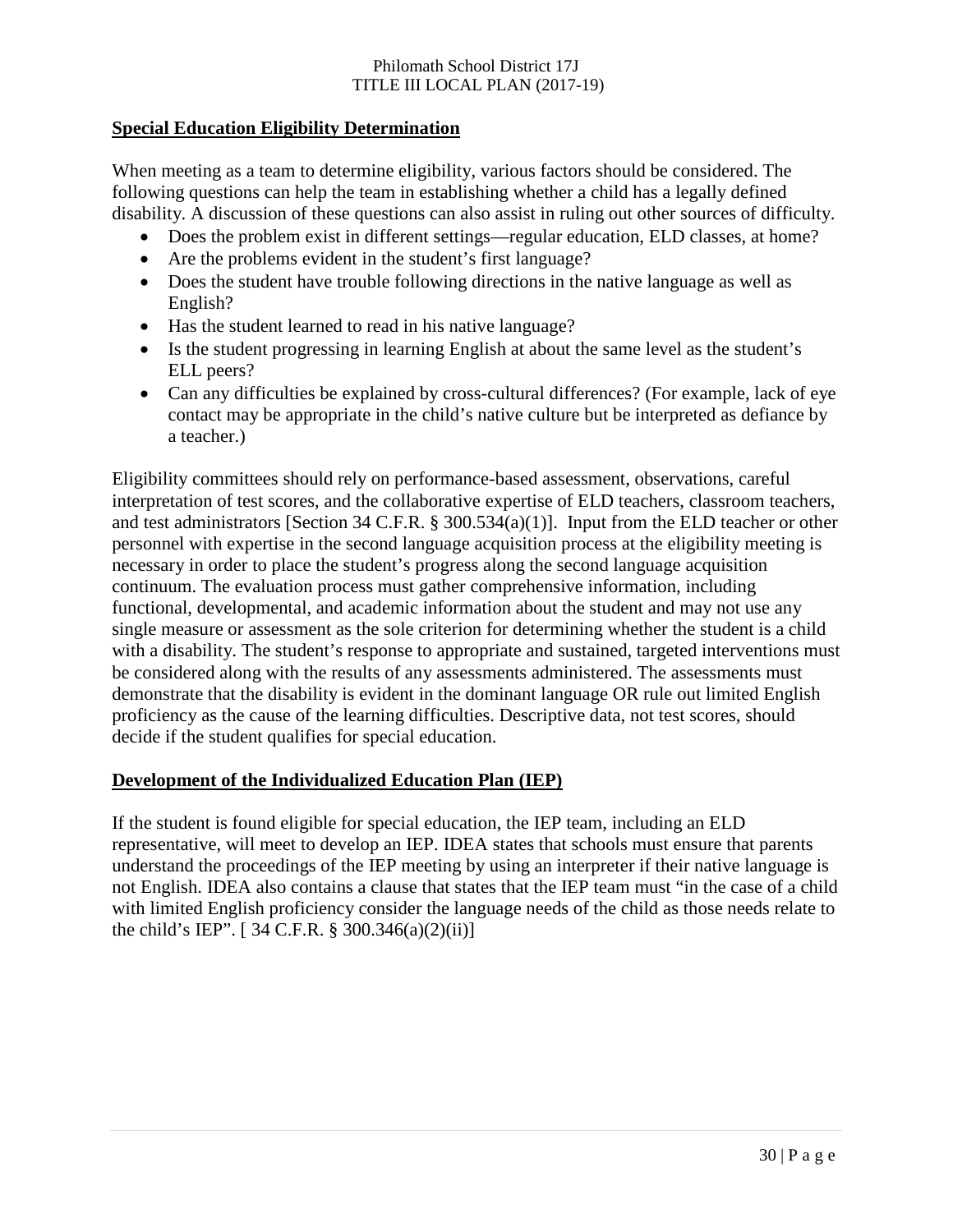**33.** Describe the district's plan using one of the State's approved assessments for identifying ELs; include what sections are used to ensure all domains of the English language are assessed. **Include the agreement to use the state approved fluency scores at each grade level.**

Currently, PSD uses the Woodcock-Munoz Language Survey, English form, to determine the student's level of English proficiency. This language proficiency assessment must assess the student's academic English proficiency in all four language domains (reading, writing, speaking, and listening), and needs to be given by a trained administrator. Students who score a level 4 or below, on the Broad Total English score of The Woodcock-Munoz Language Survey are considered eligible for services. If the student's primary home language is Spanish, the student's Spanish proficiency level may be assessed using the Woodcock-Munoz Language Survey, Spanish form.

Beginning fall 2018, the district will use the ELPA21 screener and will follow the identification process outlined in the Executive Numbered Memo 005-2017-18 Identification of ELs under ESSA. We agree to use the state approved fluency scores at each grade level once established. ODE will provide technical guidance and training in the use of the ELPA21 screener.

Per ENM 005-2017-18, beginning in the 2018 school year, districts must use the state Language Use Survey, a state approved ELP screener, and the state's established fluent score for the selected screener. By 2019-20, if the state adopts a single ELP screener, districts must use this ELP screener, the state's established fluent score, and the state Language Use Survey.

#### **34.** Describe the district's plan for having students assessed by a trained assessor.

All staff administering the ELPA21 screener will participate in ODE approved training and will have documentation on file. The training will be provided annually or as needed. The ESD provides training. Test proctors will be recertified every 3 years.

**35.** Describe the district's plan to include the procedures for collecting the assessment data, **and** sharing the results with teachers.

#### **Intake Assessment:**

- Once ELPA21 Screener scores are received the results are:
	- o Reviewed by the ELD teacher.
	- o The ELD teacher will notify the school registrar and classroom teacher(s) of the results.
	- o The ELD specialist and/or assistant will enter the screener results in SIS.
		- **LEP Start Date and program code(s) for eligible students will be entered in** SIS.
		- Scores and codes for initially fluent students will be entered in SIS.
	- o A copy of ELPA21 screener results will be placed in the student's permanent cum file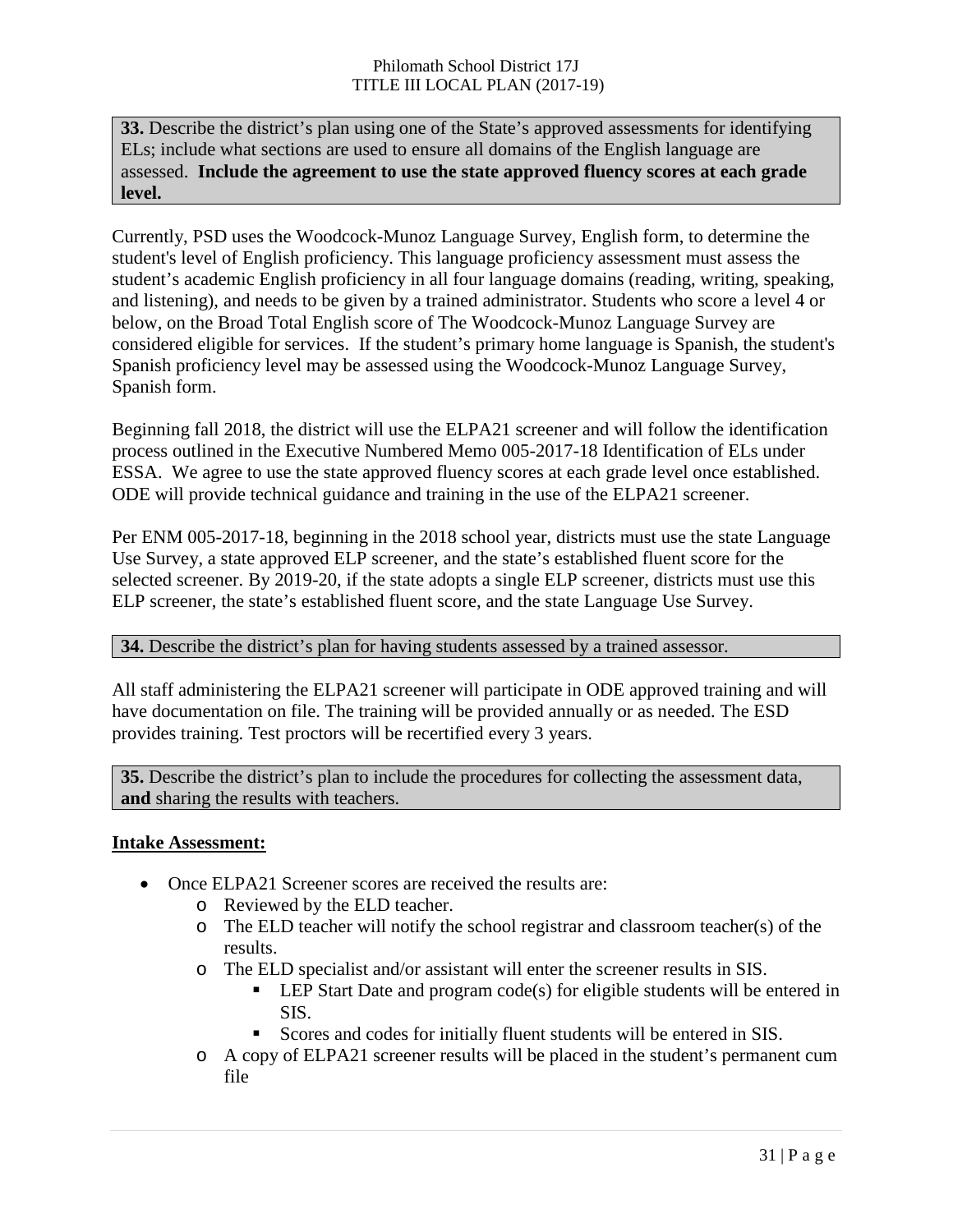#### **ELPA21 Assessment:**

- Once ELPA21 assessment scores are received the results are:
	- o Reviewed by the ELD coordinator and ELD teacher.
	- o In the spring, the ELD teacher will share the results with the student's current teacher(s).
	- o In the fall, ELPA21 results and descriptors will be shared with student's new teacher(s).
	- o The ELD specialist and/or assistant will update ELD Program codes in SIS.
	- o A copy of ELPA21 results will be placed in the student's permanent cum file.

**36.** Describe the district's plan to include a description of where and how the assessment data will be stored.

The ELD teacher places copies of all ELPA21 screener and ELPA21 assessment scores in the student's permanent cum file.

**37.** Describe the district's plan to include a timeline, person responsible, and template for the required parent notification letters for eligibility as an EL or initially fluent students.

All students who qualify for ELD services must be placed in an appropriate level of service within 30 days at the beginning of the school year or within 10 days if enrolled during the school year.

#### **Initial Placement Letter**

- Timeline: Within the established window of 30 or 14 calendar days, respectively, based on the date of enrollment.
- Person Responsible: ELD teacher.

#### **Continuing Placement Letter**

- Timeline: Within 14 calendar days of documented ELD program eligibility (ELPA21) scores, or information from previous district).
- Person Responsible: ELD teacher.

#### **Initially Fluent Letter:**

- Timeline: Within the established window of 30 or 14 calendar days, respectively, based on the date of enrollment.
- Person Responsible: ELD teacher.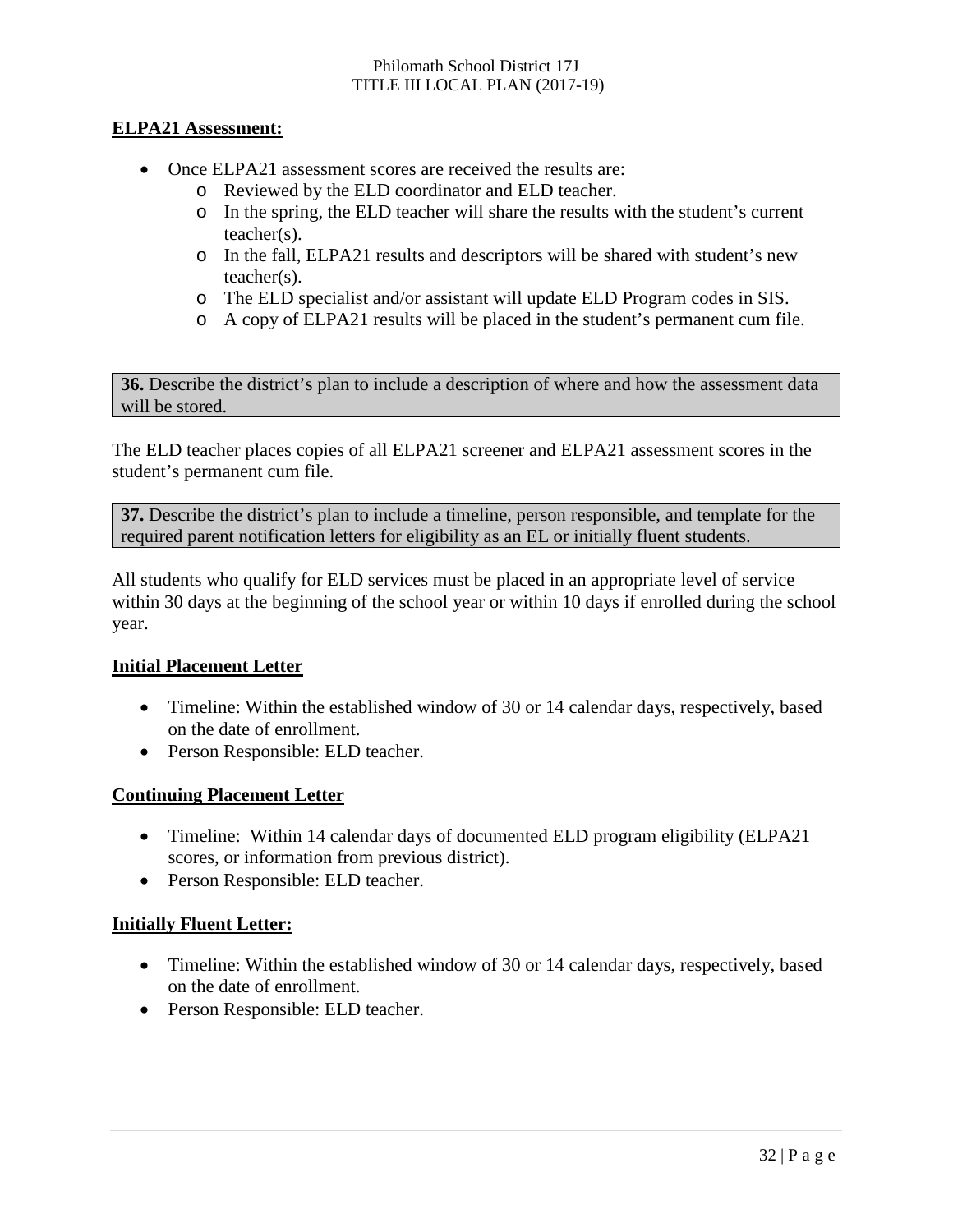**38.** Include the process for ensuring parent notification letters are provided in a language parents can understand.

PSD has a template for notification letters in Spanish and English. TransACT will be used if another language is needed. PSD provides notification in a language parents can understand.

**39.** Describe where the original language use survey, identification screener results, and original parent identification communication will be stored.

The following list of items must be maintained in the cumulative folder to be consistent with OAR 116-400-0060(10), (12), (26):

- Initial Language Use Survey (Home Language Survey)
- Initial identification screener results
- Initial EL program placement letter, if student qualifies for EL services
- "Initial fluent" letter, if student does not qualify for EL services
- "Waiver of service" letter, signed by parent/guardian
- Annual state English language proficiency assessment results
- "Exit-as-proficient" letter, when student has reached English proficiency
- "Completion of monitoring" letter, when student has been monitored for all four years.
- Re-entry into EL program during monitoring letter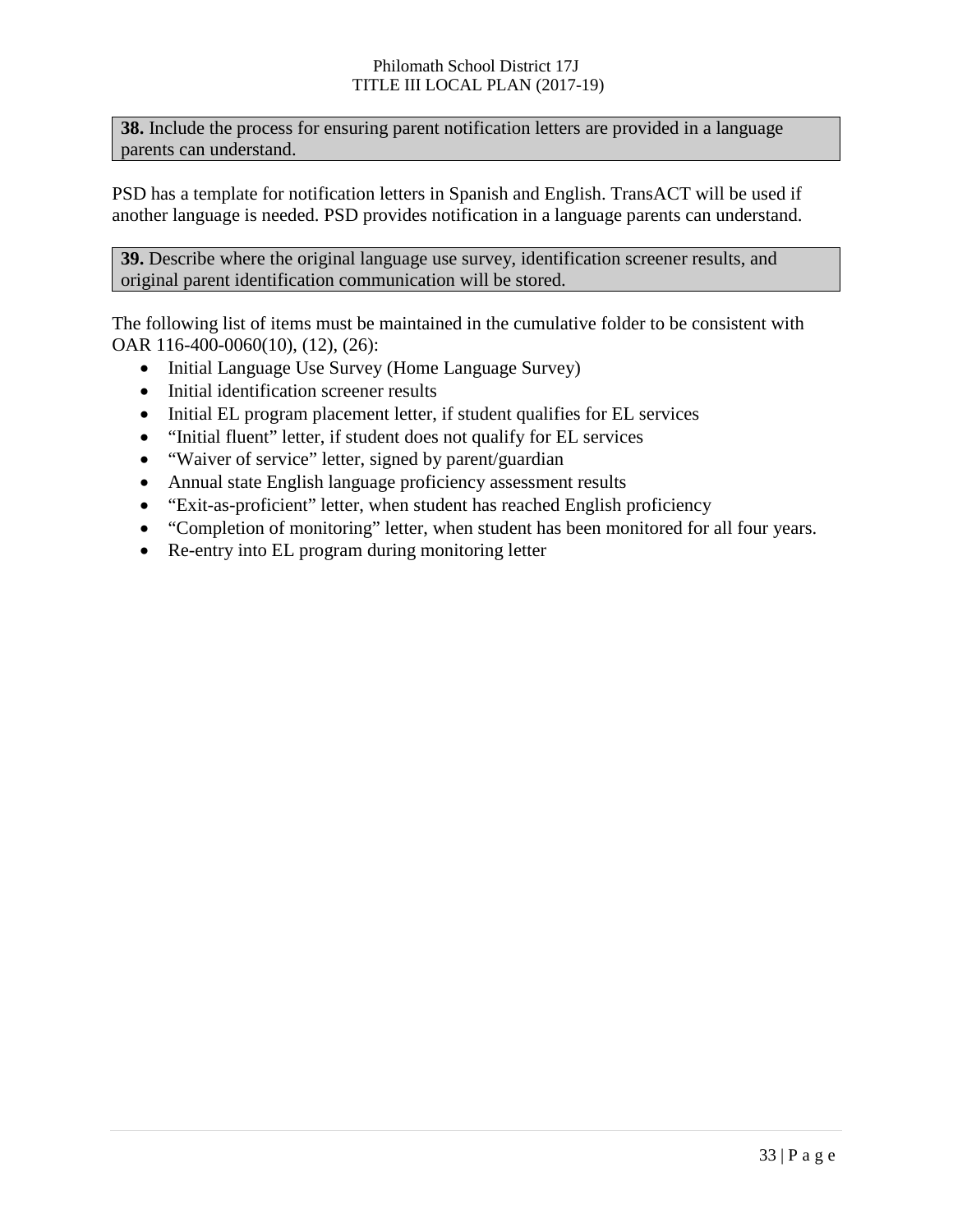

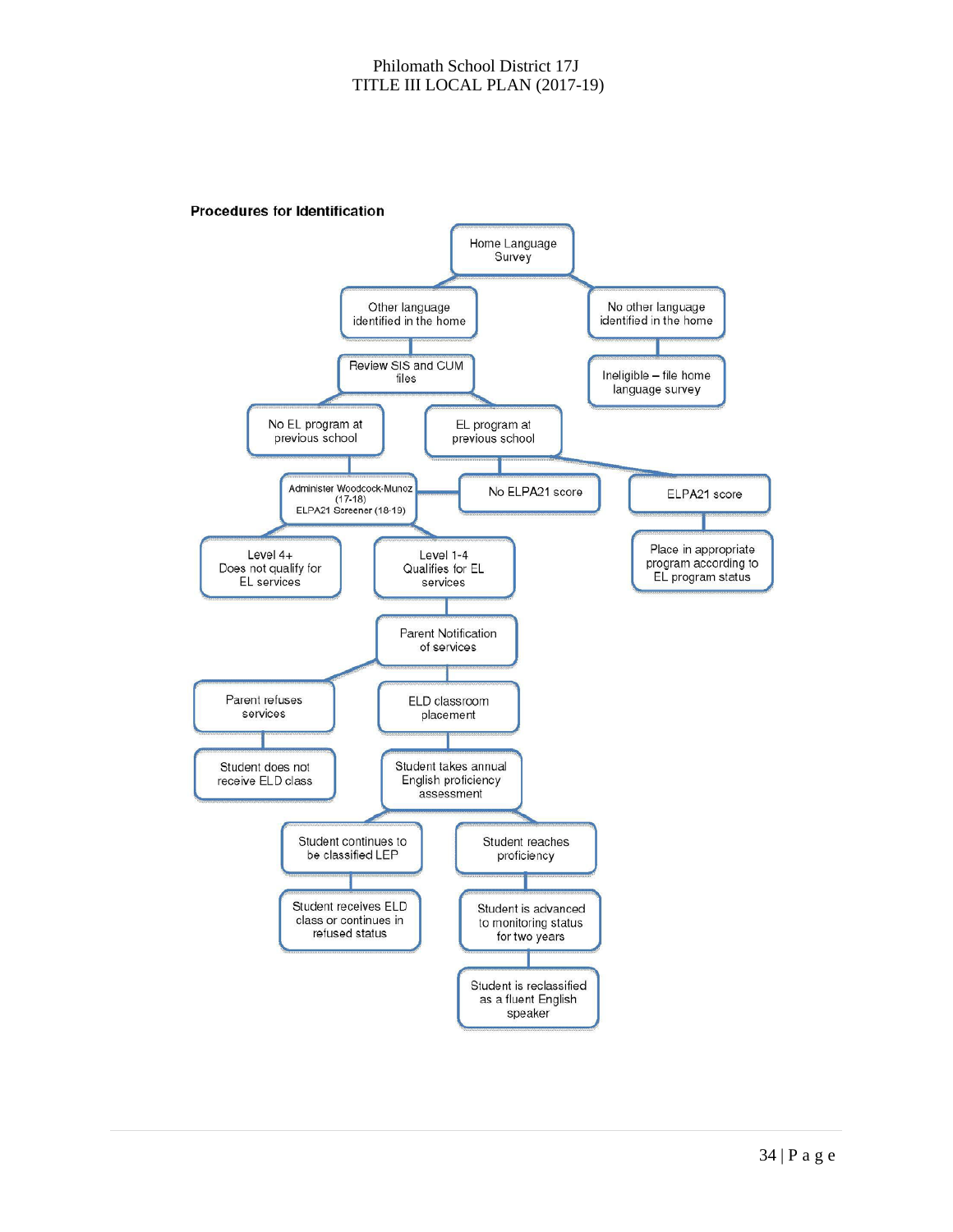# **Section 4: Program of Service for English Learners (OCR Step 4)**

**40.** Describe the district program of services for ELs. Include how and where the services will be provided and by whom for each program of language instruction available to ELs in the district. **Consider putting this information in a chart – by school, grade, grade level; include all EL programs for all groups of ELs (SIFE, Recent Arriver, ELSWD, etc.).**

| <b>School</b>                                                              | <b>Grade</b><br><b>Level</b>                                                | <b>Person</b><br><b>Responsible</b>                                   | <b>Program Type</b>                         | <b>Frequency</b>                                                                                                                       |
|----------------------------------------------------------------------------|-----------------------------------------------------------------------------|-----------------------------------------------------------------------|---------------------------------------------|----------------------------------------------------------------------------------------------------------------------------------------|
| <b>Clemens Primary</b><br>Philomath<br>Elementary<br>Blodgett              | $K-5$                                                                       | <b>ESOL</b><br>Endorsed<br>Teacher                                    | Pull-Out                                    | $30-45$ min - $3/5x$ wk*<br>*Based on Language<br>Proficiency Level                                                                    |
| <b>Clemens Primary</b><br>Philomath<br>Elementary<br>Blodgett              | $K-5$                                                                       | <b>ESOL</b><br>Endorsed<br>Teacher                                    | Push-In                                     | 30-45 min - $3/5x$ week*<br><i>*Based on Language</i><br>Proficiency Level                                                             |
| <b>Kings Valley</b><br>Charter                                             | $K-12$                                                                      | <b>ESOL</b><br>Endorsed<br>Teacher plans<br>lessons, IA<br>implements | Pull out                                    | 30 minutes daily<br>(ELD teacher on site a<br>minimum of once per<br>week to monitor<br>program effectiveness<br>and make adjustments) |
| Philomath MS                                                               | $6 - 8$                                                                     | <b>ESOL</b><br>Endorsed<br>Teacher                                    | Newcomer                                    | 45-50 minutes, 2x day                                                                                                                  |
| Philomath MS                                                               | <b>ESOL</b><br><b>ELD Class</b><br>$6 - 8$<br>Endorsed<br>Period<br>Teacher |                                                                       |                                             | 1 class period a day                                                                                                                   |
| <b>ESOL</b><br>$9 - 12$<br>Endorsed<br>Philomath HS<br>Newcomer<br>Teacher |                                                                             |                                                                       | 2 class periods a day, 3<br>trimesters/year |                                                                                                                                        |
| Philomath HS                                                               | $9-12$                                                                      | <b>ESOL</b><br>Endorsed<br>Teacher                                    | <b>ELD Class</b><br>Period                  | 1 class period a day, 2<br>or 3 trimesters                                                                                             |
| All schools                                                                | $K-12$                                                                      | <b>ESOL</b><br>Endorsed<br>Teacher/SPED<br>teacher                    | ELD/Specially<br>designed<br>instruction    | To be determined by<br>IEP team. ELD teacher<br>is a member of the IEP<br>team.                                                        |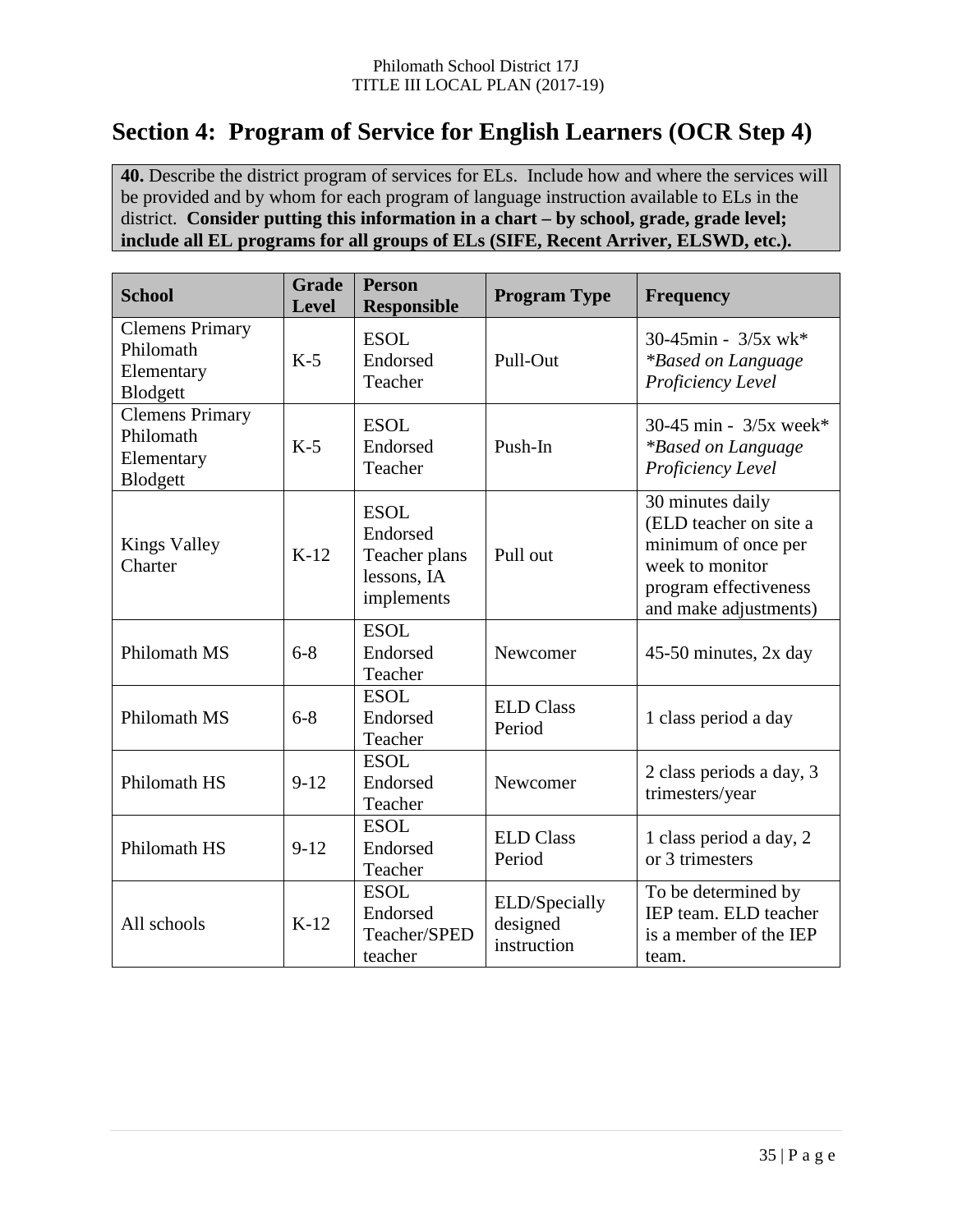#### **41.** Describe the methods and services the district will use to teach English language. **Break this out by each different English language program.**

The Philomath School District utilizes an ELD pull-out or push in instructional approach to address the language acquisition needs of English Language Learners. Based on low numbers of students at each grade level, this model meets the needs for our English Language Development (ELD) program. In the regular classroom, trained classroom teachers use Sheltered Instruction Observation Protocol (SIOP) to support language development in regular content areas.

The ELD classes teach acquisition of English language skills so that ELs can meaningfully access and participate in academic English only mainstream classrooms. The ELD curriculum promotes academic vocabulary and language within an academically rich curriculum in order to increase student's skills of speaking, listening, reading, and writing. At the elementary level, the National Geographic/Cengage Reach curriculum is used as the text for grades K through 5. At the middle school level, the National Geographic/Cengage *Inside* curriculum is used as the text for grades 6-8. At the high school level, the National Geographic/Cengage *Edge* curriculum is used as the text for grades 9-12.

**42.** Describe the methods and services the district will use to ensure that ELs can meaningfully participate in core instruction and special programs (music, career, technical, etc.). **Include all groups of ELs (SIFE, Recent Arrivers, ELSWD, etc.).**

English learners are not pulled from core content or special programs in order to receive ELD services. To ensure meaningful access to core instruction and special programs, the following measures are in place for every student qualifying for ELD (including SIFE, Recent Arrivers and ELSWD):

#### **At the elementary level**

- A school-wide master schedule is created which includes an intervention band, where no new instruction occurs in the general education classroom.
- ELD instruction takes place during the designated intervention times.
- All elementary EL students participate in school wide music, PE, library and computer classes.
- The ELD teacher works with the principal at each building to ensure ELs are not missing core and can participate in special programs.
- ELs are grouped in classrooms with ESOL endorsed general education teachers whenever possible
- ELD teacher provides training, coaching, and mentoring to ensure all teachers are using SIOP or other research based strategies.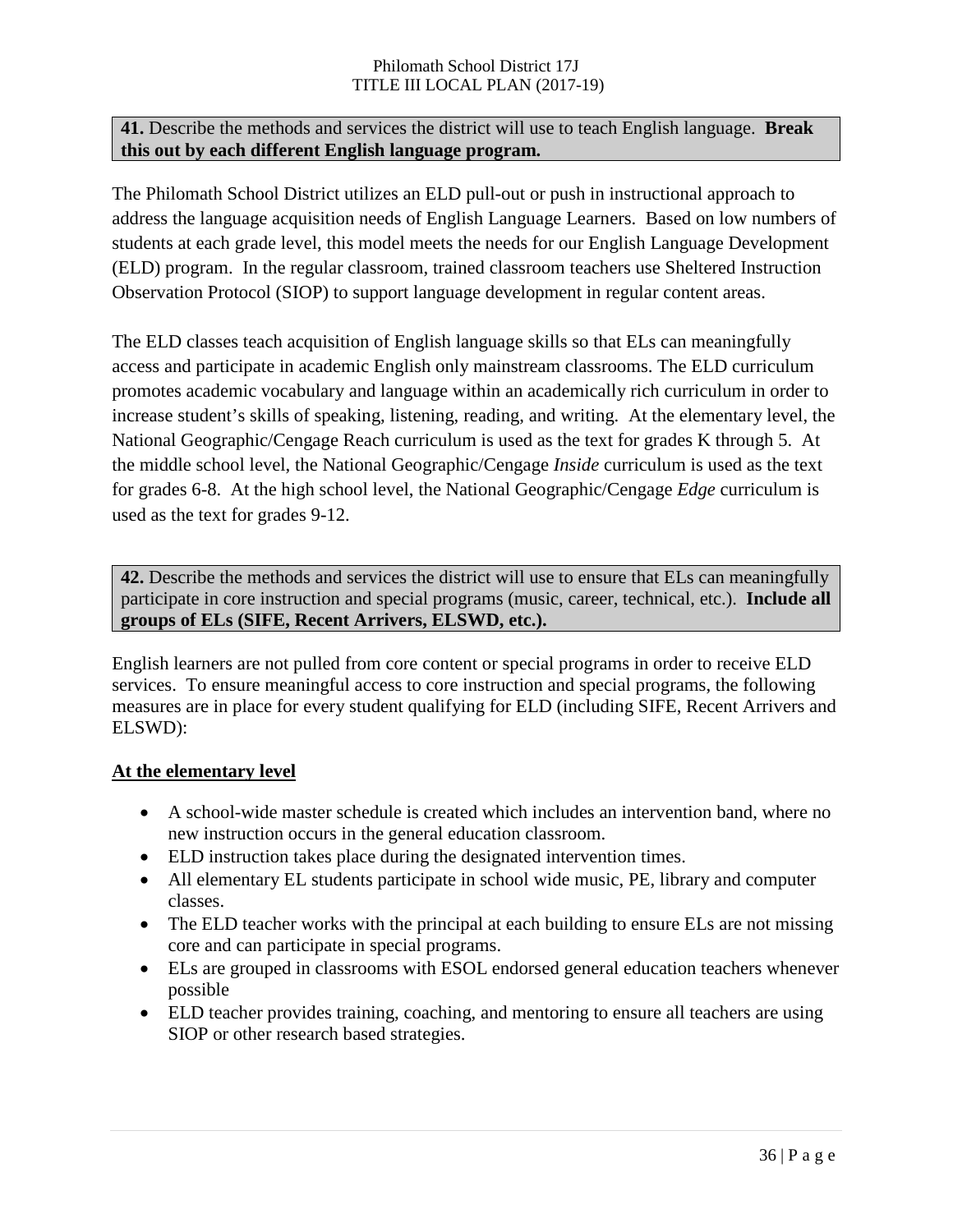#### **At the secondary level**

- The ELD teacher works with the counselors to ensure ELs are not missing core and can participate in special programs.
- ELD teacher provides training, coaching, and mentoring to ensure all teachers are using SIOP or other research based strategies

**43.** Describe the professional development support for core content teachers that ensure ELs' ability to participate meaningfully in core instruction. **Include how the district will measure the effectiveness of this professional development.**

Philomath School District has invested in sheltered instruction protocol training of core instruction and special programs teachers. As a district, we are committed to strengthening staff understanding of complex vocabulary and language within content areas in order to ensure that ELs experience high cognitive engagement in core content learning throughout their day.

By prioritizing Title I and Title III consortium funding for EL staff development, Philomath School District encourages its existing staff to participate in continuing professional development leading to the ESOL endorsement and research based teaching strategies effective for EL's. Currently nine content teachers are ESOL certified. Priority is given during the hiring process to applicants that have an ESOL endorsement. During the 2018 school year, the title of the ELD teacher in the Philomath School District was changed to TOSA and expectations were added to the job description around providing training, coaching, and mentoring to general education teachers. Time is provided during the ELD TOSA's workday for these activities.

The district evaluates effectiveness of professional development through feedback surveys and evaluations of certified teachers. Evaluators use the Sheltered Instruction Observation Protocol as part of the observation process for ESOL, GLAD, or SIOP trained teachers. The results of these evaluations, along with annual staff needs assessment provide staff feedback for program evaluation and planning. Student progress data is another key component to the evaluation of Philomath's ELD Professional Development Program. On an annual basis, district administrators will review and summarize EL subgroup performance relevant to state and district-wide assessment results, English Language proficiency levels, an adequate yearly progress. An administrative committee and building principals evaluate the summarized data and prioritize goals and objectives for staff development based on that analysis each spring.

**44.** Describe the standards and/or criteria the district uses to determine the amount and type of language development services provided. Include the process to determine the appropriate amount and type of services. **Include how the district will measure the effectiveness of these services.**

Philomath School District adheres to the ODE recommended guidelines as the initial determination of frequency of services. When adjustments need to be considered, the ELD teacher works with classroom teachers, administrators and other relevant specialists to determine whether the recommended services are appropriate. ELAP scores, curriculum based assessments, work samples and other data are reviewed to make individualized recommendations for amount and type of services.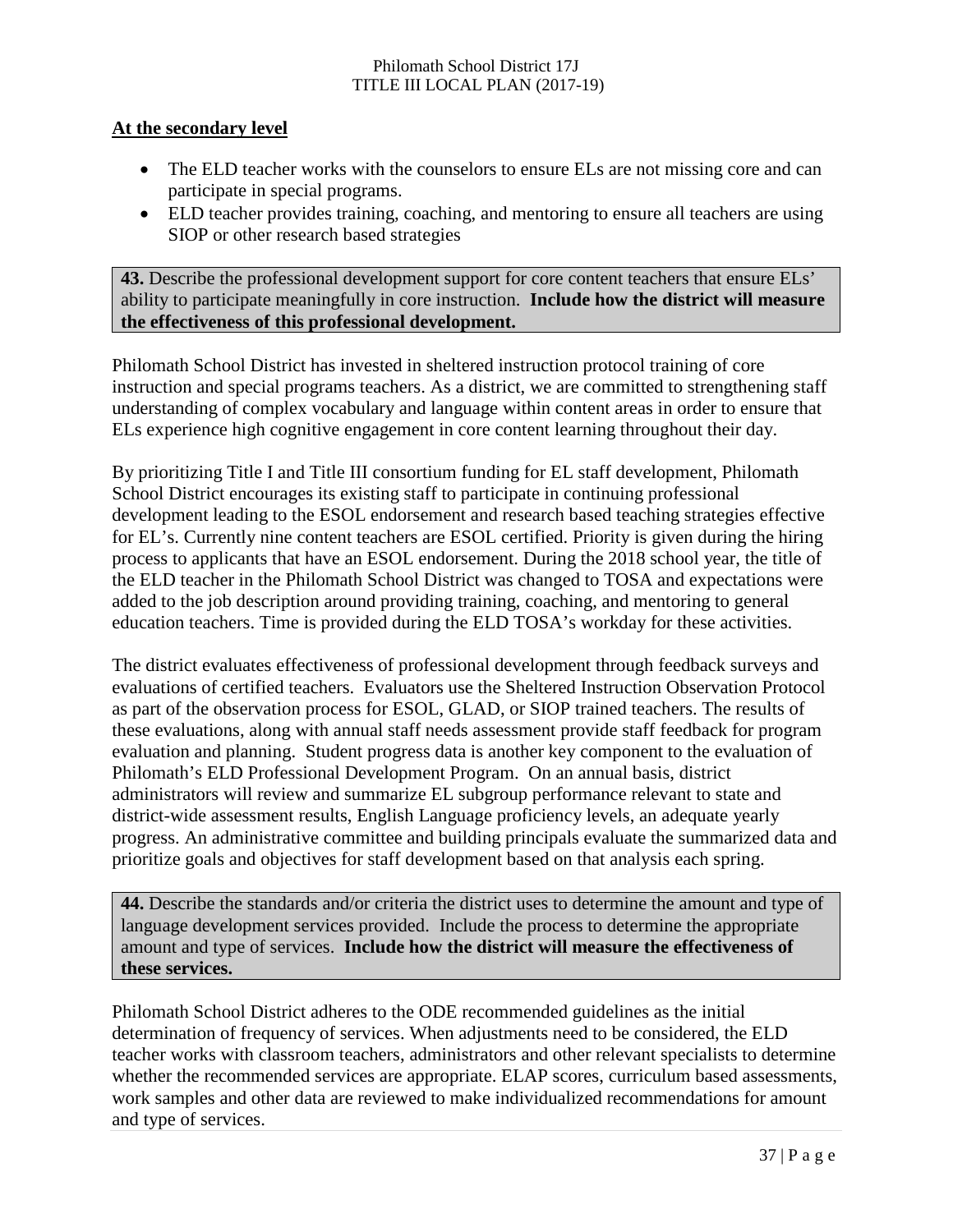To measure effectiveness of services, the ELD teacher will annually review assessment data pertaining to EL students. This data will include information on students' individual progress, school progress and total district progress using results of ELPA21, reflecting both the progress shown by EL students in the area of ELP and the exit rate from the program. The EL specialist will set targets, identify barriers and develop plans to address areas in need of improvement pertaining to English language development.

**45.** Describe the district's plan to address the language and content needs for each of the following groups of students: ELSWD – with significant cognitive disabilities, ELSWD – emotional disability, ELSWD – behavioral disability, ELSWD – deaf/hard of hearing, ELSWD – blind/vision impaired, Recent Arriver/SIFE. **Include the program options, how the district will determine the program for both elementary and secondary students. Consider making a chart. Ensure the program of service both EL and access to content includes a plan for timely graduation.**

|                                           | Language and Content Needs by Subgroups |                                                                                                                                   |                                                                                                                                                                            |                                                                                    |                                                                                                                                                                                                                                                                                        |  |
|-------------------------------------------|-----------------------------------------|-----------------------------------------------------------------------------------------------------------------------------------|----------------------------------------------------------------------------------------------------------------------------------------------------------------------------|------------------------------------------------------------------------------------|----------------------------------------------------------------------------------------------------------------------------------------------------------------------------------------------------------------------------------------------------------------------------------------|--|
|                                           |                                         | <b>Language Needs</b>                                                                                                             | <b>Content Needs</b>                                                                                                                                                       | <b>Teachers</b><br>Responsible                                                     | <b>Graduation Path</b>                                                                                                                                                                                                                                                                 |  |
|                                           | Elementary                              | <b>General Ed Class</b><br><b>ELD Class</b><br><b>Life Skills Class</b><br><b>Speech Class</b>                                    | General Ed Class<br><b>Special Ed Class</b><br>Content supported in<br><b>ELD</b> Class                                                                                    | Gen Ed<br><b>ELD</b><br><b>SPED</b><br><b>SLP</b>                                  | Targeted<br>interventions to<br>build pre-graduation<br>skills                                                                                                                                                                                                                         |  |
| Significant Cognitive Disability<br>ELSWL | Secondary                               | <b>Content Area</b><br>Class<br><b>ELD Class</b><br><b>ELD Newcomer</b><br><b>Special Ed Class</b><br><b>Speech Class</b>         | <b>General Ed Class</b><br><b>Special Ed Class</b><br>Content supported in<br><b>ELD</b> Class                                                                             | Gen Ed<br><b>ELD</b><br><b>SPED</b><br><b>SLP</b>                                  | Determined<br>annually by IEP<br>team based off a<br>transition<br>assessment and<br>focused on student's<br>transition goals.<br>May include regular<br>diploma, modified<br>diploma, extended<br>diploma or<br>certificate of<br>completion. Eligible<br>for services through<br>21. |  |
| Behavior or<br>ELSWL                      | Elementary                              | <b>General Ed Class</b><br><b>ELD Class</b><br><b>Special Ed Class</b><br><b>Speech Class</b><br><b>Behavior Support</b><br>Class | <b>General Ed Class</b><br><b>Special Ed Class</b><br>Content supported in<br><b>ELD</b> Class<br><b>Behavior Support Plan</b><br>Social emotional<br>learning instruction | Gen Ed<br><b>ELD</b><br><b>SPED</b><br><b>SLP</b><br><b>Behavior</b><br>Specialist | Targeted<br>interventions<br>to<br>build pre-graduation<br>skills                                                                                                                                                                                                                      |  |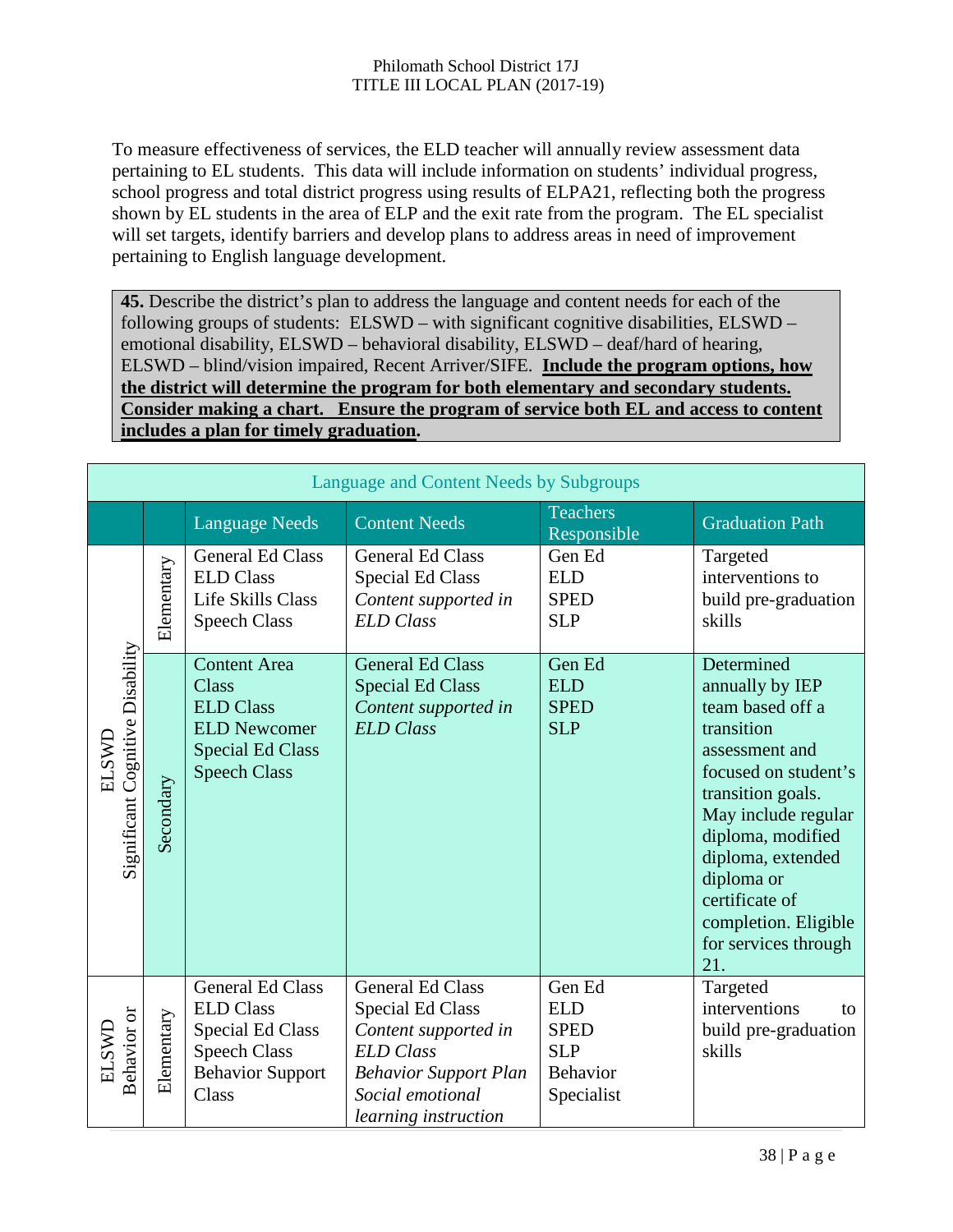|                                       | Secondary  | <b>General Ed Class</b><br><b>ELD Class</b><br><b>ELD Newcomer</b><br><b>Special Ed Class</b><br><b>Speech Class</b>                                                                | <b>General Ed Class</b><br><b>Special Ed Class</b><br>Content supported in<br><b>ELD</b> Class<br><b>Behavior Support Plan</b><br>Social emotional<br>learning instruction | Gen Ed<br><b>ELD</b><br><b>SPED</b><br><b>SLP</b><br>Behavior<br>Specialist                               | Determined<br>annually by IEP<br>team based off a<br>transition<br>assessment and<br>focused on student's<br>transition goals.<br>May include regular<br>diploma, modified<br>diploma, extended<br>diploma or<br>certificate of<br>completion. Eligible<br>for services through<br>21. |
|---------------------------------------|------------|-------------------------------------------------------------------------------------------------------------------------------------------------------------------------------------|----------------------------------------------------------------------------------------------------------------------------------------------------------------------------|-----------------------------------------------------------------------------------------------------------|----------------------------------------------------------------------------------------------------------------------------------------------------------------------------------------------------------------------------------------------------------------------------------------|
|                                       | Elementary | <b>General Ed Class</b><br><b>ELD Class</b><br>Reading<br>Intervention<br>Special Ed Class<br><b>Speech Class</b><br>D/HH Class<br>State Program for<br><b>DHH</b>                  | General Ed Class<br><b>Special Ed Class</b><br>Content supported in<br><b>ELD</b> Class<br>Instruction in ASOL<br>ASOL interpreter                                         | Gen Ed<br><b>ELD</b><br>Title I<br><b>SPED</b><br>D/HH Specialist<br><b>ASL</b> Interpreter<br><b>SLP</b> | Targeted<br>interventions to<br>build pre-graduation<br>skills                                                                                                                                                                                                                         |
| d Hard of Hearing<br>ELSWL<br>Deaf an | Secondary  | <b>General Ed Class</b><br><b>ELD Class</b><br><b>ELD Newcomer</b><br><b>Special Ed Class</b><br><b>Speech Class</b><br><b>D/HH Class</b><br><b>State Program for</b><br><b>DHH</b> | <b>General Ed Class</b><br><b>Special Ed Class</b><br>Content supported in<br><b>ELD</b> Class<br>Instruction in ASOL<br><b>ASOL</b> interpreter                           | Gen Ed<br><b>ELD</b><br><b>SPED</b><br>D/HH Specialist<br><b>ASL</b> Interpreter<br><b>SLP</b>            | Determined<br>annually by IEP<br>team based off a<br>transition<br>assessment and<br>focused on student's<br>transition goals.<br>May include regular<br>diploma, modified<br>diploma, extended<br>diploma or<br>certificate of<br>completion. Eligible<br>for services through<br>21. |
| ELSWL<br>Blind                        | Elementar  | General Ed Class<br><b>ELD Class</b><br>Reading<br>Intervention                                                                                                                     | General Ed Class<br><b>Special Ed Class</b><br>Content supported in<br><b>ELD</b> Class                                                                                    | Gen Ed<br><b>ELD</b><br>Title I<br><b>SPED</b>                                                            | Targeted<br>interventions to<br>build pre-graduation<br>skills                                                                                                                                                                                                                         |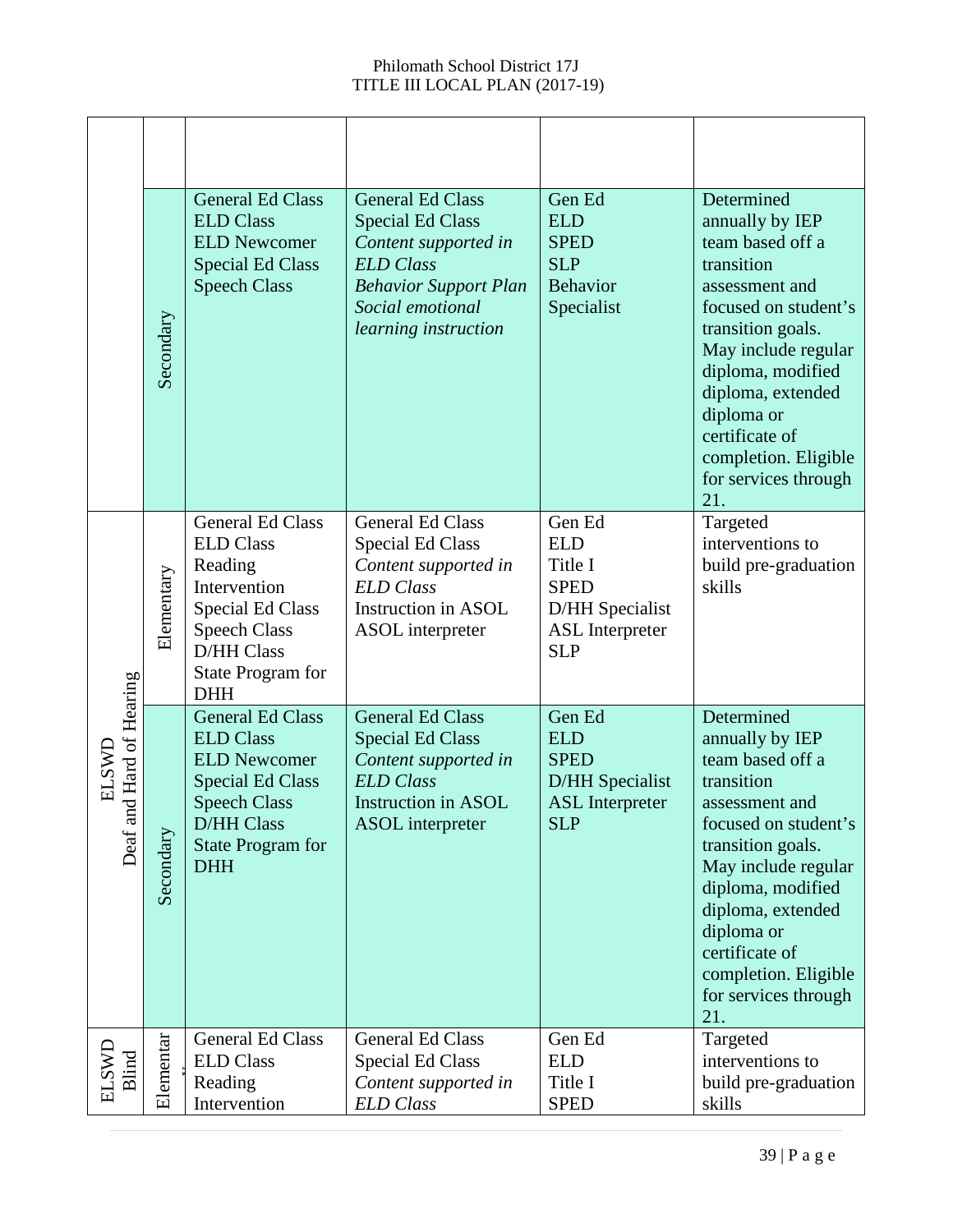|                         |            | <b>Special Ed Class</b><br><b>Speech Class</b>                                                                           | <b>Instruction in Braille</b>                                                                                                   | Vision Specialist<br><b>SLP</b>                                                     |                                                                                                                                                                                                                                                                                        |
|-------------------------|------------|--------------------------------------------------------------------------------------------------------------------------|---------------------------------------------------------------------------------------------------------------------------------|-------------------------------------------------------------------------------------|----------------------------------------------------------------------------------------------------------------------------------------------------------------------------------------------------------------------------------------------------------------------------------------|
|                         | Secondary  | <b>General Ed Class</b><br><b>ELD Class</b><br><b>Special Ed Class</b><br><b>Speech Class</b>                            | <b>General Ed Class</b><br><b>Special Ed Class</b><br>Content supported in<br><b>ELD</b> Class<br><b>Instruction in Braille</b> | Gen Ed<br><b>ELD</b><br><b>SPED</b><br><b>Vision Specialist</b><br><b>SLP</b>       | Determined<br>annually by IEP<br>team based off a<br>transition<br>assessment and<br>focused on student's<br>transition goals.<br>May include regular<br>diploma, modified<br>diploma, extended<br>diploma or<br>certificate of<br>completion. Eligible<br>for services through<br>21. |
| Recent<br>Arrivers/SIFE | Elementary | <b>General Ed Class</b><br><b>ELD Class</b><br>Reading<br>Intervention<br><b>Special Ed Class</b><br><b>Speech Class</b> | <b>General Ed Class</b><br><b>Special Ed Class</b><br>Content supported in<br><b>ELD</b> Class                                  | Gen Ed<br><b>ELD</b><br>Title I<br><b>SPED</b><br><b>Bilingual IA</b><br><b>SLP</b> | Targeted<br>interventions to<br>build pre-graduation<br>skills                                                                                                                                                                                                                         |
| ELSWD                   | Secondary  | <b>General Ed Class</b><br><b>ELD Class</b><br><b>ELD Newcomer</b><br><b>Special Ed Class</b><br><b>Speech Class</b>     | <b>General Ed Class</b><br><b>Special Ed Class</b><br>Content supported in<br><b>ELD</b> Class                                  | Gen Ed<br><b>ELD</b><br><b>SPED</b><br><b>Bilingual IA</b><br><b>SLP</b>            | Credit Recovery,<br>curriculum<br>compacting, credit<br>for experience,<br>summer school                                                                                                                                                                                               |

#### **Language Support for ELSWD**

- **General Ed Class (Elementary):** Language objectives, visual supports for vocabulary, sentence frames, literacy
- **Content Classes (Secondary):** Language supports provided through sheltered instruction of core content areas.
- **ELD Class:** Direct instruction of ELP standards, utilizing research based instructional practices for language acquisition.
- **Special Ed Class:** Direct instruction targeting language goals per IEP (if applicable).
- **Speech Class:** Direct instruction targeting language/communication goals per IEP (if applicable).
- **D/HH Class:** Direct instruction targeting language/communication goals per IEP (if applicable).
- **State Program for Deaf/ Hard of Hearing:** Direct instruction targeting language/communication goals per IEP (if applicable).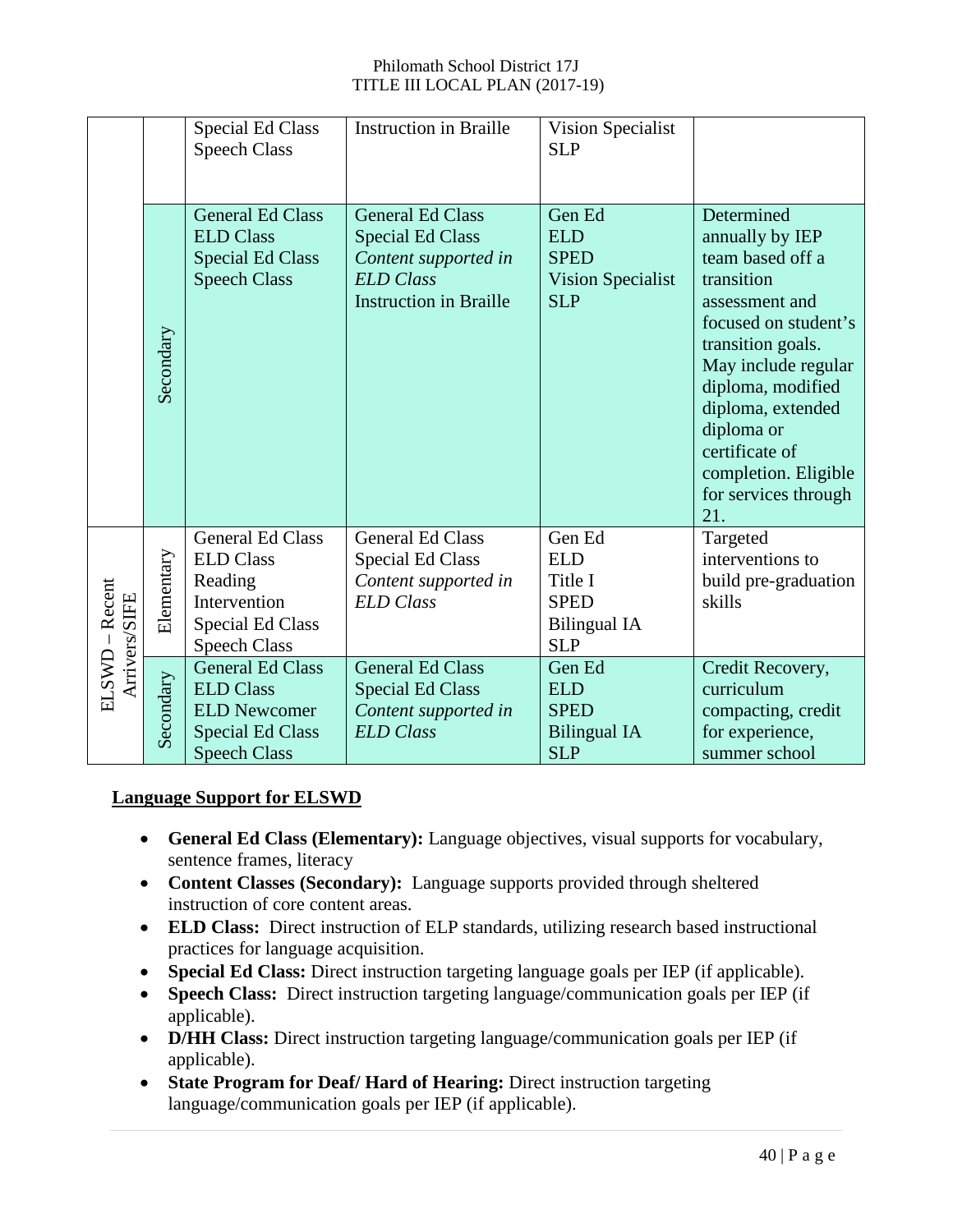#### **Content Support for ELSWD**

- **General Ed Class (Elementary):** Content objectives, visual aids to support content acquisition, sentence frames, and content vocabulary word wall/anchor charts.
- **Content Classes (Secondary):** Core content provided through sheltered instruction.
- **ELD Class:** Content focused instruction of ELP standards; utilizing research based instructional practices for language acquisition.
- **Special Ed Class:** Direct instruction targeting academic learning goals per IEP (if applicable).
- **Speech Class:** Direct instruction targeting language/communication goals per IEP (if applicable).
- **D/HH Class:** Direct instruction targeting academic learning goals per IEP (if applicable).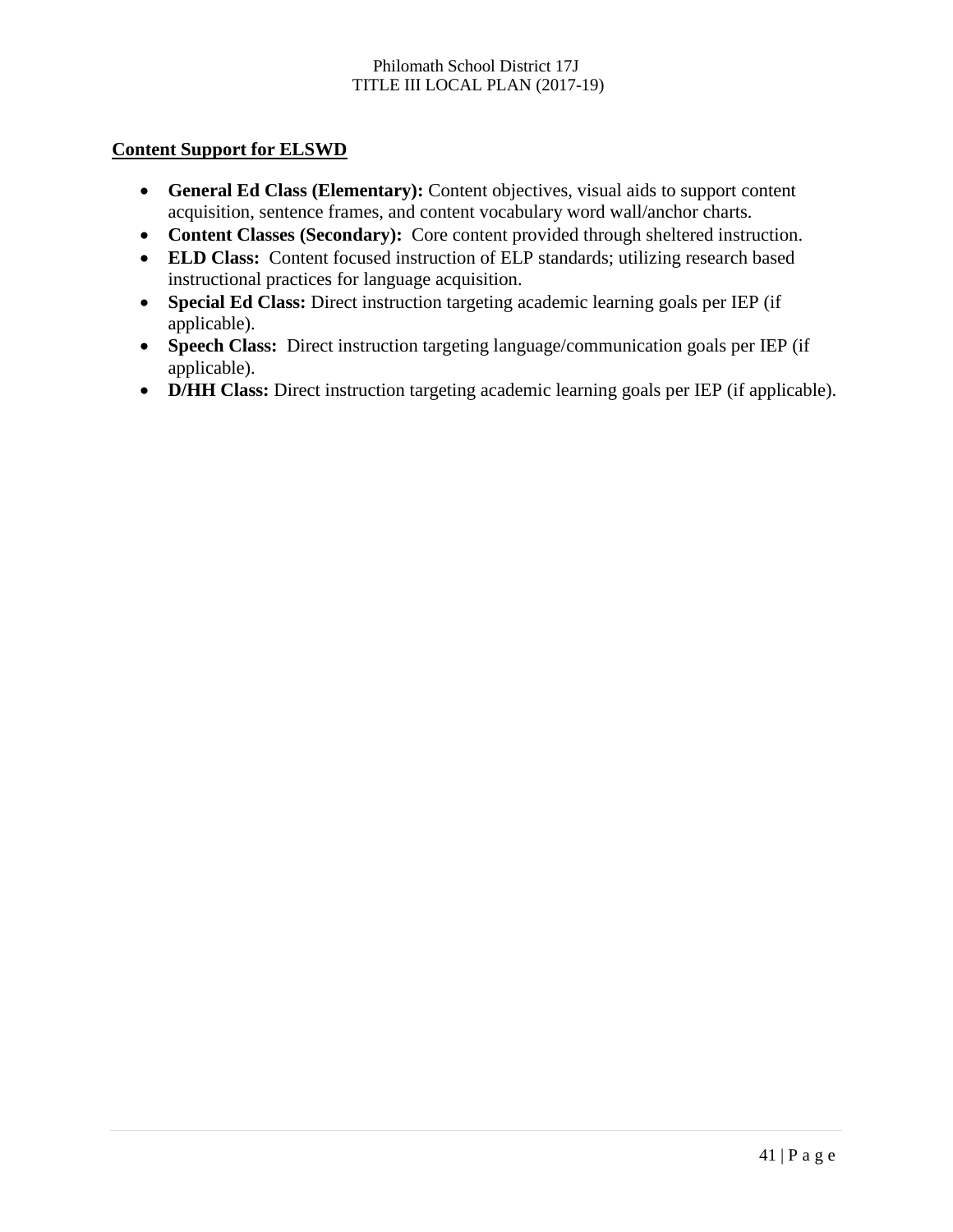# **Section 5: Staffing and Resources (OCR Step 5)**

**46.** Describe the number and categories of instructional staff implementing the district's language development program. This information could be included in a chart – name of school, program, number and type of staff (include all programs that support ELs).

Philomath School District employees 1 full time ELD Teacher on Special Assignment to provide all the ELD instruction in the district. The Director of Special Programs supervises the ELD TOSA and is responsible for all the state reporting requirements. The district employees a .2 FTE bilingual instructional assistant to support in classes and provide translating and interpreting.

The district has nine ESOL endorsed regular education teacher. ELs are placed in these classrooms for core content instruction whenever possible.

**47.** Describe the qualifications used by the district to assign instructional staff to the district's language development program (include teacher, instructional assistant, etc.). Include how the instructional staff meets the requirements of Oregon's OARs.

The Philomath School District Human Resources Department closely reviews appropriate licensure, endorsements and training as part of the hiring process. The district actively recruits teachers who have obtained or are pursuing specialized endorsement to instruct EL's, are bilingual, and/or have had specialized training in strategies that integrate English language development with content area instruction. In addition, all certified and classified staff demonstrate ability to read, write and communicate clearly in English as required by ODE and must meet all general district requirements for their positions.

ELD teachers must demonstrate the ability to conduct academic instruction in both English and Sheltered English Instruction as evidenced by the ESOL endorsement requirements. All staff hired to provide bilingual services; including interpreting and translating for EL's and their families are required to complete oral and written demonstrations of fluency in both Spanish and English.

When advertising for ELD positions, the district specifies that Spanish/English fluency and/or prior training, experience or certification related to instruction for limited English Proficient and other students with special instructional needs is desirable.

**48.** Describe what methods and criteria the district will use to determine the qualifications of instructional staff assigned to the language development program.

Philomath School District requires that ELD teachers are highly qualified in ESL by TSPC. During hiring of teachers and instructional assistants supporting the ELD program, we evaluate proficiency in written and spoken English, familiarity with language acquisition, equity lens, and work experience in advocating for the learning needs of ELs.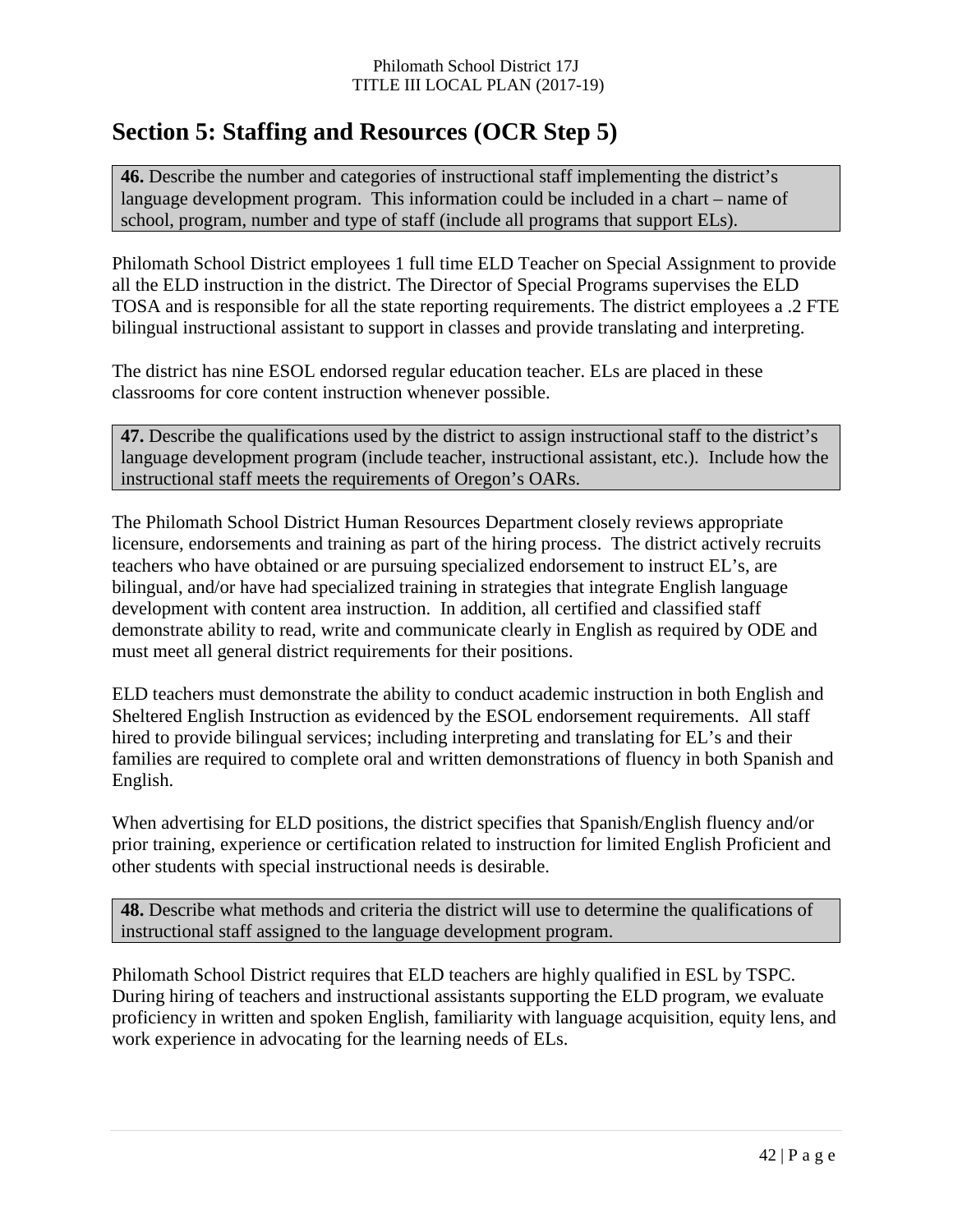**49.** Describe the contingency plan for addressing staffing issues for the EL program (**include all specialize programs supporting ELs).** Include a plan for training, a schedule of training, a plan for recruiting qualified staff, and a schedule to have qualified staff in place.

In the event that an ESOL certified teacher is not available, the focus will be on finding the best interim solution. We have several ESOL endorsed substitutes that will be used for short term unmet needs. If an appropriate candidate cannot be found, a certified teacher will be used on a temporary assignment. PSD will work with TSPC to obtain appropriate emergency or contingency licensure. PSD will utilize ESD support to provide training to teachers with an emergency license.

PSD is increasing recruitment efforts by attending regional job fairs. Jobs will be posted as soon as a known vacancy exists, early in the spring in an effort to find the most qualified applicants. Our best recruitment tool is retention of teachers through strong professional development supports that lead to student success.

**50.** Describe the district's selected core ELP instructional materials and supplies available for the district's language development program.

PSD uses the state adopted curriculum from National Geographic. REACH is used at the elementary level, Inside at the middle school and Edge at the high school.

**51.** Describe the district's plan for regular and on-going review of district ELP materials and the timeline associated with the review. **Include all instructional materials for all programs supporting ELs.**

Ongoing review will follow the state's timeline for curriculum and textbook adoptions. ELD staff will participate in adoption and review of core content curriculum following the district adoption/review cycle. The district conducts a regular review of all instructional materials available to ELL students. This occurs through regular ELL PLCs that focus on any gaps in the materials and seeks to identify necessary supplementary materials to fill those gaps. If students are not making adequate progress, teachers, along with ELD coordinator, will work to determine instructional and resource/material needs in the classroom. Materials are also evaluated by annual curriculum meetings through Lane ESD.

**52.** Describe the district's contingency plan when the district does not currently have the core ELP instructional materials, resources, and supplies necessary to implement the district language development program(s) and the plan for obtaining necessary items.

The district utilizes partnerships with Lane ESD and LBL ESD when we are in need of additional resources to support our EL students. Through monthly meetings with LBL ESD, we are able to pursue such requests and collaboratively identify the plan for obtaining these in a timely manner to effectively support student learning.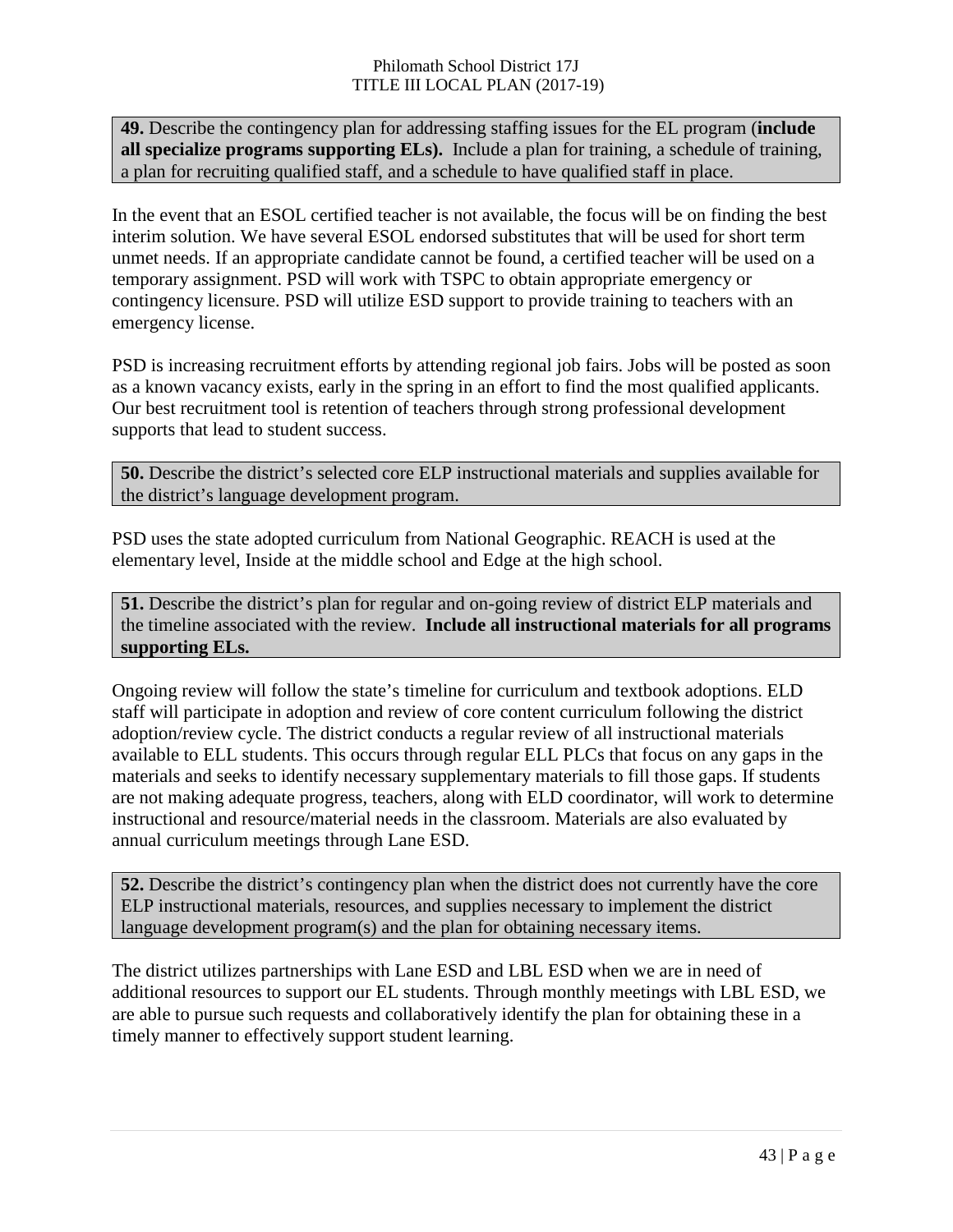# **Section 6: Transition from English Language Development Program (OCR Step 6)**

**53.** Describe the district's criteria used to determine that an EL is proficient. **Include any special considerations used for ELSWD students, SIFE students, Recently Arrived ELs, etc.**

The program exit criteria must assess whether a child understands English well enough to profit from classes conducted in English. Accordingly, the exit criteria must be the student's level of English language proficiency, rather than whether the student meets state academic content standards expectations.

Students in ELD programs, aligned to the ELP standards, are expected to advance through the proficiency levels at a rate that allows them to become proficient within a reasonable and appropriate period of time that takes into account the student's English proficiency upon entry in the ELD program.

#### **ELPA21**

- This is the primary exit criteria used in Philomath School District
- If a student scores Proficient on the ELPA21, they **must** be exited
- If the student does not score proficient on the ELPA, a portfolio may be used to demonstrate English proficiency

#### **Reclassification decisions**

- Decision made by a school-level team that must, at minimum, include a content-area teacher *familiar with the student*, an ELD teacher familiar with the student's language ability, a school-level administrator, and the student's parent/guardian.
- In the event that a parent/guardian cannot attend the school-level meeting, parental input must be obtained and documented by the district prior to any decision making about the student's reclassification from the ELD program.
- Parents must be provided with information about options for the student and informed about the school-level recommendation for the student. After discussion with the parent/guardian, an agreement should be reached and documentation of that decision must be provided to the parent.

#### **ELs with Disabilities**

- If the student has an IEP, a member of the school's student services team must be added to the school-level team,
- The IEP must be reviewed as part of the reclassification process to update delivery of services and state assessments.
- Reclassification decisions should be made based on English language proficiency separate of any disability status, as students with IEPs should not be held in the ELD program solely due to that disability.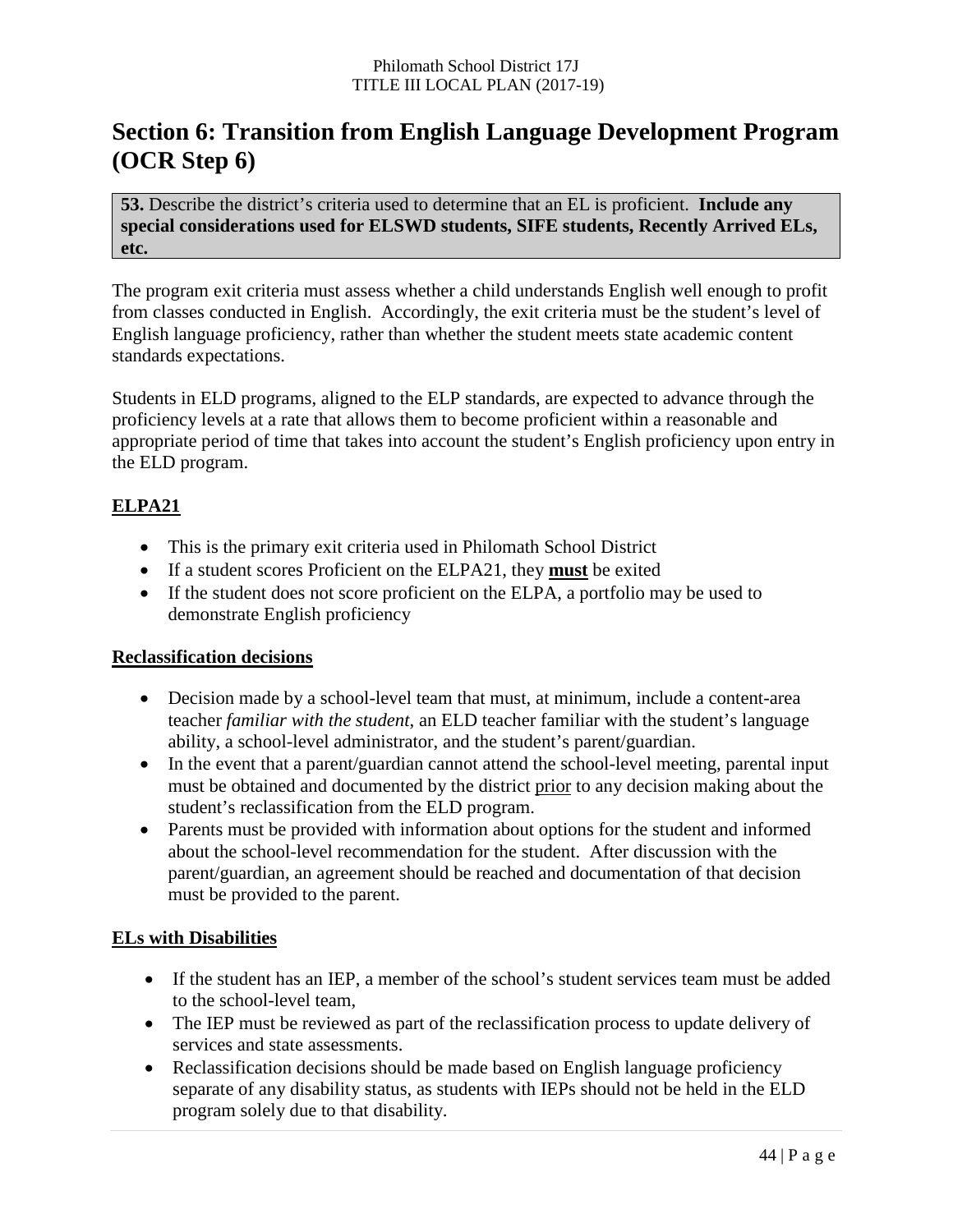**54.** Describe the district's procedure for promoting ELs who did not score Proficient on ELPA21, and the procedure for those ELs that the district does not have an ELPA21 score. **Include considerations for ELSWD, SIFE, and Recently Arrived ELs.**

Students not scoring proficient on the ELPA21 or whom do not have a score for the ELPA21 may be exited based on a team review of portfolio evidence of English proficiency using the following procedures:

- Must include multiple pieces of evidence, at least one covering each of the four domains.
- A school-level team must consider multiple pieces of evidence demonstrating that the student has attained sufficient English proficiency to enable him/her to benefit fully from instruction in the regular education program without additional language support from the ELD program.
- M*ust* not use attendance records, homework completion, and other measures not linked to the **state-***adopted* ELP standards in reclassification decisions.
- Decision made by a school-level team that must, at minimum, include a content-area teacher *familiar with the student*, an ELD teacher familiar with the student's language ability, a school-level administrator, and the student's parent/guardian.

#### **55.** Describe the staff responsible and their role in the exiting process.

#### **ELD teacher**

- Facilitates the exit process.
- Reviews ELPA21 scores as soon as they are available beginning in Mid-May
- Collects academic achievement evidence for portfolio (SBAC results, EasyCBM, work samples)
- Schedules team meeting
- Provides appropriate notification to parents
- Updates student status in SIS
- Notifies teachers and ELD coordinator of exit decisions

#### **Classroom teachers, building administrators and parents**

- Attend reclassification meeting
- Provide input regarding student's language acquisition
- Assist with decision regarding appropriate services and supports

**56.** Describe how and where the documentation of the district's exiting procedures will be maintained, **and** who is responsible for maintaining the documentation.

The district's exiting procedures will be maintained by the ELD Coordinator in the Special Programs office as part of the district EL Plan. The ELD teacher and building principals will also have a copy of the exit procedures.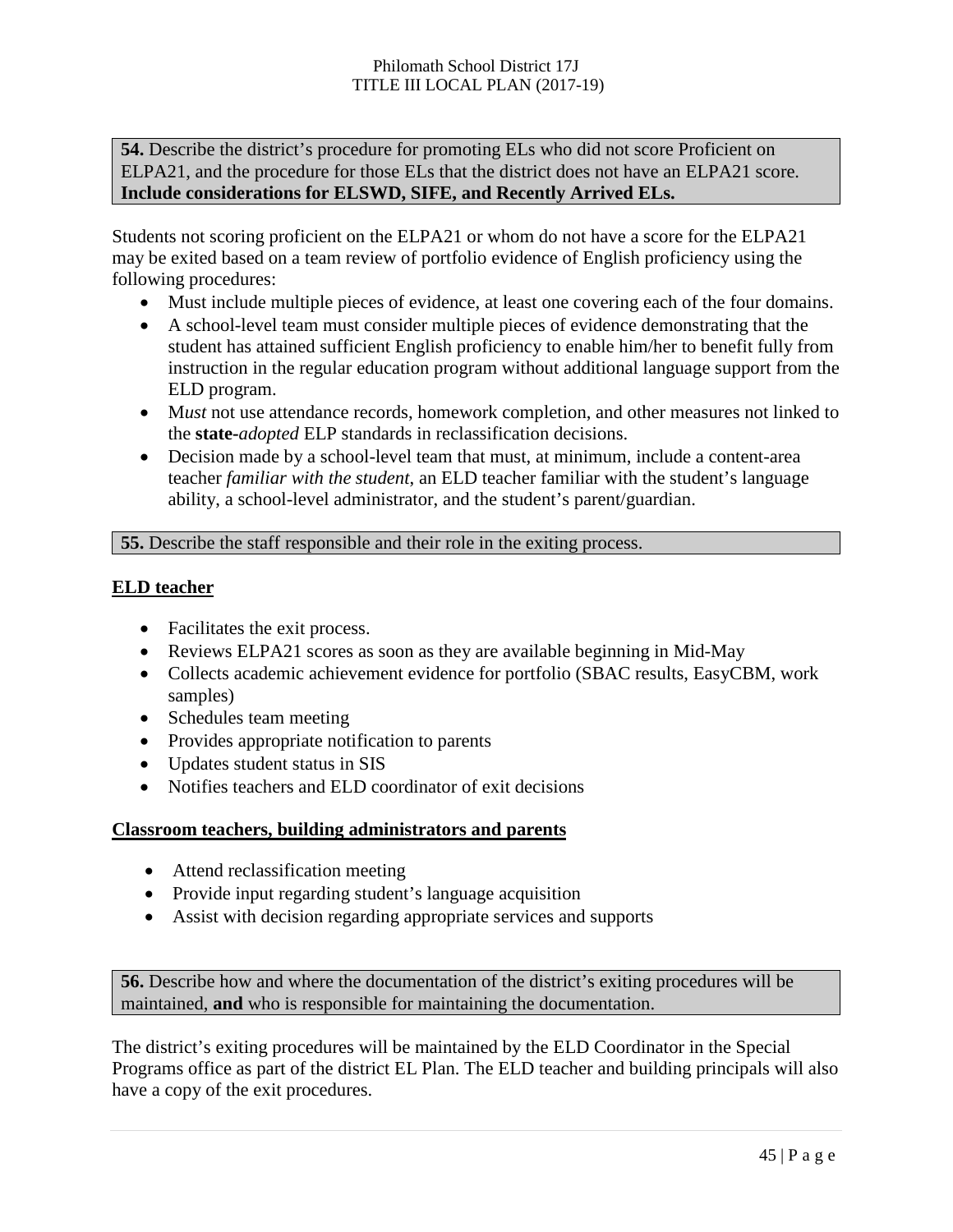**57.** Describe how parents are included in exiting decisions, and how the district communicates with parents that their student has obtained English proficient or not.

Parents must be included in the team that makes exiting decisions.

- In the event that a parent/guardian cannot attend the school-level meeting, parental input must be obtained and documented prior to any decision making about the student's reclassification from the ELD program.
- Parents must be provided with information about options for the student and informed about the school-level recommendation for the student.
- After discussion with the parent/guardian, an agreement should be reached and documentation of that decision must be provided to the parent.

**58.** Describe the district's monitoring plan **for each of the four years a student is in monitored status** (who is responsible, what is the frequency, **is the frequency different depending on the student's academic progress or monitoring year**, what documentation is reviewed, how and where is the documentation collected and stored).

| <b>Monitor Year</b>                     | responsible frequency |           | data collection                                                                                                               | criteria                                                                      |
|-----------------------------------------|-----------------------|-----------|-------------------------------------------------------------------------------------------------------------------------------|-------------------------------------------------------------------------------|
| Monitor years $1 \& 2 \times 1$ teacher |                       | quarterly | EasyCBM Math<br>Easy CBM Reading<br>Teacher<br>completions of<br>monitoring<br>checklist<br>Attendance<br><b>Report Cards</b> | above 25th percentile<br>C or better in core<br>academics<br>90%              |
|                                         |                       | annually  | <b>SBAC</b>                                                                                                                   | meet or exceed<br>no decline                                                  |
| Monitor year $3+$                       | ELD teacher           | semester  | EasyCBM<br><b>Report Card</b><br>Attendance<br><b>Teacher completion</b><br>of monitoring<br>checklist                        | above 25th percentile<br>C or better in core<br>academics<br>90%<br>$\bullet$ |
|                                         |                       | annually  | <b>SBAC</b>                                                                                                                   | meet or exceed<br>no decline                                                  |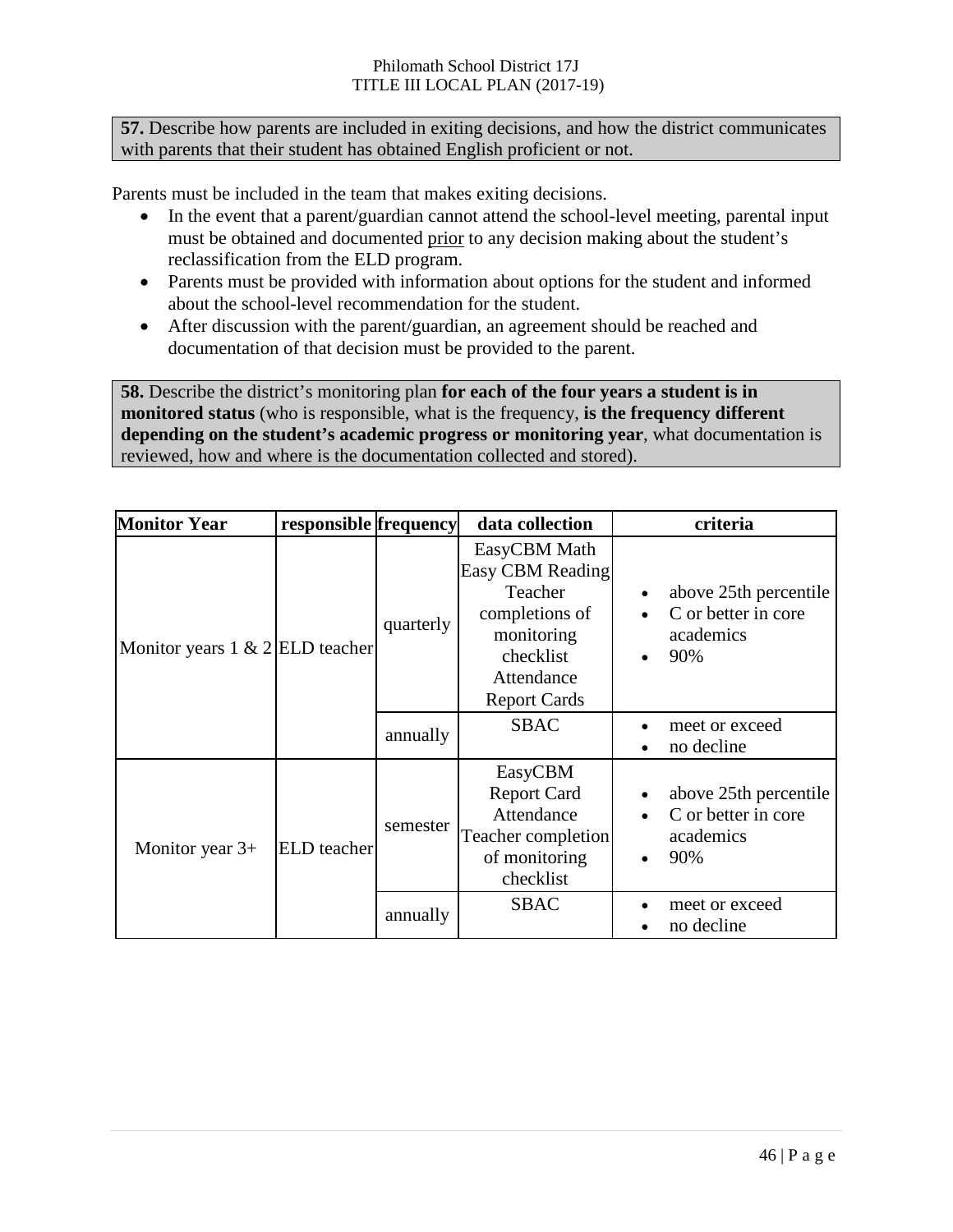|            |                                                                               | <b>Process for Monitored Students</b>                                         |  |  |  |  |
|------------|-------------------------------------------------------------------------------|-------------------------------------------------------------------------------|--|--|--|--|
| <b>RTI</b> | $\bullet$                                                                     | Review the above data to determine if the student is successful academically  |  |  |  |  |
| Team       |                                                                               |                                                                               |  |  |  |  |
| <b>ELL</b> | $\bullet$                                                                     | Reviews student transcript/report card. SIS assessment report, easyCBM data,  |  |  |  |  |
| Teacher    |                                                                               | attendance.                                                                   |  |  |  |  |
|            | $\bullet$                                                                     | Compile information for team meeting                                          |  |  |  |  |
| Team       | $\bullet$                                                                     | If data suggests student is not meeting achievement standards, a team         |  |  |  |  |
|            |                                                                               | comprised of ELL teacher, classroom/content teacher, administrator and parent |  |  |  |  |
|            | (and student when appropriate) will discuss and review student performance to |                                                                               |  |  |  |  |
|            |                                                                               | determine if student would benefit from returning to the ELD class or whether |  |  |  |  |
|            |                                                                               | they need help accessing the academic support programs listed above.          |  |  |  |  |
| Team       | $\bullet$                                                                     | Complete ELL Return to ELL Program Planning Form.                             |  |  |  |  |
|            | $\bullet$                                                                     | Determination will be made by the team as to whether the student will         |  |  |  |  |
|            |                                                                               | participate in the ELL program or will remain exited                          |  |  |  |  |
|            | $\bullet$                                                                     | Team review determines what other general education support should be         |  |  |  |  |
|            |                                                                               | implemented for student success. (see below)                                  |  |  |  |  |
| <b>ELL</b> | $\bullet$                                                                     | Written documentation of the decision will be provided to parent.             |  |  |  |  |
| Teacher    | $\bullet$                                                                     | Written documentation will be provided to teachers of the student.            |  |  |  |  |
|            | $\bullet$                                                                     | Written documentation will be placed in ELL file.                             |  |  |  |  |
|            |                                                                               | ELL database will be updated.                                                 |  |  |  |  |

**59.** Describe the district's procedures for determining whether a lack of student success is due to academic needs or language needs when considering returning an EL to the district ELD program **for the monitored students in each of the four years.**

When considering whether to return an ELD to ELD services, the district will use a data focused approach to help determine whether the lack of success is due to academic needs or language needs. A team will review all of the existing data to determine if the student would benefit from other supports outside of ELD services. An RtI approach will be utilized if the lack of success is determined to be based on academic needs. High quality, vocabulary rich core content instruction and targeted, research based interventions will be implemented and progress will be monitored. If the data suggests that the student is struggling with language, the team will recommend a return to ELD services.

**60.** Describe the district's plan to provide additional academic and/or language support for monitored students not succeeding in core instruction. **This support addresses monitored student's academic needs, not to determine to re-enter the student in the EL program.**

Philomath uses an MTSS model to provide additional academic or language support to all students. The same process will be used as a first step when monitored students are not succeeding in core instruction.

During the intervention process, strategies are discussed, interventions are implemented, and data is collected to assist students in being successful with the educational process. Screening by a specialist or teacher to determine appropriate instructional strategies for curriculum implementation may be performed without parent consent and is not considered an evaluation.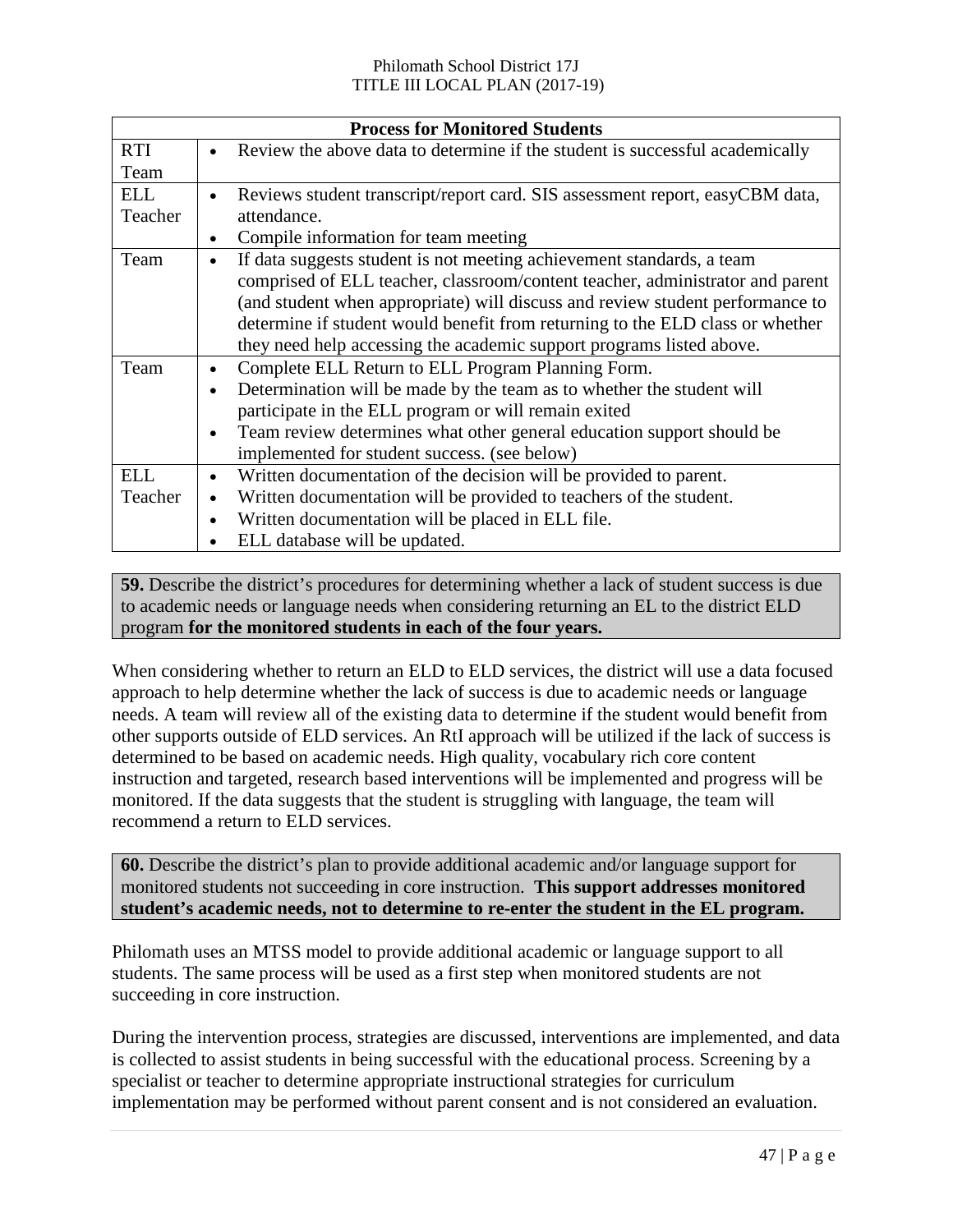MTSS is a model designed to address the needs of all students through a continuum of services, which include:

- High-quality instruction and tiered evidence-based intervention strategies aligned with individual student needs;
- Frequent monitoring of progress using a curriculum based measure to make results-based academic or behavioral decisions; and
- Application of child response data to important educational decisions (such as those regarding intervention, curriculum, and instructional goals and methodologies).

MTSS is designed to ensure that appropriate interventions have been utilized to help the student overcome his/her learning challenges before beginning a referral for special education services. Successful regular education intervention can negate the need for enrolling a child in a special education program,

**61.** Describe the district's plan for monitoring the academic and linguistic progress of EL students with a waiver for service. Include how the district notifies parents of ELs with waivers for services about their student's progress and opportunities for support through the ELD program**.**

The process for monitoring students with a waiver for service is the same as for all other monitored students. Monitoring will consist of a quarterly review of the student's academic progress in classes. Parents will be notified annually of their student's progress, along with a description of the supports the ELD program can offer.

**62.** Describe the district's communication with parents of monitored ELs during all four years of monitoring, when the district is considering re-entering the student in the EL program, when the student has completed monitoring, and when the student needs additional academic support to be successful during monitoring.

The district will notify the parents of monitored ELs annually during the 4 years of monitor via a written notification. If the district notices concerns about the monitored ELs progress, those concerns will be shared with parents. Prior to any decision about re-entry to the EL program, a meeting will be held with the parents and a team of teachers to discuss the data and to make recommendations. If a monitor student needs academic support, the classroom teacher will notify the parent in the same manner as is done for any student receiving an intervention.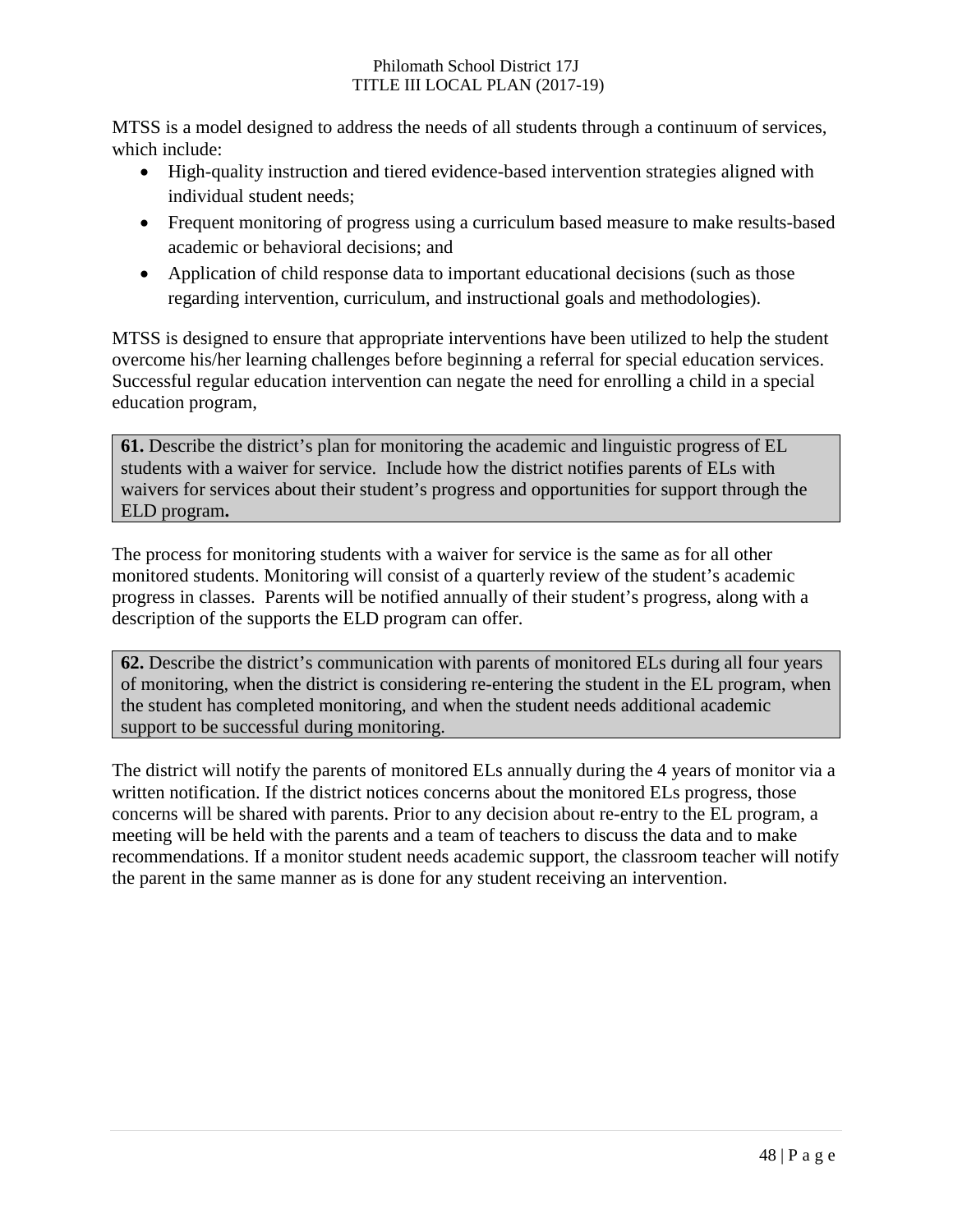# **Section 7: Equal Access to Other School District Programs (OCR Step 7)**

**63.** Describe the district's procedures for identifying ELs as having additional academic needs (pre-referral and IEP process). Include the steps, assessments, timeline, and person(s) responsible.

A student who is suspected of having a disability that significantly affects his or her progress academically or behaviorally may be referred to the building evaluation team. The supporting data gathered during the pre-referral process is reviewed to determine the need for further evaluation. This process shall be applied for all students, including English Language Learners. The ELD teacher will be involved in all meetings and decisions. The team will use data available to determine that a student's learning needs are the result of a learning disability and not related to language acquisition.

\*If a disability is suspected at any point, the process of interventions may not impede, delay, or deny a timely evaluation for special education. Notify the Special Programs Director once a disability is suspected.

|    | <b>PROCEDURES</b>                                                                                                                                                                                                                                                                                                                                                                                                             | <b>FORMS</b> | <b>RESPONSIBILTIY</b>                              | <b>TIMELINE</b>                                |
|----|-------------------------------------------------------------------------------------------------------------------------------------------------------------------------------------------------------------------------------------------------------------------------------------------------------------------------------------------------------------------------------------------------------------------------------|--------------|----------------------------------------------------|------------------------------------------------|
|    | 1. Grade level/department teams meet<br>regularly to address the needs of students<br>based on universal screening data and<br>progress monitoring data using a<br>Standard Treatment Protocol Approach.                                                                                                                                                                                                                      |              | Grade Level /<br><b>Department Teams</b>           | Frequent,<br>ongoing<br>throughout<br>the year |
| 2. | A discrepancy in the student's academic,<br>social/emotional, behavioral, and or<br>physical ability and his or her age may<br>signal the need for additional academic<br>or behavioral supports. Students begin<br>receiving evidence-based interventions<br>as soon as universal screening data<br>indicate the student may be at risk.<br>Interventions should be considered for<br>any student scoring below the 25% ile. |              | <b>General Education</b><br>Teacher/ELD<br>teacher | As soon as<br>concern<br>arises                |
| 3. | The general education classroom teacher<br>communicates with the parents to inform<br>them about the concern and subsequent<br>intervention and regularly notifies the<br>parent about the student's progress<br>during the intervention. The general<br>education teacher does not discuss<br>suspected diagnoses or make                                                                                                    |              | <b>General Education</b><br>Teacher/ELD<br>teacher | As soon as<br>concern<br>arises;<br>ongoing    |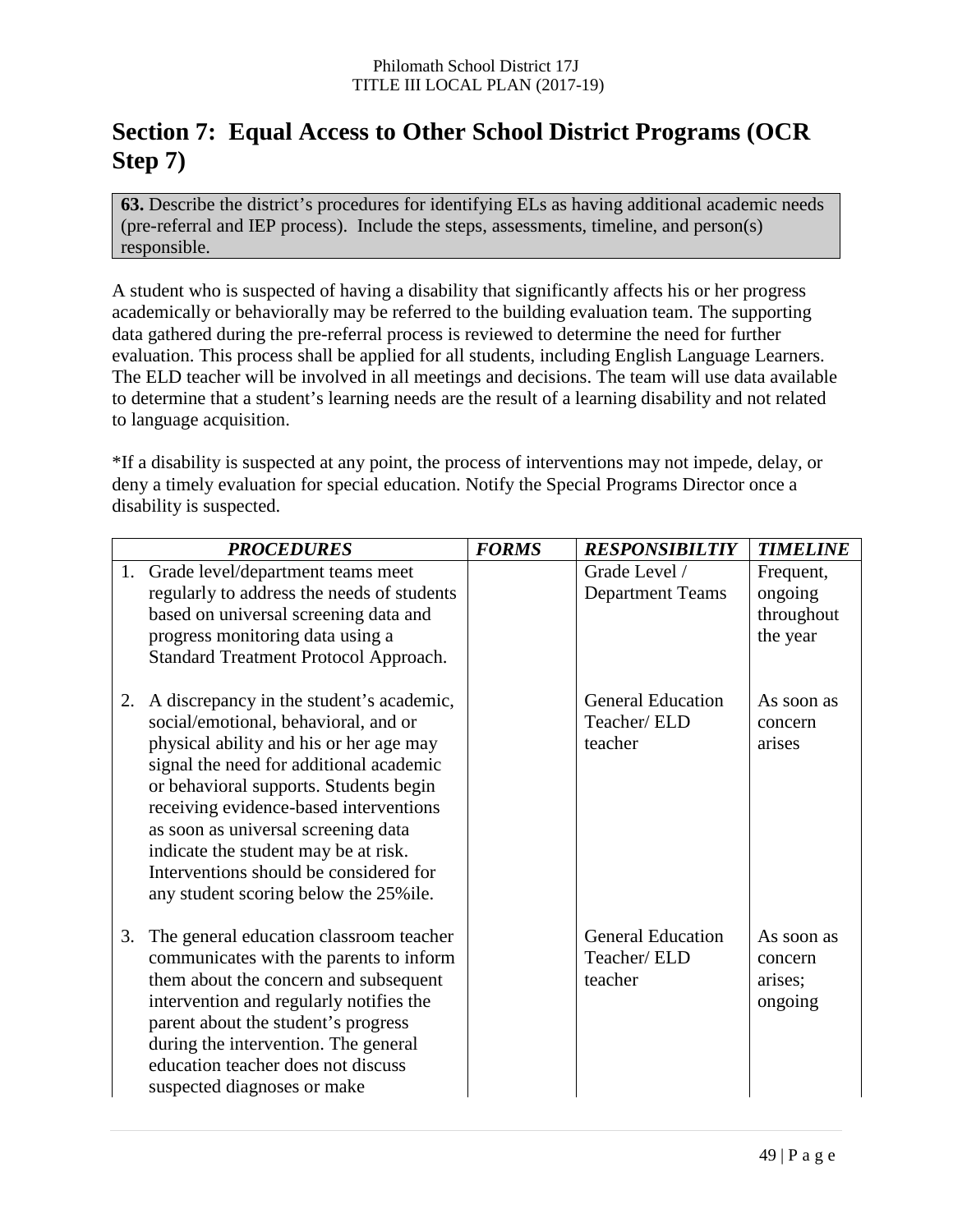| recommendations regarding evaluations<br>(either private or school-based).<br>Progress monitoring data using a<br>4.<br>curriculum-based measure is collected<br>for all students receiving interventions.<br>Weekly progress monitoring is required<br>for students performing below the<br>10% ile and twice-monthly progress<br>monitoring is required for students<br>performing below the 25% ile using<br>district norms. The general education<br>teacher may informally consult with<br>special education teachers and/or related<br>service providers as needed.                                                                                                                                                         |                        | <b>General Education</b><br>Teacher/ ELD<br>teacher                  | Weekly or<br>bimonthly<br>data<br>collection. 6<br>to 8 weeks<br>minimum |
|-----------------------------------------------------------------------------------------------------------------------------------------------------------------------------------------------------------------------------------------------------------------------------------------------------------------------------------------------------------------------------------------------------------------------------------------------------------------------------------------------------------------------------------------------------------------------------------------------------------------------------------------------------------------------------------------------------------------------------------|------------------------|----------------------------------------------------------------------|--------------------------------------------------------------------------|
| If the student does not show a response<br>5.<br>to the intervention, the teacher refers the<br>student to the building support team and<br>completes pre-referral forms,<br>documenting the specific concern(s), the<br>intervention(s) implemented, and the<br>data showing response to the<br>intervention. The building support team<br>may include the building principal,<br>school psychologist, counselor,<br>classroom teacher, related service<br>providers (when appropriate) and any<br>other relevant members. The counselor<br>prints the pre-referral packet in<br>PowerSchool Special Education TieNet<br>for the teacher to complete. The team<br>will include ELD teacher for students<br>receiving EL services | Pre-referral<br>Packet | <b>General Education</b><br>Teacher, Counselor,<br>ELD teacher       | After at<br>least $16-8$<br>week<br>intervention<br>period               |
| 6. The building support team meets to<br>identify specific intervention strategies<br>based on progress monitoring and other<br>data provided by the teacher. The<br>building support team may consider<br>including special education and related<br>service providers depending on the<br>specific concerns.                                                                                                                                                                                                                                                                                                                                                                                                                    |                        |                                                                      |                                                                          |
| At least two different research based<br>7.<br>interventions shall be attempted prior to<br>making a special education referral. Each<br>intervention should be a minimum of 6-8<br>weeks in length.                                                                                                                                                                                                                                                                                                                                                                                                                                                                                                                              |                        | <b>General Education</b><br>Teacher, Building<br><b>Support Team</b> | At least 2<br>intervention<br>s, each 6 to<br>8 weeks in<br>length for a |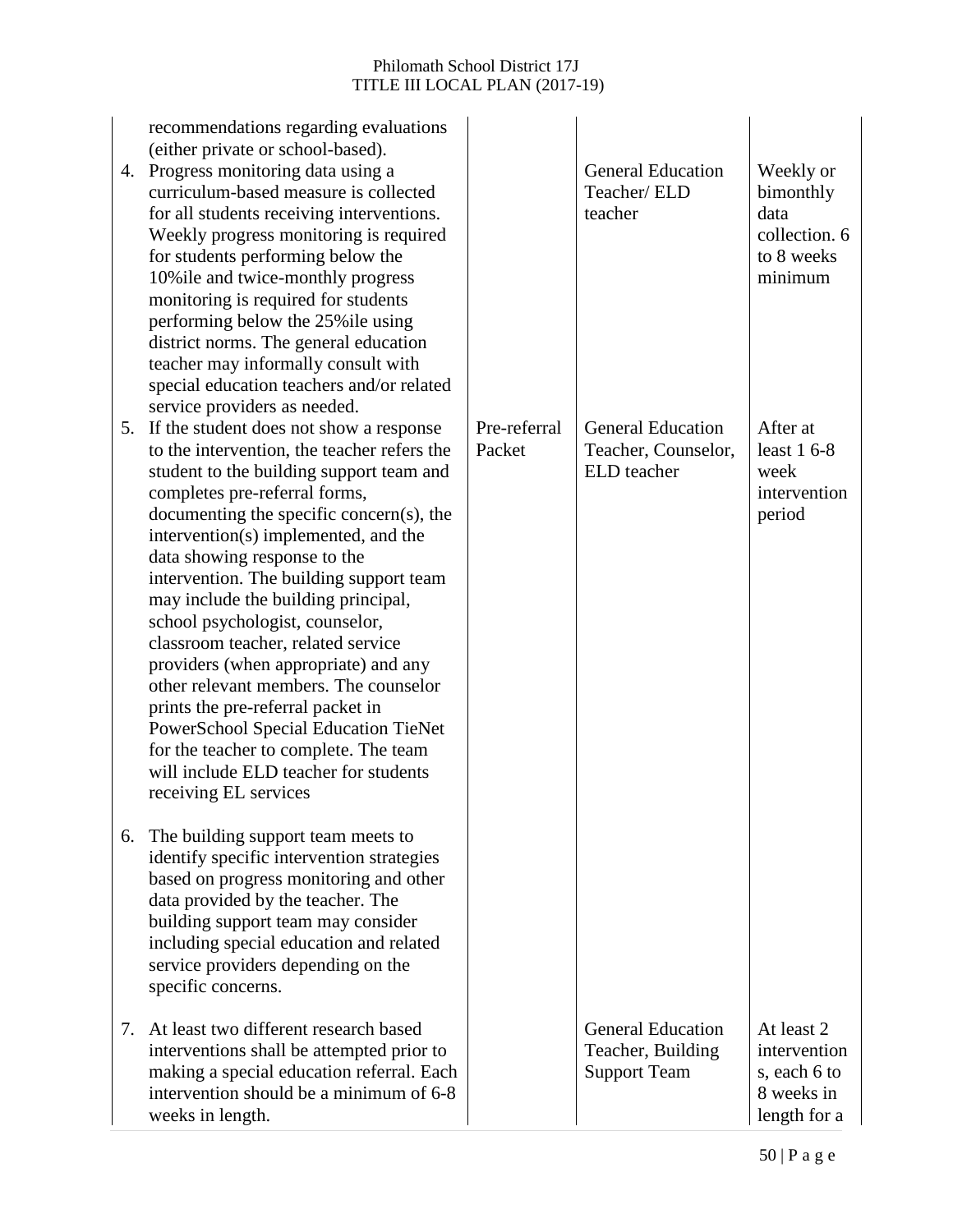| 8. | A school staff member's decision to<br>request an initial referral for a special<br>education evaluation for a student<br>suspected of having a disability should<br>be based on the student's response to<br>intensive interventions. Evidence of<br>sufficient attempts at intensive<br>intervention (at least 2 separate<br>interventions) must be documented on<br>the pre-referral paperwork. Only in those<br>instances where a student makes little to<br>no progress with these interventions shall<br>a referral for a special education<br>evaluation be considered. If the student<br>does not show a response during the two<br>intervention cycles, the data and<br>documentation gained during the pre-<br>referral intervention is used to make a<br>formal referral for evaluation and<br>consideration for other support services. | Add any<br>new<br>information<br>to Pre-<br>referral<br>Forms | <b>General Education</b><br>Teacher, Building<br>Support Team,<br>Counselor, ELD<br>teacher | minimum of<br>at least 12 to<br>16 weeks |  |
|----|-----------------------------------------------------------------------------------------------------------------------------------------------------------------------------------------------------------------------------------------------------------------------------------------------------------------------------------------------------------------------------------------------------------------------------------------------------------------------------------------------------------------------------------------------------------------------------------------------------------------------------------------------------------------------------------------------------------------------------------------------------------------------------------------------------------------------------------------------------|---------------------------------------------------------------|---------------------------------------------------------------------------------------------|------------------------------------------|--|
| 9. | If the school team is considering<br>referring a student for evaluation,<br>schedule a team meeting to review the<br>data. Invite the school psychologist and<br>special education providers. If the school<br>psychologist cannot attend, send the data<br>to him/her to review. If, after the review<br>of progress monitoring data, the team<br>decides to continue with considering a<br>referral, notify the Special Programs<br>Director for approval. Consent for<br>evaluation cannot be obtained until this<br>approval. Once the Director approves,<br>the Referral Packet will be unlocked in<br>PowerSchool Special Education TieNet.                                                                                                                                                                                                   | Pre-<br>Referral<br>packet                                    | <b>Student Support</b><br>Team, ELD teacher                                                 |                                          |  |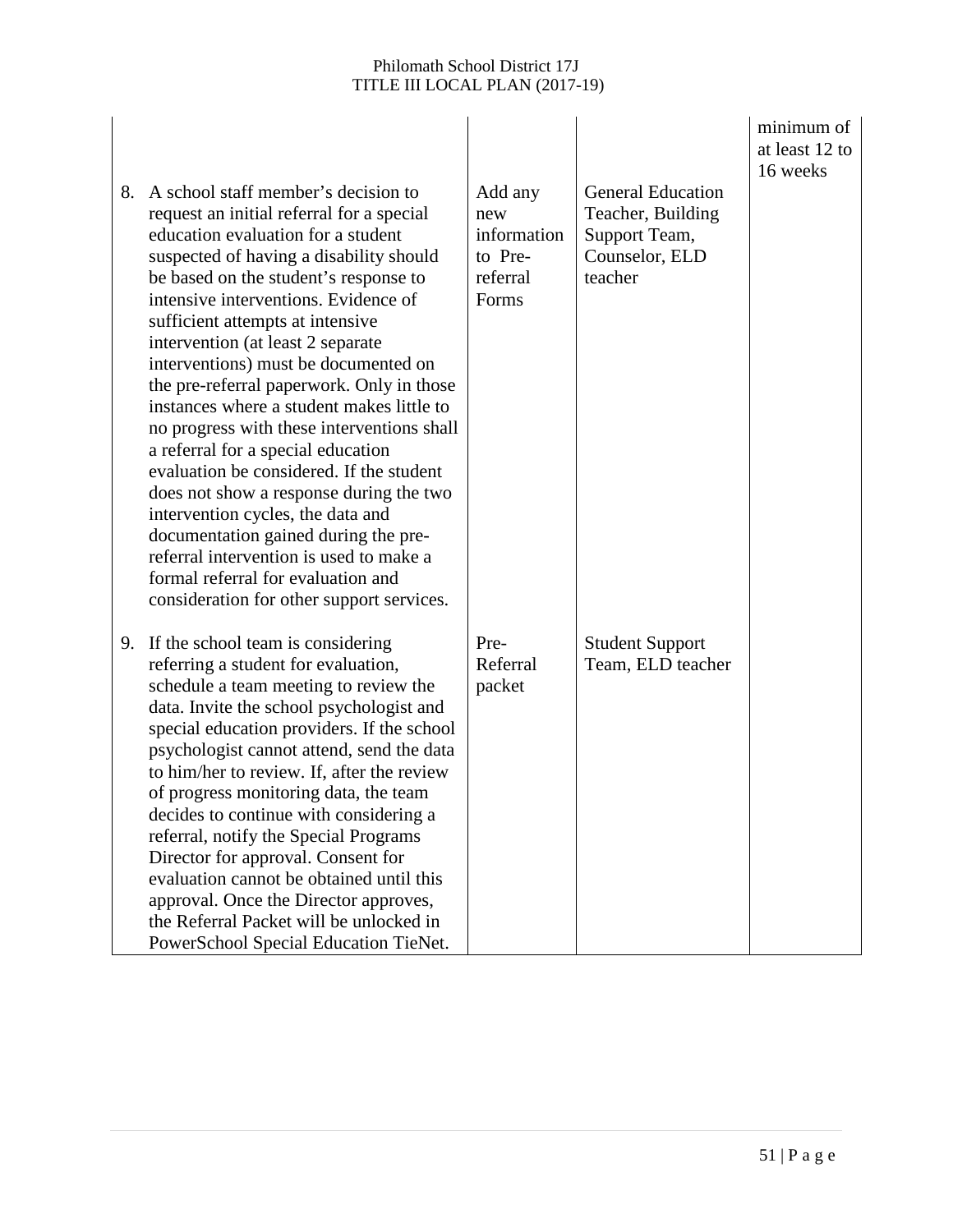**64.** Describe how ELD teachers are included in the IEP process during pre-referral and IEP team meetings for ELSWD.

ELD teachers are invited to all IEP meetings, including pre-referral and referral meetings. Special education teachers and ELD teachers meet at the beginning of each year to discuss schedules and supports for ELSWD including reviewing progress data.

**65.** Describe the process for determining the best ELD educational program is selected for each ELSWD.

#### **DUAL SERVCIE IN BILINGUAL AND SPECIAL EDUCATION PROGRAMS**

Students identified eligible for both the English Language Learning (ELL) and Special Education programs will participate in the ELL program to the same degree and consideration given to every other child in ELL.

| <b>PROCEDURES</b>                                                                                                                                                                                                                                                                                                                                                                                                      | <b>FORMS</b>          | <b>RESPONSIBILITY</b>                           | <b>TIMELINE</b> |
|------------------------------------------------------------------------------------------------------------------------------------------------------------------------------------------------------------------------------------------------------------------------------------------------------------------------------------------------------------------------------------------------------------------------|-----------------------|-------------------------------------------------|-----------------|
| The requirements for English Language                                                                                                                                                                                                                                                                                                                                                                                  |                       |                                                 |                 |
| Learner (ELL) students who also                                                                                                                                                                                                                                                                                                                                                                                        |                       |                                                 |                 |
| qualify for special education services:                                                                                                                                                                                                                                                                                                                                                                                |                       |                                                 |                 |
| 1. To properly evaluate a child who<br>is limited English proficient<br>(LEP), the student's proficiency<br>in English as well as in his or her<br>native language should be<br>assessed to distinguish language<br>proficiency from disability needs.<br>An accurate assessment of the<br>child's language proficiency<br>should include objective<br>assessment of reading, writing,<br>speaking, and understanding. | Evaluation<br>Summary | Evaluation Team,<br>including ELL<br>Specialist |                 |
| In situations where it is clearly<br>2.<br>not feasible to provide and<br>administer tests in the child's<br>native language or mode of<br>communication for a child with<br>limited English proficiency, the<br>district must still obtain and<br>consider accurate and reliable<br>information that will enable them<br>to make an informed decision as<br>to:                                                       |                       |                                                 |                 |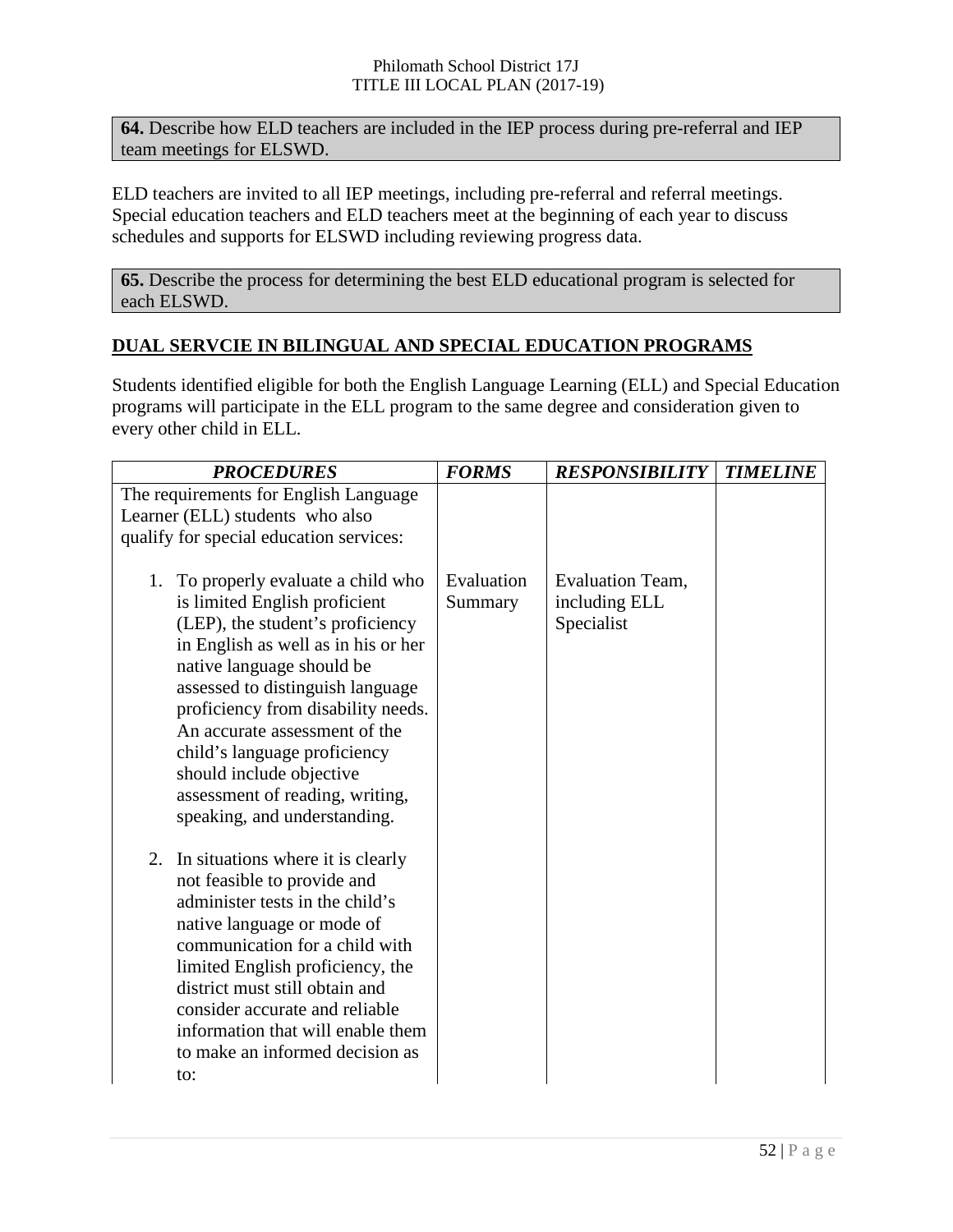| Whether the child has a<br>disability, and<br>The effects of the disability<br>on the child's educational<br>needs.                                                                                                                                                                                                                                                                                                                    |            |                                                                         |          |
|----------------------------------------------------------------------------------------------------------------------------------------------------------------------------------------------------------------------------------------------------------------------------------------------------------------------------------------------------------------------------------------------------------------------------------------|------------|-------------------------------------------------------------------------|----------|
| The Individual Education Plan<br>3.<br>(IEP) team shall consider the<br>language needs of the child and<br>how the child's level of English<br>proficiency affects the special<br>education and related services<br>that the child needs. It is<br>important that ELL staff<br>knowledgeable of second<br>language acquisition be involved<br>in developing an IEP for limited<br>English proficient (LEP) child<br>with a disability. |            |                                                                         |          |
| The requirements for exiting a special<br>education/ELL student from ELL<br>services:                                                                                                                                                                                                                                                                                                                                                  |            |                                                                         |          |
| 1. ELL students are required to be<br>assessed annually with ELPA21<br>with testing accommodations<br>based on the student's IEP.                                                                                                                                                                                                                                                                                                      | <b>IEP</b> |                                                                         | Annually |
| The IEP team will annually<br>2.<br>evaluate the assessment results<br>and the student's progress toward<br>acquiring English language<br>proficiency to determine whether<br>the student may be reclassified as<br>"non-LEP due to conditions<br>beyond linguistic parameters"<br>and officially exited from ELL<br>and to determine the child's<br>educational placement.                                                            |            | Evaluation Team,<br>including ELL<br>Specialist and IEP<br>Case Manager | Annually |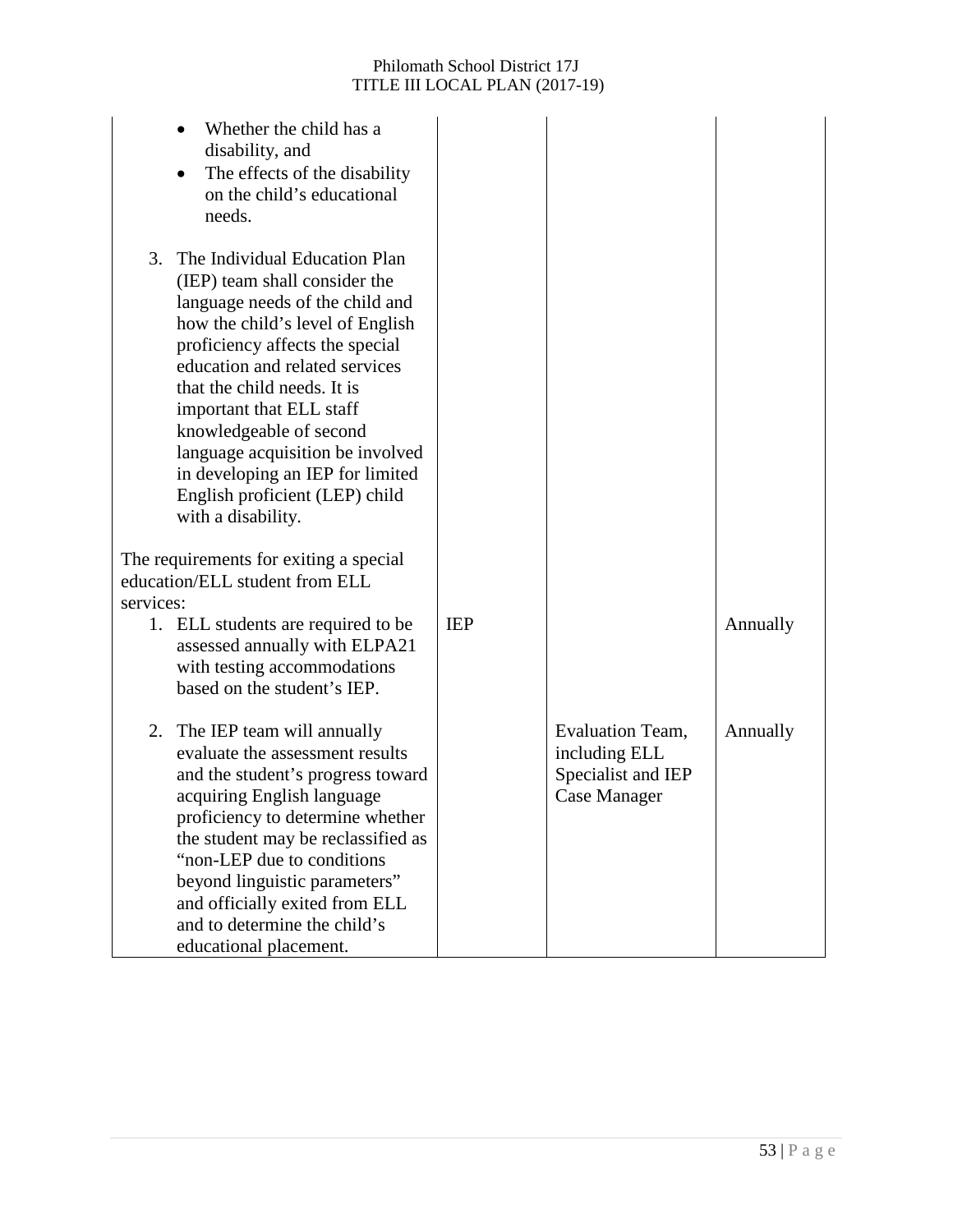**66.** Describe the district's process for ensuring any IEP meeting and IEP documents are accessible for parents of ELs in a language parents can understand.

#### **INTERPRETER REQUEST**

| <b>PROCEDURES</b>                                                                                                                                                                                                                                                                                                                                                           | <b>FORMS</b>                              | <b>RESPONSIBILITY</b>                 | <b>TIMELINE</b>                         |
|-----------------------------------------------------------------------------------------------------------------------------------------------------------------------------------------------------------------------------------------------------------------------------------------------------------------------------------------------------------------------------|-------------------------------------------|---------------------------------------|-----------------------------------------|
| <b>Interpreter Request</b><br>The district ensures that all IEP meetings<br>are accessible for parents of ELs in a<br>language they can understand.                                                                                                                                                                                                                         | LBL ESD<br>Interpreter<br>Request<br>Form | Case Manager                          | At least 2<br>weeks prior<br>to meeting |
| If an interpreter is needed and is not<br>available through the school, the case<br>manager will fill out the Interpreter<br>Request Form two weeks prior to the<br>meeting. The case manager will send the<br>form to the ESD for an interpreter to be<br>assigned. Once an interpreter is<br>assigned, the IEP team will be notified.<br><b>Translating IEP documents</b> | IEP and all                               | <b>Special Programs</b><br>Secretary/ | Within 2<br>weeks after                 |
| When the Special Programs Secretary<br>receives the finalized IEP, she will send<br>it to a bilingual assistant to translate into<br>the native language of the parents. When<br>a translator is not on staff, she will send<br>it to the ESD. After the translation is<br>complete, the secretary will mail the IEP<br>home to the parents.                                | Prior<br>Written<br><b>Notices</b>        | Translator                            | the meeting                             |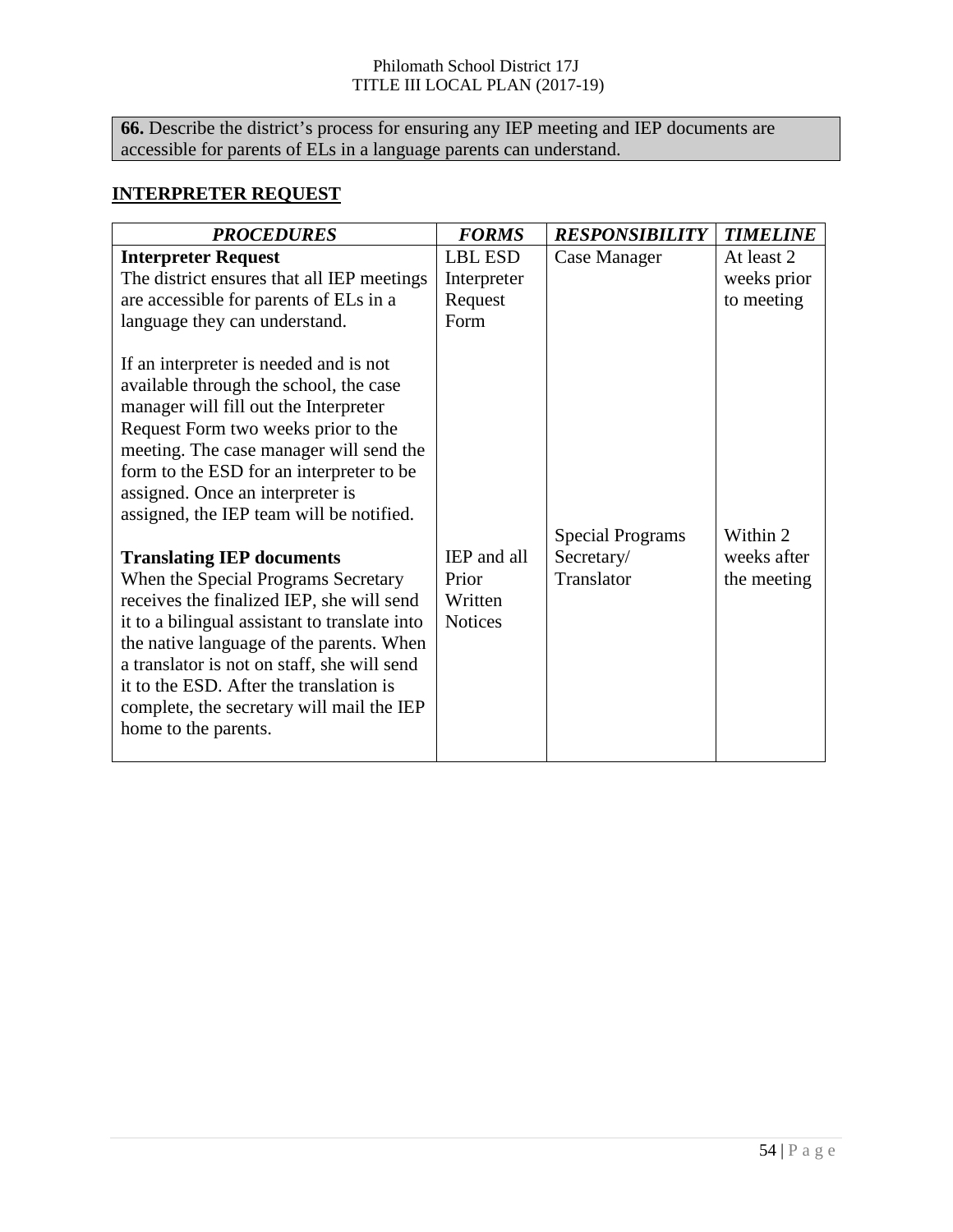**67.** Describe the district's procedures for identifying ELs as Talented and Gifted. Include the steps, assessments, timeline, and person(s) responsible.

The current TAG plan does not have specific procedures for identifying ELs as Talented and Gifted. We currently do not have any ELs identified for TAG. Our TAG referrals have been declining over the last several years and we have not had a consistent plan of service for TAG students. Currently, students are either identified based on a score at the 97%ile or above on the SBAs or the RAVEN. This is not an effective way to identify underrepresented groups. The district is rewriting their TAG plan this year, and as part of this process, we will look at best practice in identifying ELs, including looking at the following indicators:

- Acquires a second language rapidly,
- Displays a mature sense of diverse cultures and languages;
- Code switches easily (think in both languages);
- Demonstrates an advanced awareness of American expressions:
- Translates at an advanced level;
- Navigates appropriate behaviors successfully within both cultures (Belin-Blank, pg 12).

**68.** Describe the district's plan for ensuring all ELs have equal access to the core instructional program offered by the district for all students. Include person(s) responsible if appropriate.

Philomath School District policy is that students are not pulled out of core academic instruction in language arts and math for ELD services. When scheduling ELD pull out, the ELD specialist coordinates with classroom teachers and building principals.

**69.** Describe the district's procedures for identifying ELs who also qualify for support from Title I-A (targeted assisted programs).

All students in grades K-5, including Els are served through Title I-A interventions based on need determined by assessment data and grade level or RtI teams. All students showing need receive equal support regardless of other designations.

| <b>70.</b> Describe the district's plan for EL graduation (4-year, 5-year timelines) for each of the EL |
|---------------------------------------------------------------------------------------------------------|
| groups (SIFE, Recently Arrived, and ELSWD – include plans by disability).                               |

Historically, Philomath School District has had a high graduation rate for ELs, although that also includes graduating with a modified diploma. The district's graduation plan for ELs begins with looking at credits on track during freshman year. The ELD teacher and counselor will review credits on track for all  $9<sup>th</sup>$  and  $10<sup>th</sup>$  grade EL students, which includes also looking at meaningful credits. The counselor works with all students to create a graduation plan. The graduation plan for SIFE and Recent arrivers will focus on credit recovery and intensive interventions, along with building skills in the native language to the greatest extent possible. The ELD teacher and special education teacher will collaborate with the IEP team to make an individualized graduation plan for each student, as a required component of the IEP. This may include schooling through age 21 or getting a modified diploma, extended diploma, or certificate of completion.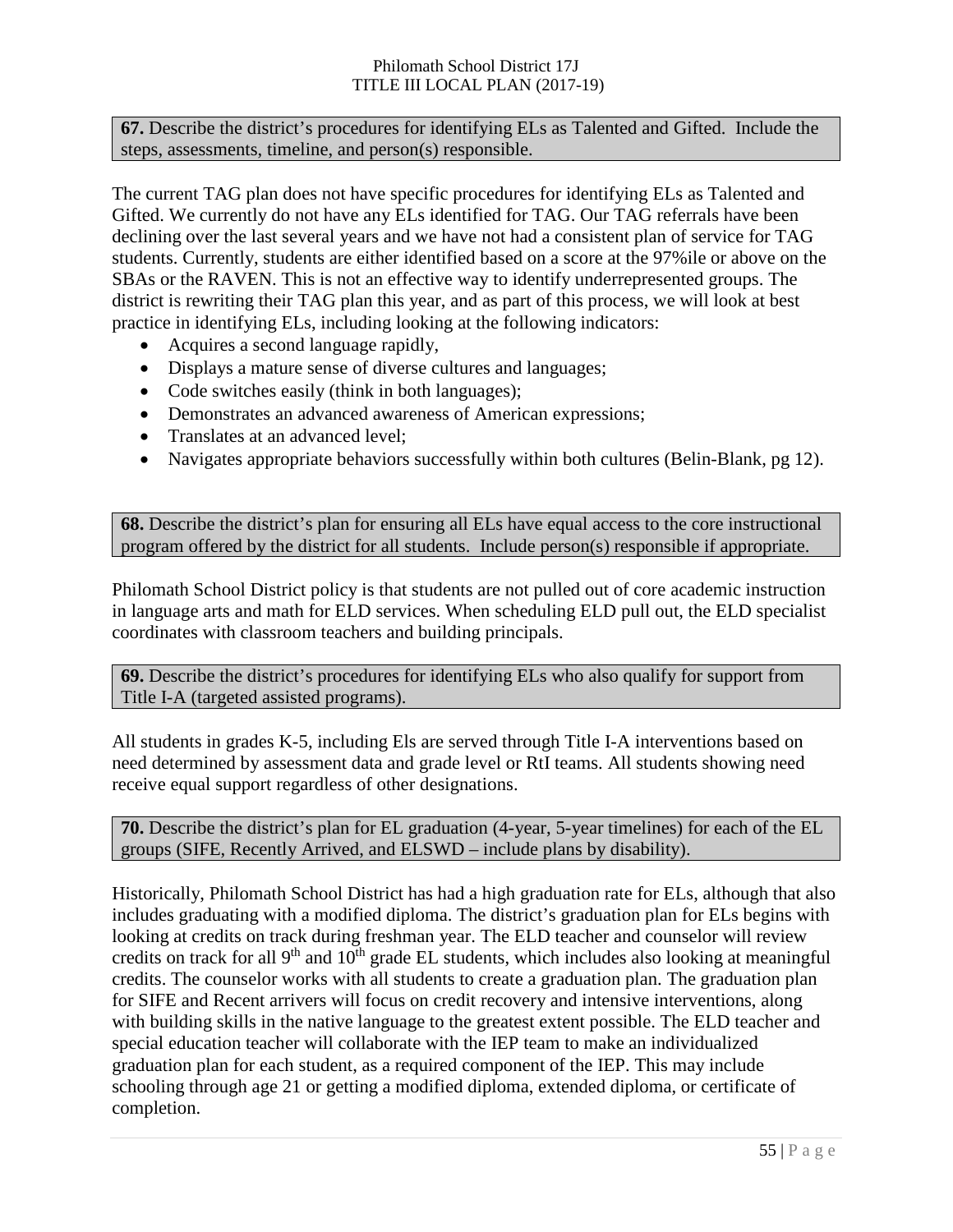# **Section 8: Parent and Community Involvement**

**71.** Describe the district's procedure, timeline, and the person(s) responsible for the dissemination of the parent program placement letters (both initial and continuing letters).

The ELD teacher notifies parents in writing of the availability and types of service provided by the ELD program with a 'Notification of Placement' letter, which is available in English and Spanish (and via translation in other languages as needed by our families). The ELD teacher is responsible for sending this letter within 30 days of registering at the beginning of the year and within two weeks of registering once the school year has started. The letter outlines the reasons the student is eligible for ELD services, the services available and the methods of instruction used in the program. It also tells how the student will be evaluated. Assistance and translators are available for parents who might have trouble understanding the letter. In the spring, the district informs parents of their child's English acquisition progress in a written language they can understand. The ELPA21 results are mailed to parents in English or Spanish.

**72.** Describe the district's methods used to notify parents and students of available programs and services, **including but not limited to: bilingual programs, alternative schools, charter schools, magnet schools, after-school supports, etc.**

**73.** Describe the district's methods used to notify parents of ELs regarding school activities communicated in a language parents can understand (i.e., progress reports, parent-teacher conferences, handbooks, fund raising, extracurricular activities, etc.). What is the process the district uses to determine which documents need to be translated? How does the district provide interpreters for parent to be able to participate in their student's education?

EL students in the Philomath School District have equal opportunity to participate in and benefit from all district programs such as athletics, music, after school programs, class trips, etc. All district staff have been notified of this policy during staff meetings at the beginning of each year. If an EL student wishes to participate in any district program, such as sports, clubs, or after school activities, school staff will make every attempt to facilitate participation. The district notifies parents of available programs and activities in their home language, whenever possible. All attempts are made to provide translation and interpretation to assist EL students to participate in these programs and activities.

We provide translators for registration, conferences, IEP meetings, parent meetings and as needed to make contact by phone, in person or in writing to keep parents updated on opportunities for their children. These translators are also bilingual school staff members who interpret at parent club meetings and parent information meetings.

The district translates student handbooks and the district handbook into Spanish. All registration documents, including the Home language survey, are translated into Spanish. The district also uses TransAct for federally required documents. Schools also request translations for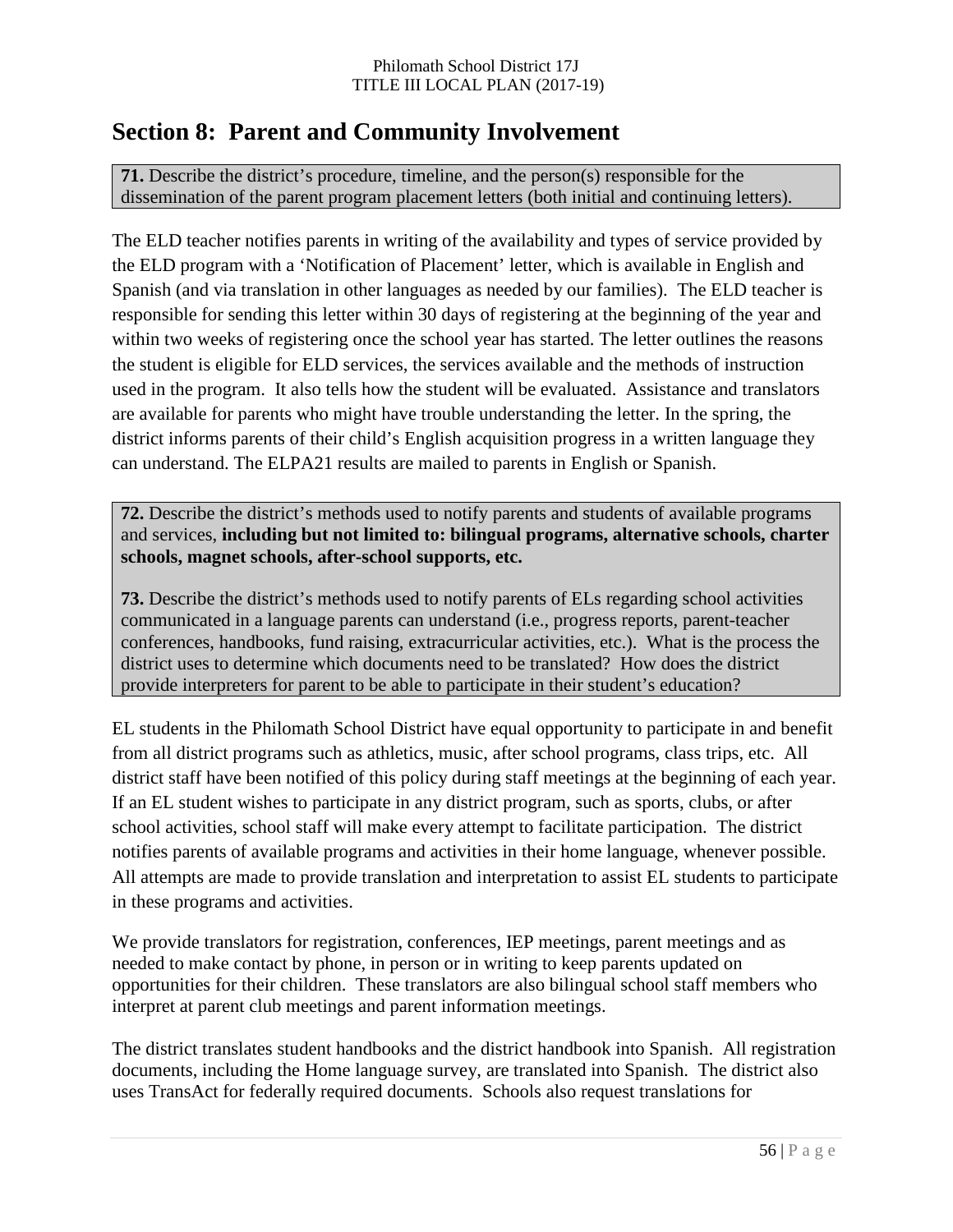newsletters and building specific communication. Documents that teachers request are also translated, such as field trip forms and other announcements.

Philomath School District has instituted a Spanish Help Line families can call when they need assistance. The line goes directly to bilingual staff. If staff is not available, the parent can leave a message and the bilingual staff will return the call. PSD has provided all families with this number. We also utilize Remind App to send messages to families in Spanish. Finally, we have monthly bilingual parent meetings. At each meeting one building level principal attends on a rotating basis to give information about events in that school. We provide updates of events throughout the district during these meetings.

At the beginning of the year, the ELD teacher finds out from each family their preferred language of communication. The ELD notifies the building principal and classroom teacher about any students that need an interpreter. The ELD teacher is responsible for scheduling and ensuring there is an interpreter for conferences and classroom meetings. The district has translated all standard forms into Spanish. Priority for translation goes to district wide communication. The ELD teacher, bilingual staff, and building principal work in partnership to make sure these materials are translated. Individual communications are the responsibility of each staff member to request translation, and are translated as time allows. When human translation is not an option, all staff members are trained to use google translate to convey the intent. Parents then know they can call the Spanish Help Line if they need clarification.

**74.** Describe the district's procedure, timeline, and the person(s) responsible for the dissemination of information regarding Title III to local private schools?

**75.** Describe the district's procedure, timeline, and person(s) responsible for the dissemination of information of Recent Arrivers to private schools as required by Title III.

In September of every year, the Director of Special Program meets with the Director of the private school to discuss private school participation in federal programs. This consultation includes a discussion on the needs of the enrolled private school ELs and funding to ensure the provision of equitable services under the law. The district uses the ODE provided form to document consultation with the private school. The consultation documentation is maintained in the Special Programs office for monitoring review.

**76.** Describe the progress in sharing the ODE EL Legislative Report with parents, School Board members, community members, and staff annually.

The district posts the Oregon English Language Learner Report in English and Spanish on the district website. The Director of Special Programs shares this information annually during the September board meeting.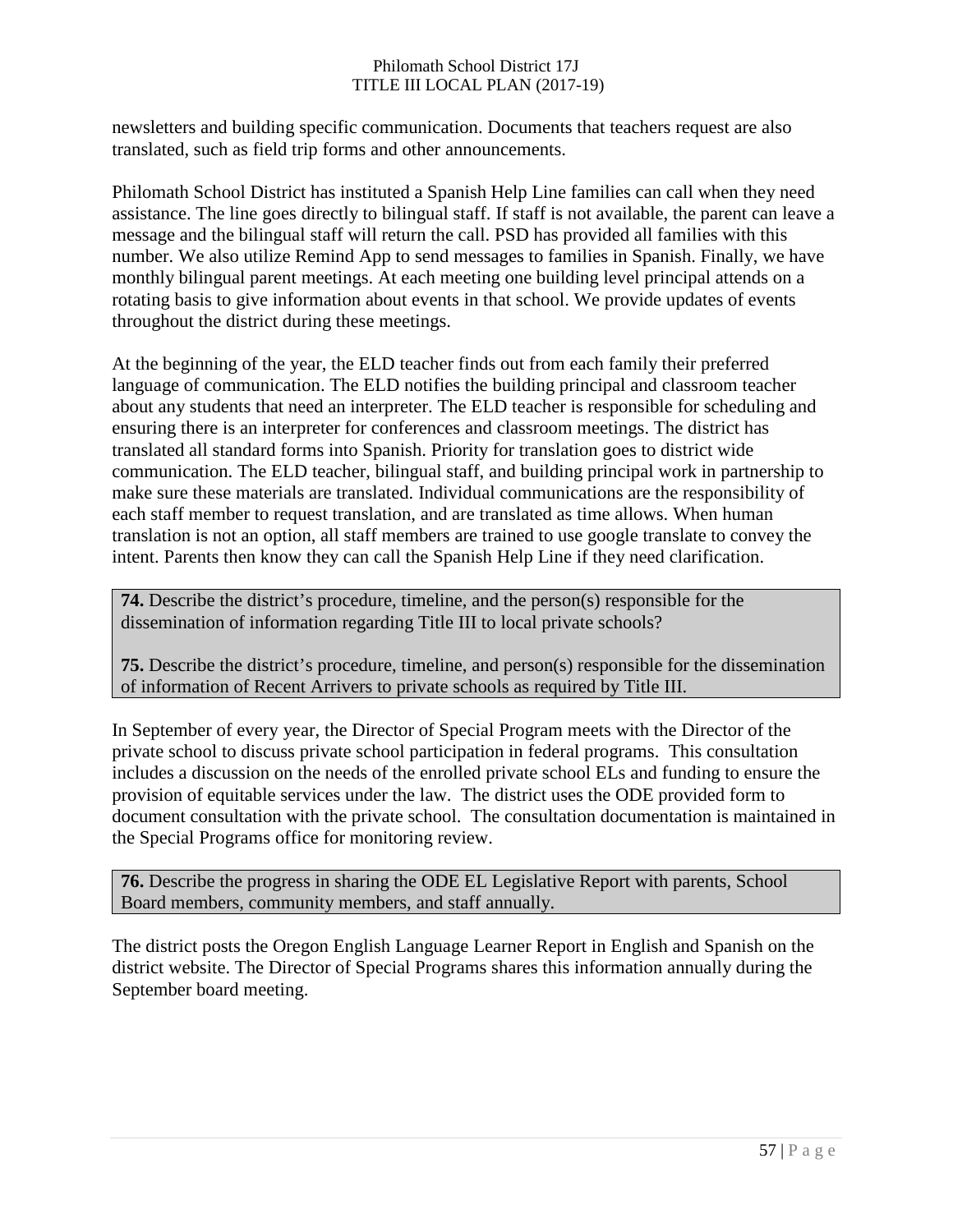**77.** Describe the district's procedure in recruiting parents of ELs to participate in school leadership roles. **Include how the district will make these positions accessible for parents.**

The Philomath School District encourages all parents to participate in school leadership roles and provides interpretation whenever needed. The district hosts a monthly meeting for parents of ELs to help disseminate information. Building principals attend each of these meetings on a rotating basis to help facilitate communication and trust between school and parents. Building principals attempt to recruit at least one EL parent to be on their site advisory committee.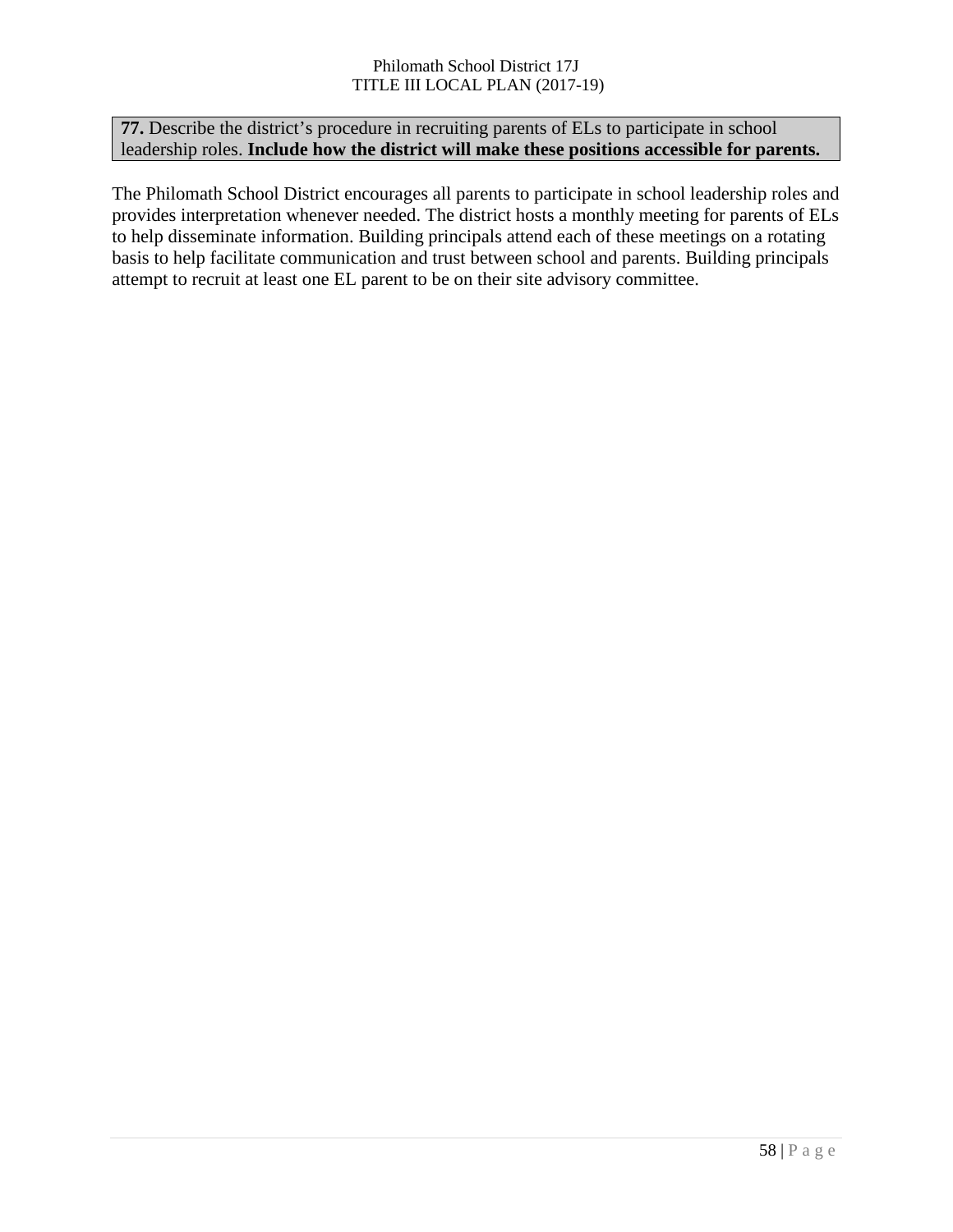# **Section 9: Program implementation Evaluation**

**78.** Describe the district's program evaluation process of the implementation of district's EL Plan.

- o Include whether the district has followed the established plan; met the applicable procedural and service requirements – including frequency, timeliness, and documentation; does the information sources and methods for gathering information:
	- Include whether the evaluation determines if staff have followed applicable procedures and service requirements, including procedural and service requirements (frequency, timeliness, and documentation).
	- Include the list of reviewed items: file and record review, staff interviews and surveys, input from parents/students or focus groups, and grievances/ complaints made to the district regarding district program implementation or service delivery.

The district reviews the following items annually to evaluate the implementation of the district's EL Plan. The focus of the review is to identify improvements to better serve our EL students.

- ELD Teacher report of procedures followed and services provided
- Teacher surveys
- ELL file review
- Student progress data (AMAO data, graduation rates, SBAs, EasyCBM, ELPA21)
- Staff interview recommendations
- Parent focus group input
- Student focus group input
- Review by the ELL Committee
- Review of grievances or complaints regarding the implementation of the EL program or plan (0 complaints).

The ELL committee will review the above data each spring. The committee will consist of the ELD Coordinator, ELD Teacher, school administrators, teacher representatives, parent representatives and student representatives.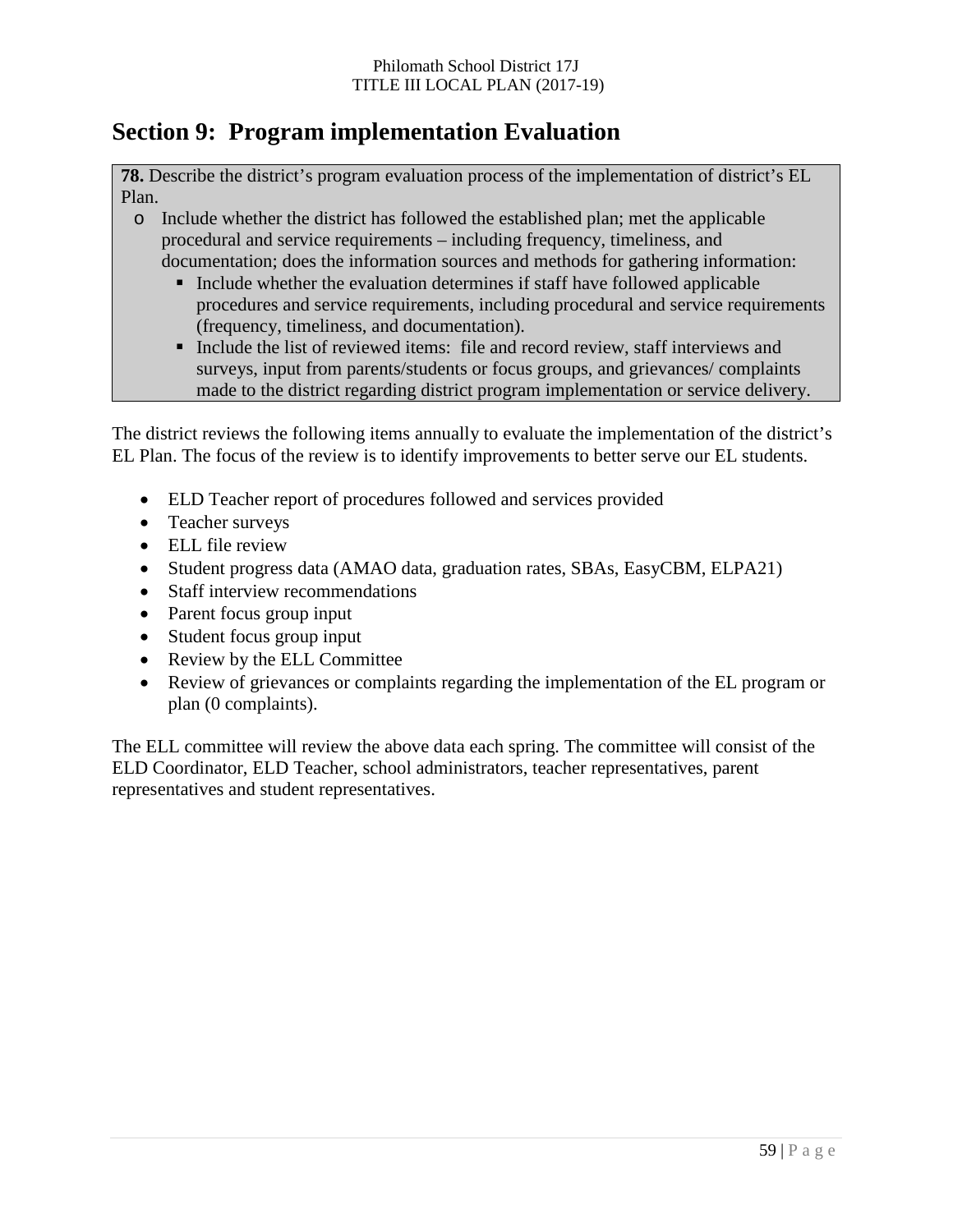#### **79.** Include the evaluation of the district's identification process. **Did the district meet the timelines for each step of the district's identification process?**

We had two new registrars this year. The Philomath High School Registrar was new and the language survey did not get included with registration packets. As soon as we realized this, we sent a home language survey to every new student. This was the only procedural error in the district's identification process.

#### **Evidence**

• The ELD specialist followed up on all identified home language surveys within one day and identified students received services immediately.

#### **Recommendations for improvement**

- We will be transitioning to Registar for enrollment next year. We will need to train all registrars and office staff and to ensure the appropriate forms are in Registrar.
- We need to come up with a better system of training for new registrars and office staff.

**80.** Include the evaluation of the student initial identification assessment process. **Did the district administer the identification screener timely?**

During the last biennium, the district met all procedural requirements as indicated in the Plan for the student initial identification assessment process.

#### **Evidence**

- The ELD teacher assessed three kindergarten students with the Woodcock-Munoz at kindergarten rolling start prior to the beginning of the school year.
- There were no newly enrolled students with a home language other than English at the other grades.

#### **Recommendations for improvement**

• We will have a new ELD teacher this fall, so early communication and training will be important to ensure that we adhere to assessment timelines.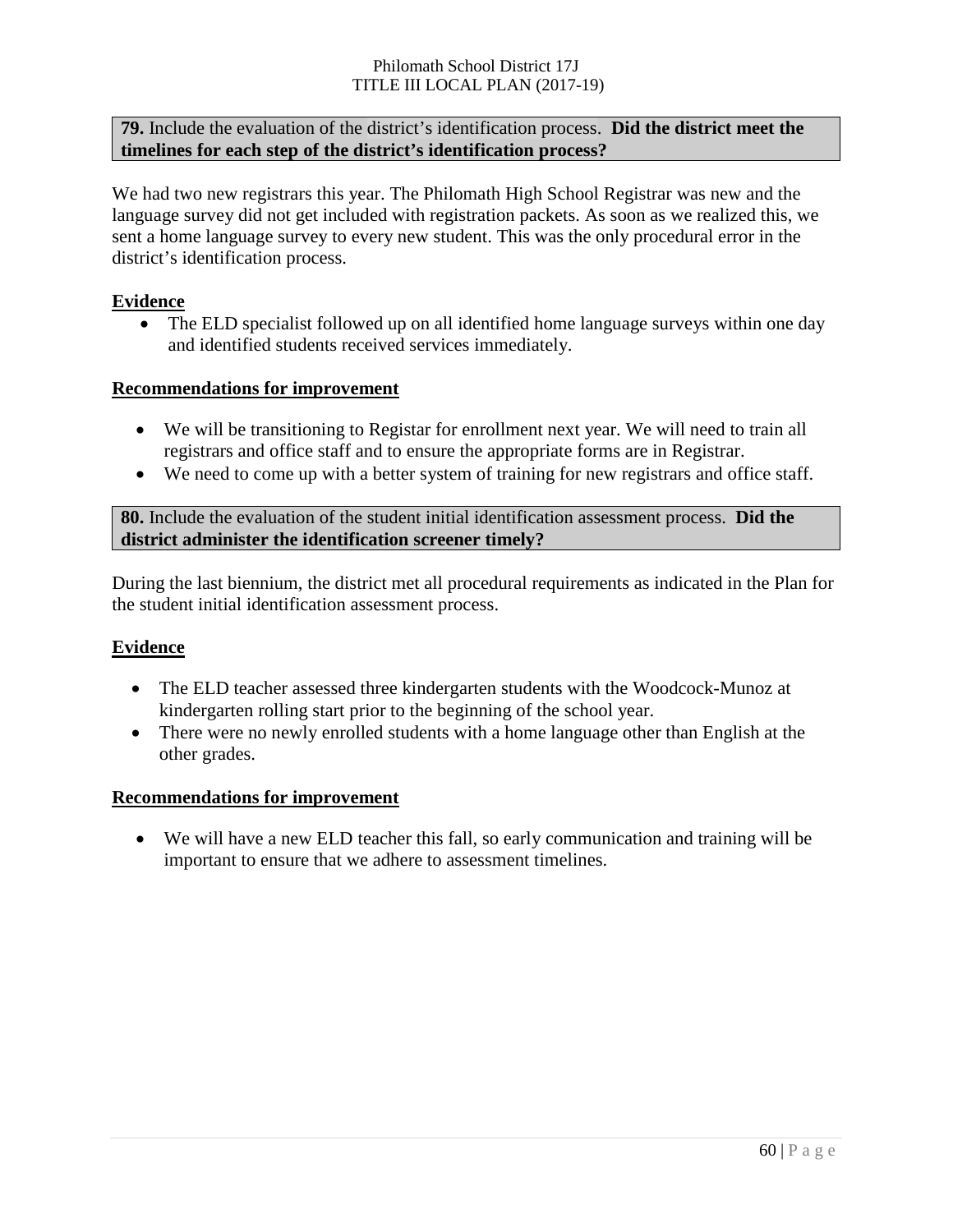**81.** Include the evaluation of placement in EL program services to all students with identified language needs.

The district met all procedural requirements as indicated in the plan for the placement to all students with identified language needs in EL Program services.

#### **Evidence**

• No EL students were inappropriately placed in EL classes this year.

#### **Recommendations for improvement**

- The district has a high number of ELs identified for five or more years. The district will engage in a process to review the services for every student identified 5 or more years
- The district will continue to improve placement determinations for ELSWD.
- Continue to provide training and coaching to regular education teachers in the use of SIOP and other high impact strategies.

**82.** Include the evaluation of adequate staff and materials that is consistent with the district's EL program of service.

The level of staffing and materials is adequate for the current program. We have one full time ELD teacher for 10 active students. We also added a part time interpreter during this biennium. The ELD teacher has time during her day to provide training and coaching to colleagues, however we are still not seeing the impact in core content classes. We need to continue to strengthen the skills of all teachers in the district in the utilization of SIOP strategies.

#### **Evidence**

- Last year the district purchased an entire set of new curriculum K-12 that aligns with core adoption K-5
- The district purchased several new IPADs and computers for supplemental use
- The district purchased supplemental language materials.
- The ELD teacher has time in his/her schedule to provide additional push in support, as well as teacher training and coaching

#### **Recommendations for improvement**

• Continue to train more general education teachers in SIOP strategies and monitor for fidelity of implementation.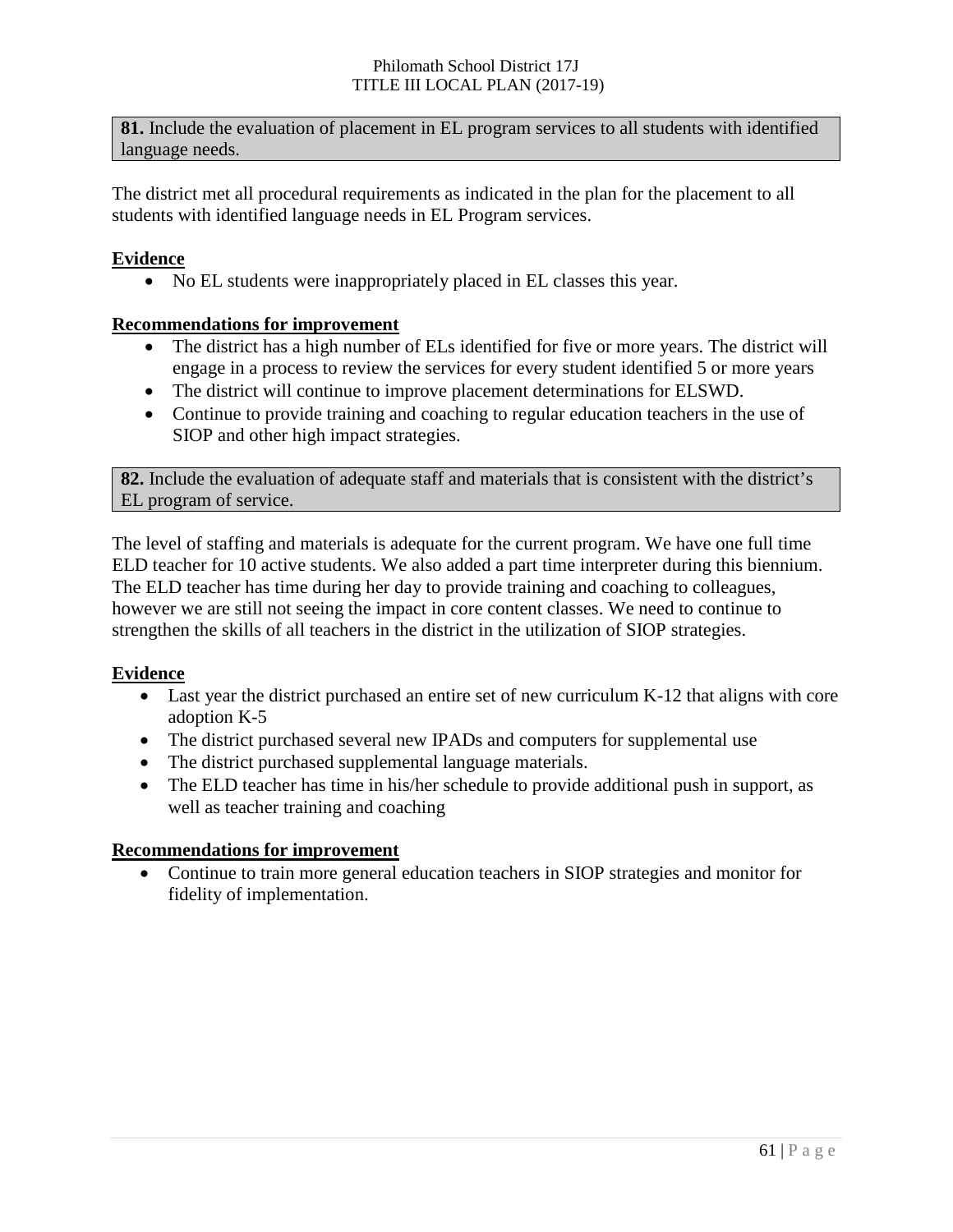**83.** Include the evaluation of the district's exiting/reclassification process for students transitioning from the EL program.

The district adhered to the exiting process for students transitioning from the EL program. One student was not exited, despite being proficient on the ELPA21. The parent and the teacher felt strongly that she was not ready and that the transition to middle school for the upcoming year would cause her to struggle. The team made the decision to keep her in through the first half of the year to support her transition to middle school.

#### **Evidence**

- Last year, over 40% of the ELs exited the program based on their ELPA21 scores.
- The district held a meeting with parents for each exited student.
- The district sent notification of the program change to each parent.

#### **Recommendations**

• The district will need to adhere to new ODE guidelines regarding mandatory exit based on ELPA21 scores.

**84.** Include the evaluation of the district's monitoring practices for students who have transitioned from the EL program **for each year of monitoring.**

The district is following the monitoring practices in our current EL plan. However, due to the large number of students in monitor year 1, this new plan puts more rigorous monitoring requirements in year one and year two. In addition, successful monitoring relies on having a strong tiered system of supports that will support students at the first sign of academic difficulty. As a district, we are building and strengthening our RtI process, which is critical to successful monitoring.

**85.** Include the evaluation of EL parent participation in school/district decision making groups and the district's recruitment practices.

Parent involvement has been one of our greatest improvement over the last two years.

#### **Evidence**

- Our monthly parent meetings are very well attended. We typically have 20-25 parents at every meeting.
- At the parent meetings, we provide training on various topics and bring in outside agencies and resources at the request of the parents.
- We have done several trainings specific to high school students and had representatives from local colleges and community colleges to help with admissions, financial aid, etc.
- We have started offering Juntos for parents and students.
- We have interpreters available at all open house/parent info nights.
- We have EL parents on the building site councils.
- Parents report that they now feel included and valued as part of the district.
- We are including parents on the interview committee for the new ELD teacher.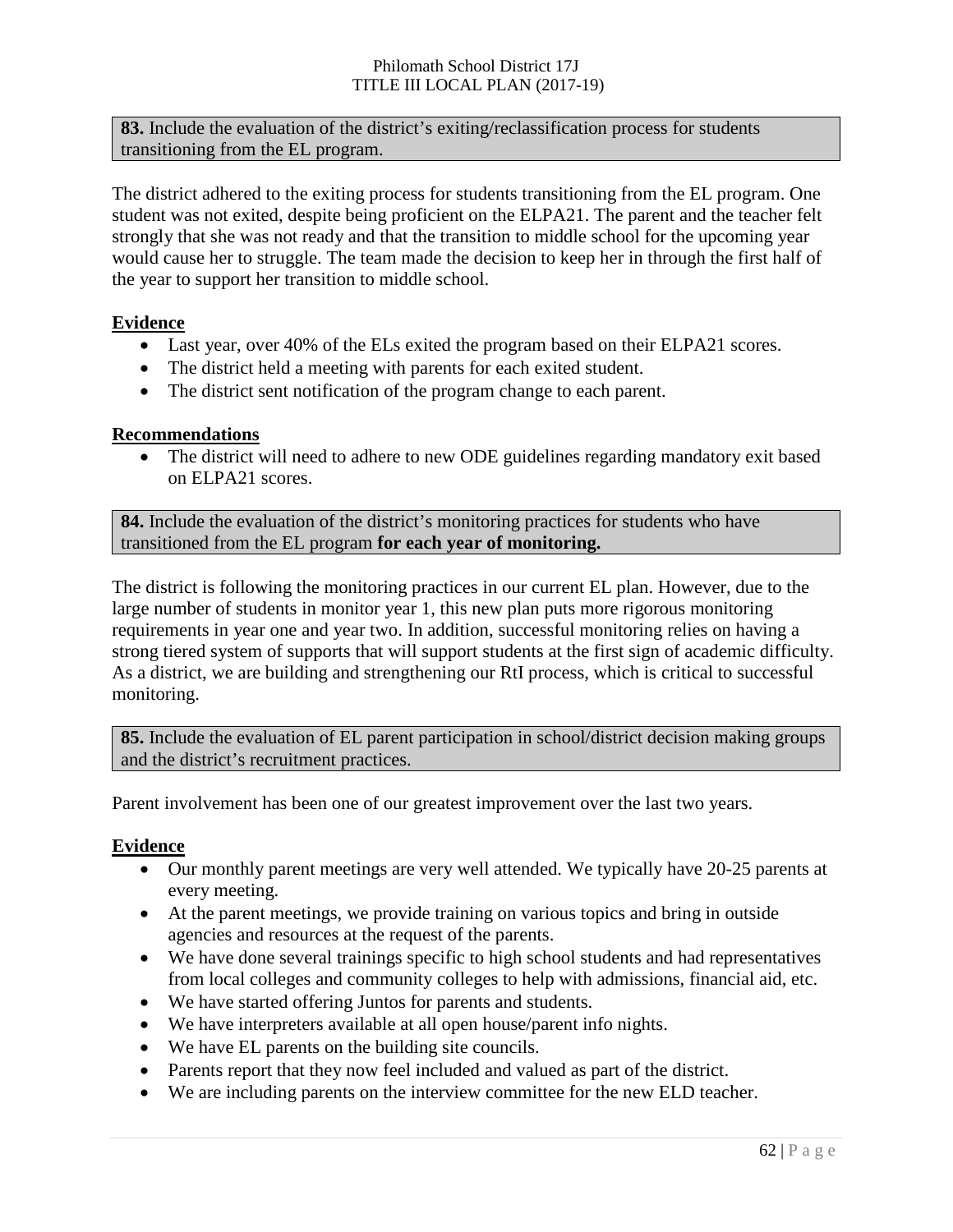- We use Remind App to communicate with parents and to remind them of upcoming events.
- We created a Spanish Help Line so that families can access a Spanish speaker for any questions/concerns.

#### **Recommendations**

• Continue expanding and strengthening parent involvement in all aspects of the school.

**86.** Describe the district's rate of ELs acquiring English language skills. Is the pace consistent the with district's EL program goals or expectations?

During the 16-17 school year, 43% of our students exited the ELD program with proficient English Language skills. We saw the greatest exit rate at the elementary school level, with 100% of our elementary students exiting last year. We had four long-term ELs exit last year. 75% of our current ELs have been identified five or more years, and only 46% of those showed growth on the ELPA21 last year.

**87.** Describe the district's rate of language development progress compatible with the district's objectives for academic (core content) progress.

Our percentage of students on track to attain English language as measured by number and percent of students with individual growth percentiles equal to or greater than their individual growth target (AMAO1) increased from 28.57% to 65.22%. 65% of our ELs showed growth on the ELPA21 and 75% of our ELs with Disabilities showed growth. We are still not seeing the growth we would like to see with our ELs identified five or more years. Only 46% or our long term ELs showed growth last year. We are meeting our goals in our overall population, however, our long term ELs continues to be our biggest challenge.

**88.** Describe how the ELs are performing in English language skills compared to the district's goals and standards.

Less than 5% of current ELs met the math achievement standards, while only 27% of Former ELs met the math achievement standards. Similarly, less than 5% of current ELs met the ELA standards and 36% of former ELs met these standards. PSD is performing below the state average on all of these measures.

**89.** Describe how the district's ELs are progressing in English language skills so they will be able to successfully handle regular coursework.

Our ELs continue to struggle in academic coursework, particularly at the high school level. Our high school ELs have been in the program the longest, yet are experiencing the lowest outcomes. We are having a bigger impact with our elementary ELs; however, we still see that while our ELs are gaining English Language Proficiency, they still are not able to handle regular coursework without significant supports.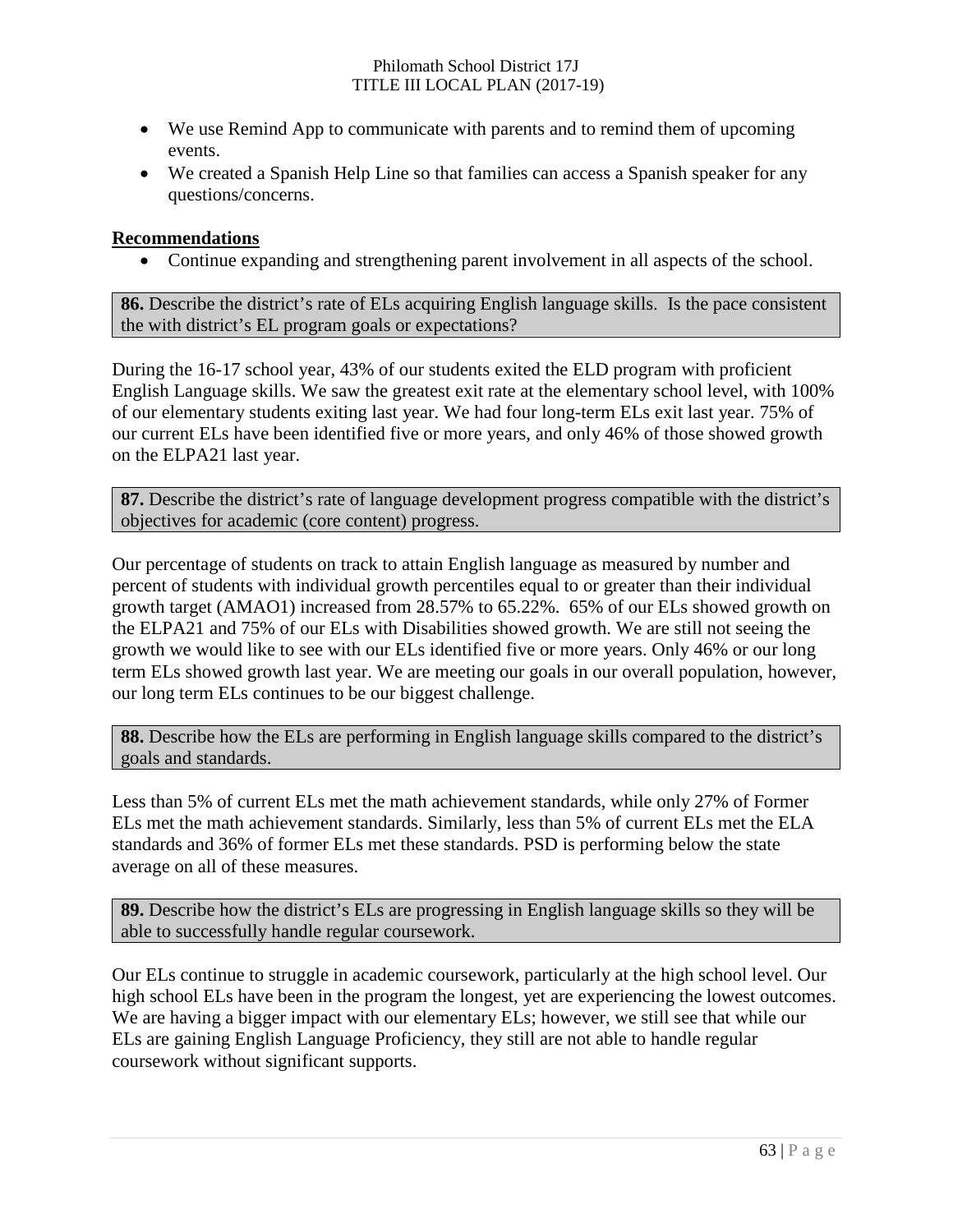**90.** Describe how the **monitored** ELs continue to demonstrate English language skills that enable them to successfully handle regular coursework.

Performance of monitored ELs is inconsistent due to our small number sizes. We do see that our monitored ELs are performing slightly higher than our current ELs; however, there is still a significant skill gap, especially in math. Only 23% of our monitored ELs are meeting math achievement standards.

**91.** Describe how the former (not monitored nor current) ELs continue to demonstrate English language skills that enable them to successfully handle coursework.

Only 36% of our Former ELs meet the ELA achievement standards, while only 27% meet the math achievement standards. This indicates that there is still a significant achievement gap between EL and non-EL students. However, we have a 100% 5-year graduation rate for our EL students.

#### *Student Performance Evaluation – Academic Performance*

**92.** Describe how the EL students, who are currently receiving English language development services, are progressing academically relative to program goals or expectations for core content knowledge.

Our current ELs rate of language acquisition is better than their academic progress. The focused instruction they receive during ELD classes is supporting appropriate language development. However, the lack of structured supports in content classes does not allow for transference of learned skills. Our elementary students are seeing the greatest success, because they are placed in a classroom with an ESOL endorsed teacher. Our secondary students are not benefiting from the support of ESOL endorsed teachers and consequently are not making the academic gains necessary.

**93.** Describe how the **current** EL, **monitored** EL, and **former EL** students are doing, over time, as compared to the academic performance of all other students.

We see that there is an achievement gap between all populations of EL students when compared to all other students. EL students continually perform lower on state assessments. This is interesting because when comparing attendance rates, our ELs are attending school at a much higher rate than the general population. In addition, our EL graduation rate is higher than the general population.

**94.** Describe what measures are being used to assess the overall performance of EL students in meeting the goals the district has established for its EL program.

A team at each school will yearly review all available data including, Smarter Balance, EasyCBM, ELPA21, formative and summative assessment, graduation rates, and other achievement data over time between EL students and all students to identify trends and develop instructional program plan improvements to enhance student learning.